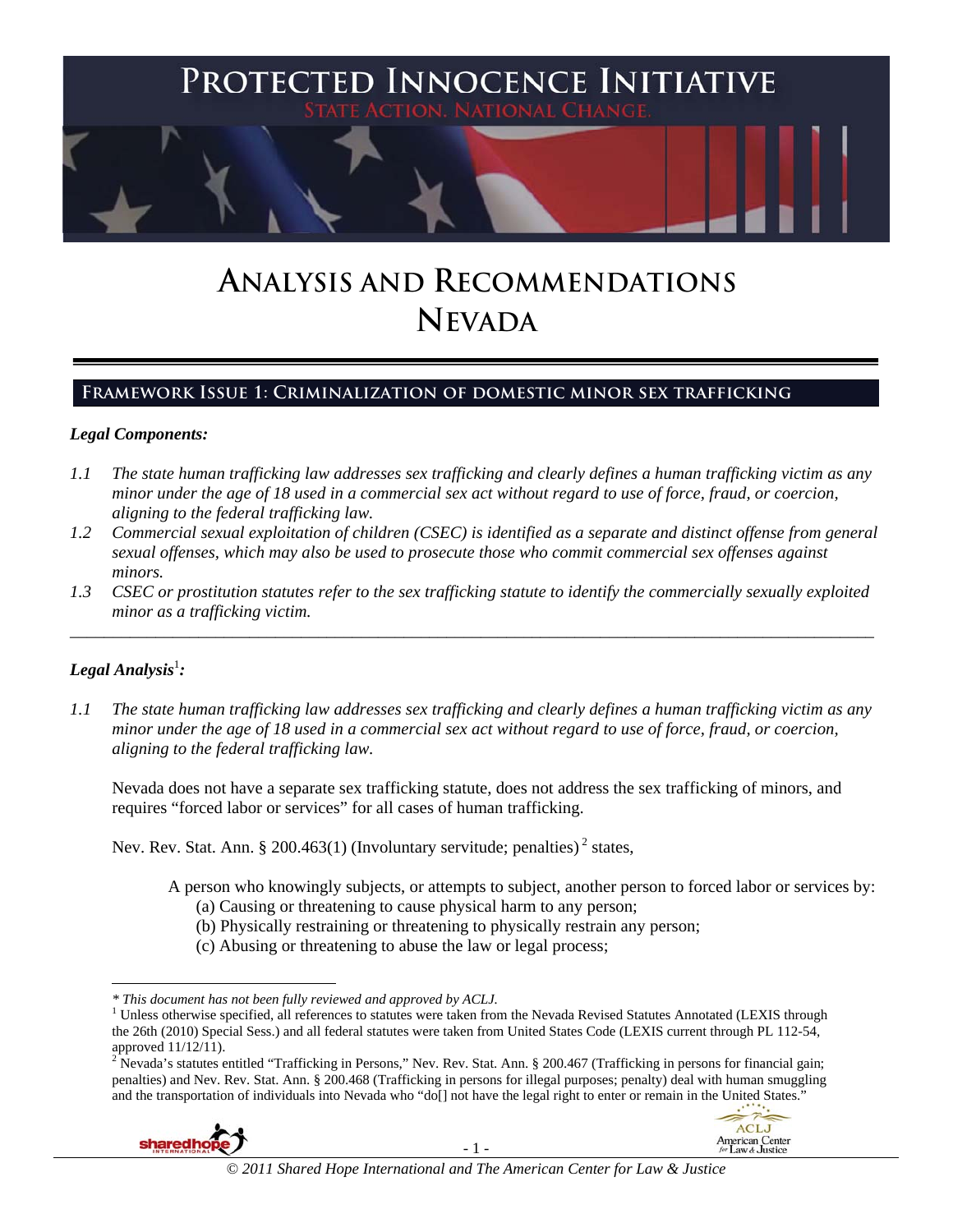(d) Knowingly destroying, concealing, removing, confiscating or possessing any actual or purported passport or other immigration document, or any other actual or purported government identification document, of the person;

(e) Extortion; or

(f) Causing or threatening to cause financial harm to any person,

is guilty of holding a person in involuntary servitude.

A violation is a category B felony. Nev. Rev. Stat. Ann. § 200.463(2). If a person suffers "substantial bodily harm while held in involuntary servitude or in attempted escape or escape therefrom," a violation of Nev. Rev. Stat. Ann. § 200.463 is punishable by imprisonment for 7–20 years and a possible fine not to exceed \$50,000. Nev. Rev. Stat. Ann. § 200.463(2)(a). If the victim does not suffer "substantial bodily harm," a violation is punishable by imprisonment for 5–20 years and a possible fine not to exceed \$50,000. Nev. Rev. Stat. Ann. §  $200.463(2)(b)$ .

Nev. Rev. Stat. Ann. § 200.464 (Recruiting, enticing, harboring, transporting, providing or obtaining another person to be held in involuntary servitude; benefiting from another person being held in involuntary servitude; penalty), through its reference to "involuntary servitude," also requires a showing of "forced labor or services" for minor victims. A violation is a class B felony if a person knowingly

1. Recruits, entices, harbors, transports, provides or obtains by any means, or attempts to recruit, entice, harbor, transport, provide or obtain by any means, another person, intending or knowing that the person will be held in involuntary servitude; or

2. Benefits, financially or by receiving anything of value from participating in a violation of NRS 200.463.

A violation of Nev. Rev. Stat. Ann. § 200.464 is a category B felony punishable by imprisonment for 1–15 years and a possible fine not to exceed \$50,000. Nev. Rev. Stat. Ann. § 200.464.

Nevada does not define "labor and services," and does not clearly address sex trafficking.<sup>3</sup>

- 1.1.1 Recommendation: Enact a sex trafficking statute that establishes the crime of domestic minor sex trafficking and does not require proof of forced labor or services for minors under 18. The law should expressly identify children who are commercially sexually exploited as domestic minor sex trafficking victims.<sup>4</sup>
- *1.2 Commercial sexual exploitation of children (CSEC) is identified as a separate and distinct offense from general sexual offenses, which may also be used to prosecute those who commit commercial sex offenses against minors.*

The following laws criminalize CSEC in Nevada:

1. Pursuant to Nev. Rev. Stat. Ann. § 201.354 (Engaging in prostitution or solicitation for prostitution: Penalty; exception), it is a crime to "engage in prostitution or solicitation therefor, except in a licensed house of prostitution."<sup>5</sup> Nev. Rev. Stat. Ann. § 201.354(1). If a child under 18 is solicited, a violation is a

The state allows counties to control the licensing of houses of prostitution if the county population is less than 700,000. Pursuant to Nev. Rev. Stat. Ann. § 244.345(8) (Dancing halls, escort services, entertainment by referral services and gambling games or devices; limitation on licensing of houses of prostitution), "In a county whose population is 700,000 or more, the



 $\overline{\phantom{a}}$ 



<sup>&</sup>lt;sup>3</sup> The preamble of Assembly Bill 383, which amended Nev. Rev. Stat. Ann. § 200.464, states that "victims of trafficking in persons are often subjected to force, fraud or coercion for the purpose of subjecting the victims to sexual exploitation, prostitution, providing other forms of sexual entertainment or forced labor . . . ." 2007 Nev. Stat. 316. Therefore, it appears the legislature may have contemplated that "services" could include commercial sex acts, but the language of this section as enacted by the legislature does not clearly apply to sex trafficking of minors. 4

<sup>&</sup>lt;sup>4</sup> Subsequent recommendations in this report referring to the state human trafficking law(s) are predicated upon the recommendations contained in Section 1.1 being previously or simultaneously implemented. 5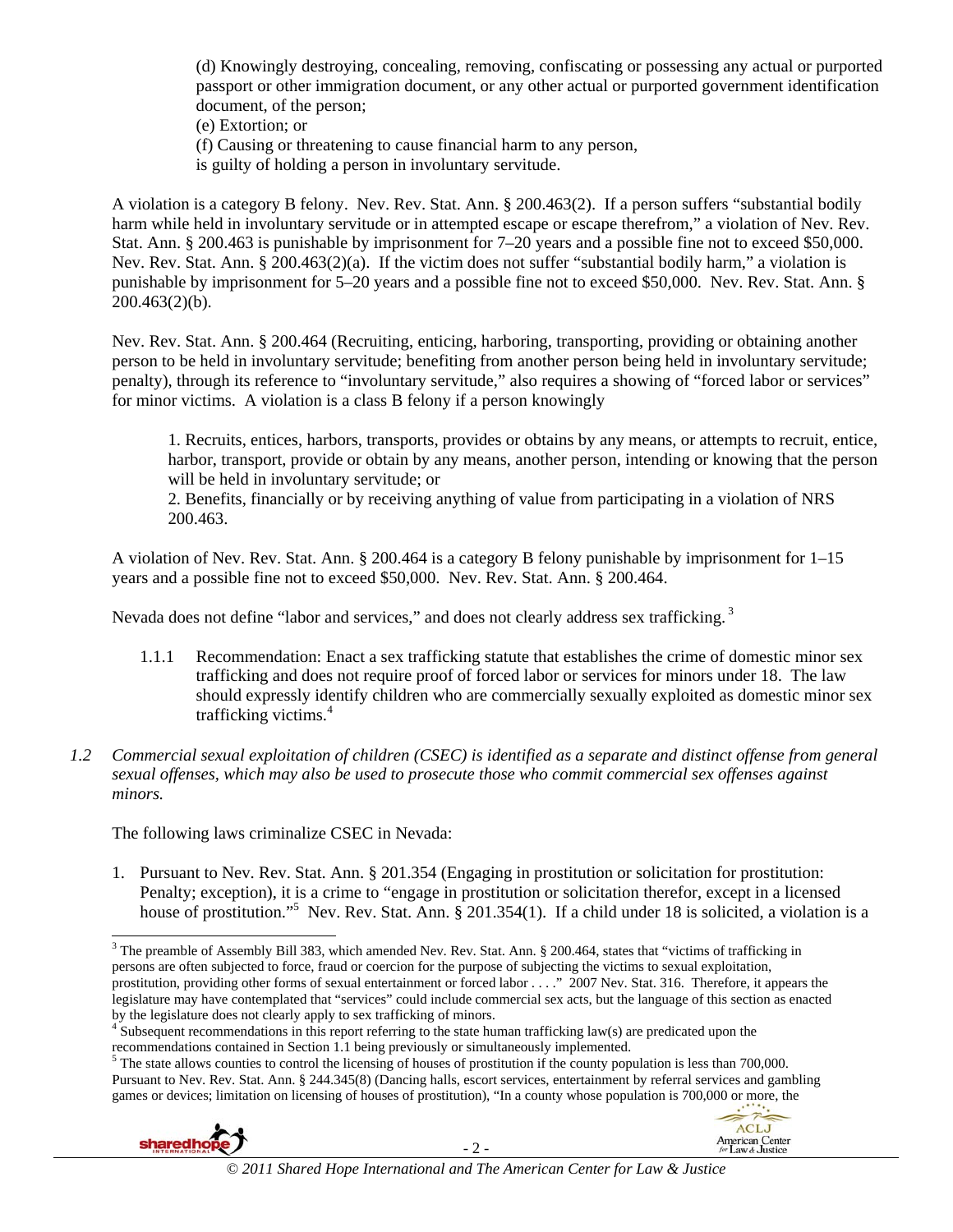category E felony punishable by imprisonment for 1–4 years. Nev. Rev. Stat. Ann. §§ 201.354(3), 201.295(2), 193.130(2)(e). The court may suspend the sentence and sentence an offender to probation instead.<sup>6</sup> Nev. Rev. Stat. Ann. § 193.130(2)(e). The court may also impose a fine not to exceed \$5,000. Nev. Rev. Stat. Ann. § 193.130(2)(e).

2. Nev. Rev. Stat. Ann. § 201.300(1) (Pandering: Definitions; penalties; exception) states that a person is guilty of pandering when the person commits one of the following acts:

(a) Induces, persuades, encourages, inveigles, entices or compels a person to become a prostitute or to continue to engage in prostitution;

(b) By threats, violence or by any device or scheme, causes, induces, persuades, encourages, takes,

license board shall not grant any license to a petitioner for the purpose of operating a house of ill fame or repute or any other business employing any person for the purpose of prostitution." The text of Nev. Rev. Stat. Ann. 244.345 included here and elsewhere in this report includes amendments made by the passage of Assembly Bill 545 during Nevada's 76th Regular Session. 2011 Nev. ALS 253 (effective July 1, 2011). Prior to the passage of Assembly Bill 545, Nev. Rev. Stat. Ann. § 244.345 only allowed counties with a population less than 400,000 to control the licensing of houses of prostitution. 2001 Nev. Stat. 255.  $6$  Pursuant to Nev. Rev. Stat. Ann. § 176A.100(1)(b) (Authority and discretion of court to suspend sentence and grant probation; persons eligible; factors considered; intensive supervision; submission of report of presentence investigation),

1. Except as otherwise provided in this section and NRS 176A.110; and 176A.120, if a person is found guilty in a district court upon verdict or plea of:

A category E felony, except as otherwise provided in this paragraph, the court shall suspend the execution of the sentence imposed and grant probation to the person. The court may, as it deems advisable, decide not to suspend the execution of the sentence imposed and grant probation to the person if, at the time of sentencing, it is established that the person:

(1) Was serving a term of probation or was on parole at the time the crime was committed, whether in this State or elsewhere, for a felony conviction;

(2) Had previously had the person's probation or parole revoked, whether in this State or elsewhere, for a felony conviction;

(3) Had previously been assigned to a program of treatment and rehabilitation pursuant to NRS 453.580 and failed to successfully complete that program; or

(4) Had previously been two times convicted, whether in this State or elsewhere, of a crime that under the laws of the situs of the crime or of this State would amount to a felony.

If the person denies the existence of a previous conviction, the court shall determine the issue of the previous conviction after hearing all relevant evidence presented on the issue by the prosecution and the person. At such a hearing, the person may not challenge the validity of a previous conviction. For the purposes of this paragraph, a certified copy of a felony conviction is prima facie evidence of conviction of a prior felony.

Pursuant to Nev. Rev. Stat. Ann. § 176A.110 (Persons convicted of certain offenses required to be certified as not representing high risk to reoffend before court suspends sentence or grants probation; immunity), unless a person has undergone a psychosexual evaluation and it has been certified that the person does not have a high risk to re-offend, a court cannot grant probation to or suspend the sentence of a person convicted under

(a) Attempted sexual assault of a person who is 16 years of age or older pursuant to NRS 200.366\.

(b) Statutory sexual seduction pursuant to NRS 200.368.

(c) Battery with intent to commit sexual assault pursuant to NRS 200.400.

(d) Abuse or neglect of a child pursuant to NRS 200.508.

(e) An offense involving pornography and a minor pursuant to NRS 200.710 to 200.730, inclusive.

(f) Incest pursuant to NRS 201.180.

(g) Solicitation of a minor to engage in acts constituting the infamous crime against nature pursuant to NRS 201.195.

(h) Open or gross lewdness pursuant to NRS 201.210.

(i) Indecent or obscene exposure pursuant to NRS 201.220.

(j) Sexual penetration of a dead human body pursuant to NRS 201.450.

(k) Luring a child or a person with mental illness pursuant to NRS 201.560, if punished as a felony.

(l) A violation of NRS 207.180.

(m) An attempt to commit an offense listed in paragraphs (b) to (l), inclusive.

(n) Coercion or attempted coercion that is determined to be sexually motivated pursuant to NRS 207.193.



 $\overline{\phantom{a}}$ 

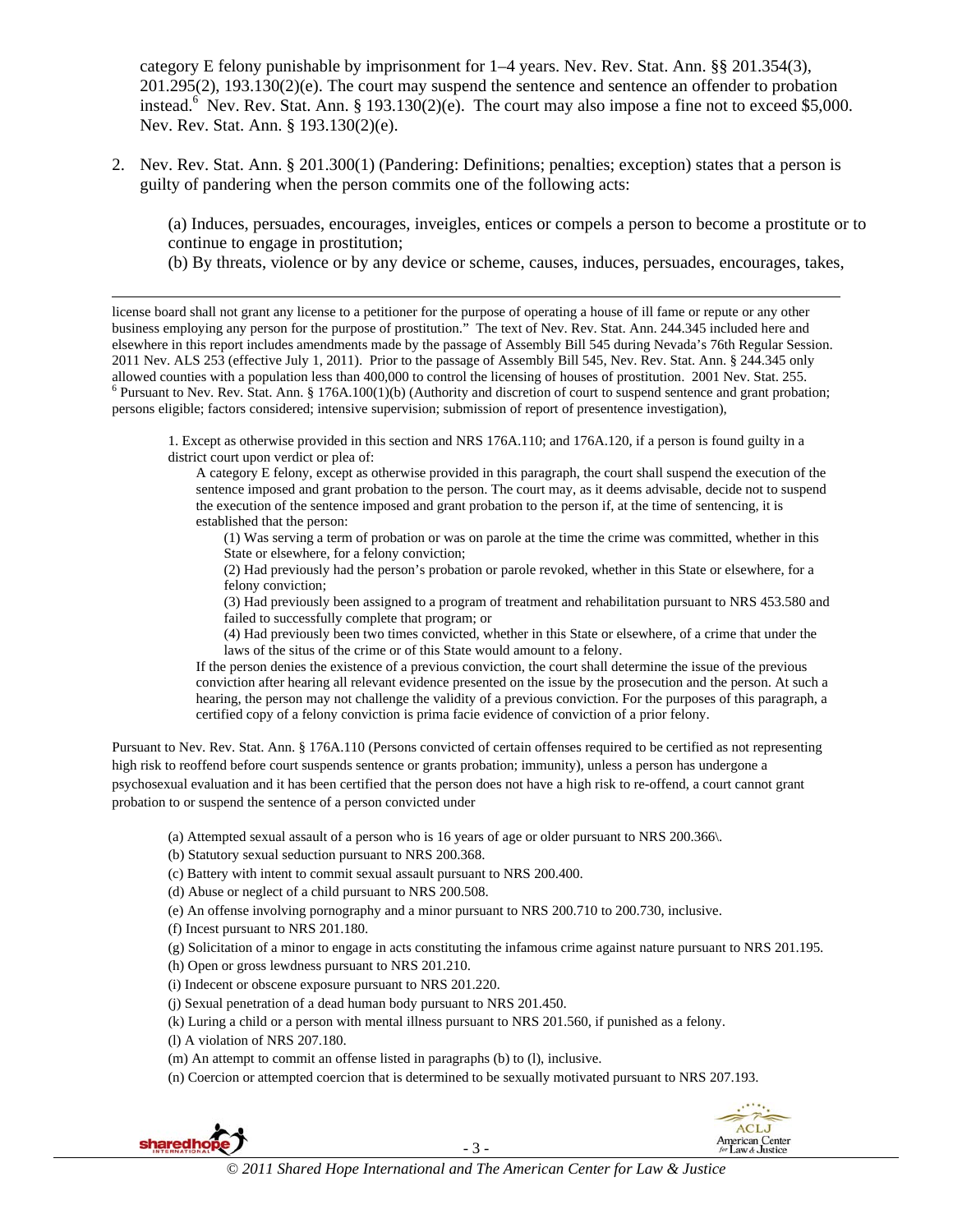places, harbors, inveigles or entices a person to become an inmate of a house of prostitution or assignation place, or any place where prostitution is practiced, encouraged or allowed; (c) By threats, violence, or by any device or scheme, by fraud or artifice, or by duress of person or goods, or by abuse of any position of confidence or authority, or having legal charge, takes, places, harbors, inveigles, entices, persuades, encourages or procures a person to enter any place within this state in which prostitution is practiced, encouraged or allowed, for the purpose of prostitution; (d) By promises, threats, violence, or by any device or scheme, by fraud or artifice, by duress of person or goods, or abuse of any position of confidence or authority or having legal charge, takes, places, harbors, inveigles, entices, persuades, encourages or procures a person of previous chaste character to enter any place within this state in which prostitution is practiced, encouraged or allowed, for the purpose of sexual intercourse;

(e) Takes or detains a person with the intent to compel the person by force, threats, menace or duress to marry him or her or any other person; or

(f) Receives, gives or agrees to receive or give any money or thing of value for procuring or attempting to procure a person to become a prostitute or to come into this state or leave this state for the purpose of prostitution.

If a child is pandered using "physical force or the immediate threat of physical force," a violation is a category B felony punishable by imprisonment for 2–20 years and a possible fine not to exceed \$20,000. Nev. Rev. Stat. Ann. § 201.300(2)(b)(1). If the person is guilty of pandering a child without "physical force or immediate threat of physical force," then the crime is a category B felony punishable by imprisonment for 1–10 years and a possible fine not to exceed \$10,000. Nev. Rev. Stat. Ann. § 201.300(2)(b)(2). In addition, when the victim is a minor aged 14–17, the court may also "impose a fine of not more than \$100,000." Nev. Rev. Stat. Ann.  $\S 201.352(1)(a)$ . If the minor is under 14, the court may choose to "impose a fine of not more than \$500,000." Nev. Rev. Stat. Ann.  $\S 201.352(1)(b)$ .

- 3. Pursuant to Nev. Rev. Stat. Ann. § 201.330(1) (Pandering: Detaining person in brothel because of debt; penalties), a person is guilty of pandering when the person "attempts to detain another person in a disorderly house or house of prostitution because of any debt or debts the other person has contracted or is said to have contracted while living in the house . . . ." If the person panders a child using "physical force or the immediate threat of physical force," the crime is a category B felony punishable by imprisonment for 2–20 years and a possible fine not to exceed \$20,000. Nev. Rev. Stat. Ann. § 201.330(2)(b)(1). If the person is guilty of pandering a child without "physical force or immediate threat of physical force," the crime is a category B felony punishable by imprisonment for  $1-10$  years and a possible fine not to exceed \$10,000. Nev. Rev. Stat. Ann. § 201.330(2)(b)(2). In addition, when the victim is a minor aged 14–17, the court may also "impose a fine of not more than \$100,000." Nev. Rev. Stat. Ann. § 201.352(1)(a). If the minor is under 14, the court may choose to "impose a fine of not more than \$500,000." Nev. Rev. Stat. Ann. § 201.352(1)(b).
- 4. Pursuant to Nev. Rev. Stat. Ann. § 201.340(1) (Pandering: Furnishing transportation; penalties), a person is guilty of pandering if the person

knowingly transports or causes to be transported, by any means of conveyance, into, through or across this state, or who aids or assists in obtaining such transportation for a person with the intent to induce, persuade, encourage, inveigle, entice or compel that person to become a prostitute or to continue to engage in prostitution . . . .

If the person panders a child using "physical force or the immediate threat of physical force," the crime is a category B felony punishable by imprisonment for 2–20 years and a possible fine not to exceed \$20,000. Nev. Rev. Stat. Ann. § 201.340(2)(b)(1). If the person is guilty of pandering a child without "physical force or immediate threat of physical force," then the crime is a category B felony punishable by imprisonment for 1–10 years and a possible fine not to exceed \$10,000. Nev. Rev. Stat. Ann. § 201.340(2)(b)(2). In addition, when the victim is a minor aged 14–17, the court may also "impose a fine of not more than

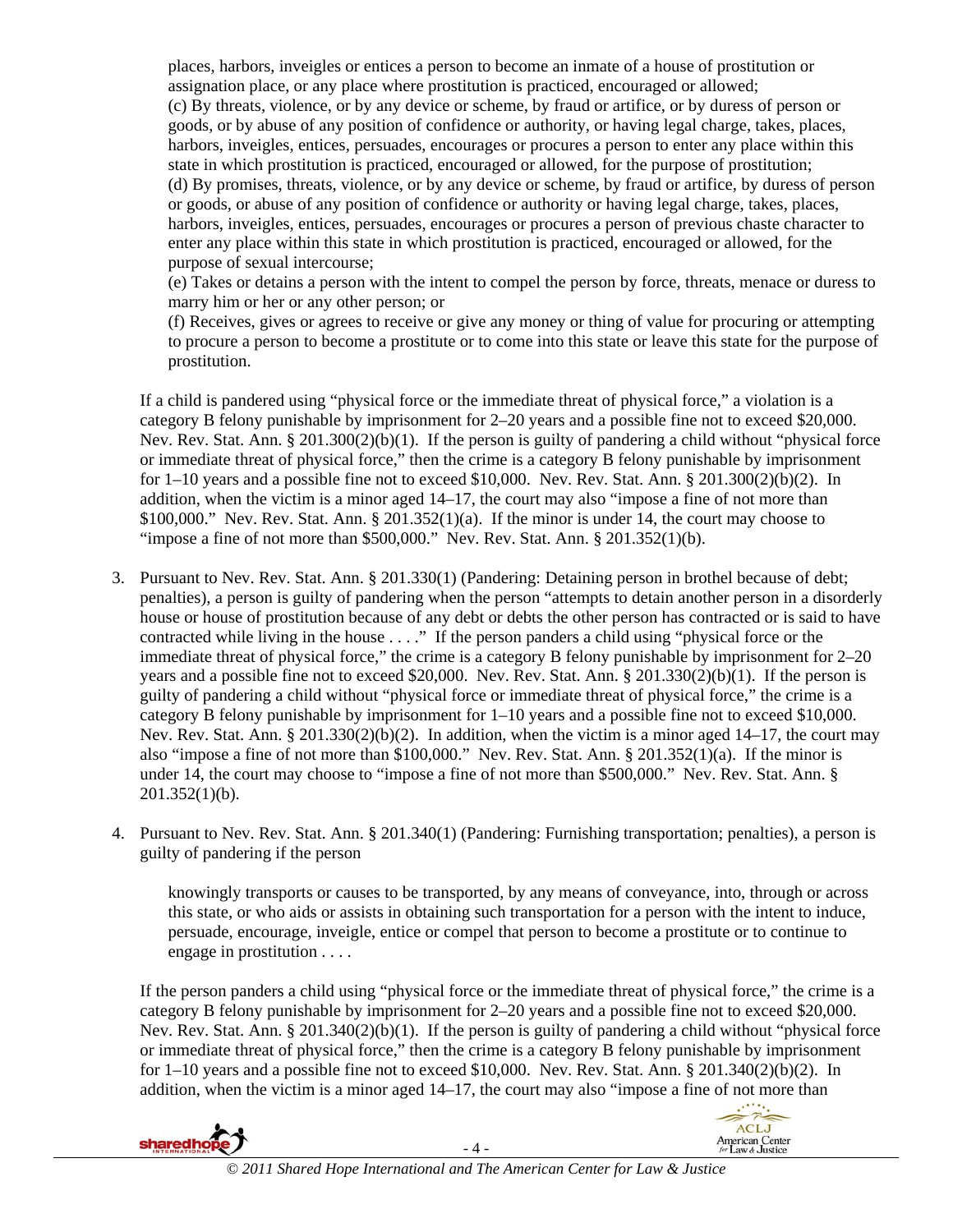$$100,000."$  Nev. Rev. Stat. Ann.  $$201.352(1)(a)$ . If the minor is under 14, the court may also "impose a fine of not more than \$500,000." Nev. Rev. Stat. Ann. § 201.352(1)(b).

5. Pursuant to Nev. Rev. Stat. Ann. § 609.210 (Employing or exhibiting minor in certain injurious, immoral or dangerous activities: Criminal penalty), a person is guilty of a misdemeanor when the person

employs, or causes to be employed, exhibits or has in his or her custody for exhibition or employment, any minor, and every parent, relative, guardian, employer or other person having the care, custody or control of any minor, who in any way procures or consents to the employment of the minor:

. . . 2. In any indecent or immoral exhibition or practice; . . . .

A violation is punishable by imprisonment in the county jail for up to 6 months, a fine not to exceed \$1,000, or both. Nev. Rev. Stat. Ann. § 193.150(1). Alternatively, the court may sentence an offender to community service. Nev. Rev. Stat. Ann. § 193.150(2).

6. Under Nev. Rev. Stat. Ann. § 200.710(1) (Unlawful to use minor in producing pornography or as subject of sexual portrayal in performance), it is a category A felony when a person "knowingly uses, encourages, entices or permits a minor to simulate or engage in or assist others to simulate or engage in sexual conduct to produce a performance . . . ." Additionally, Nev. Rev. Stat. Ann. § 200.710(2) states that it is a category A felony when a person "knowingly uses, encourages, entices, coerces or permits a minor to be the subject of a sexual portrayal in a performance . . . regardless of whether the minor is aware that the sexual portrayal is part of a performance . . . ." When the minor is 14 or older, a violation is punishable by a possible fine not to exceed \$100,000 and life imprisonment with possibility of parole beginning after the offender has served 5 five years. Nev. Rev. Stat. Ann. § 200.750(1). When the minor is under 14, violations are punishable by imprisonment "for life with the possibility of parole, with eligibility for parole beginning when a minimum of 10 years has been served, and shall be further punished by a fine of not more than \$100,000." Nev. Rev. Stat. Ann. § 200.750(2).

Although not specific to commercial sex offenses, the following offenses may also apply to commercial sexual exploitation of children cases:

1. Pursuant to Nev. Rev. Stat. Ann. § 200.368 (Statutory sexual seduction: Penalties), "statutory sexual seduction" is a crime. Nev. Rev. Stat. Ann. § 200.364(5), defines "statutory sexual seduction" as

(a) Ordinary sexual intercourse, anal intercourse, cunnilingus or fellatio committed by a person 18 years of age or older with a person under the age of 16 years; or (b) Any other sexual penetration committed by a person 18 years of age or older with a person under the age of 16 years with the intent of arousing, appealing to, or gratifying the lust or passions or sexual desires of either of the persons.

If the offender is 21or older, Nev. Rev. Stat. Ann. § 200.368 is a category C felony punishable by imprisonment for 1–5 years and a possible fine not to exceed \$10,000. Nev. Rev. Stat. Ann. §§ 200.368(1), 193.130(2)(c). If the offender is under 21, a violation is a gross misdemeanor punishable by up to 1 year of imprisonment in the county jail, a fine not to exceed \$2,000, or both. Nev. Rev. Stat. Ann. § 200.368(2), 193.140.

2. Under Nev. Rev. Stat. Ann. § 201.195(1) (Solicitation of minor to engage in acts constituting crime against nature; penalties), a person commits a crime if the person "incites, entices or solicits a minor to engage in

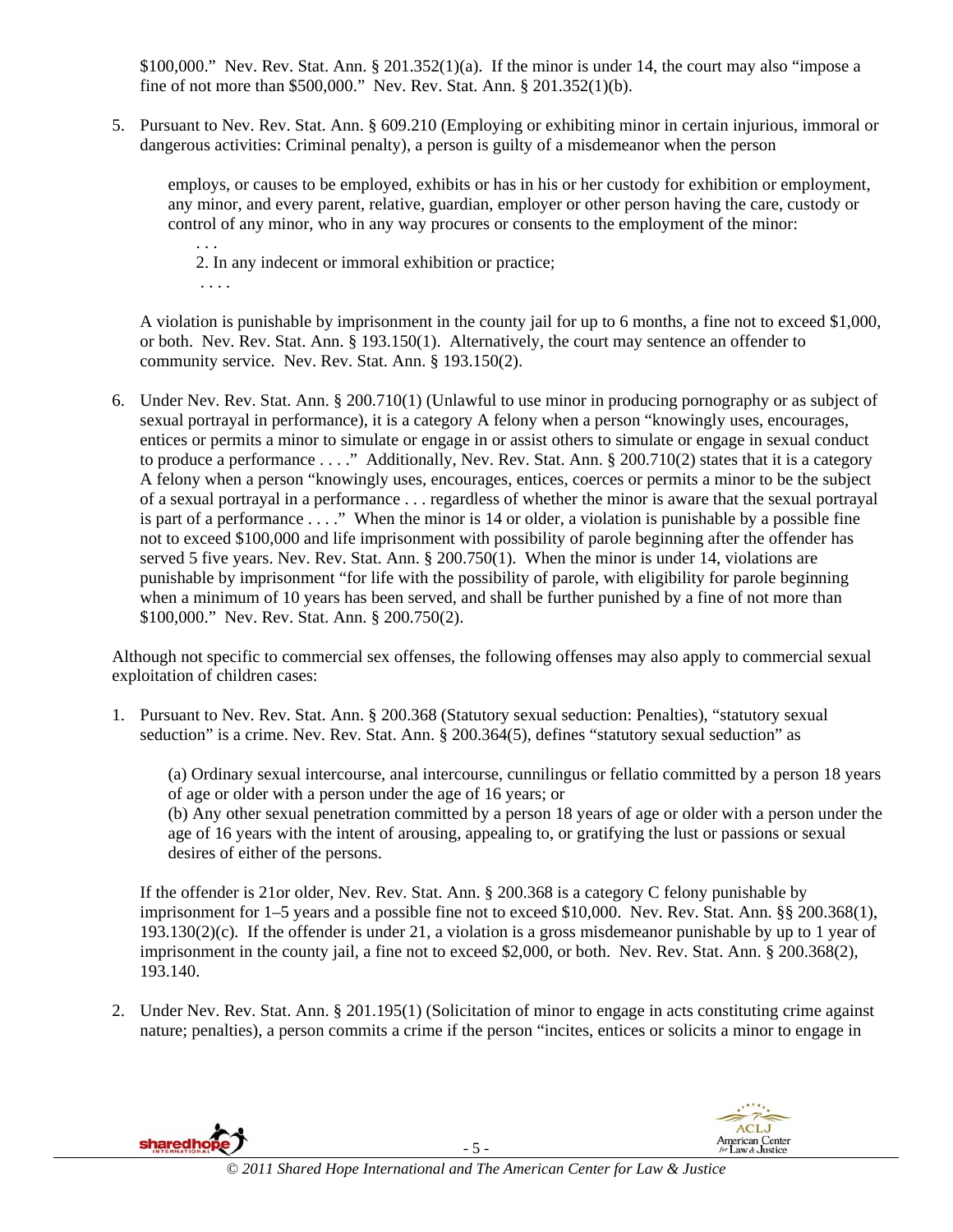acts which constitute the infamous crime against nature."<sup>7</sup> When a minor under 14 "actually engaged in such acts as a result", the crime is a category A felony punishable by life imprisonment with eligibility for parole beginning when the offender has served 10 years. Nev. Rev. Stat. Ann. § 201.195(1)(a)(1). When a minor that is 14 or older "actually engaged in such acts as a result", the crime is a category A felony punishable by life imprisonment with eligibility for parole beginning when the offender has served 5 years. Nev. Rev. Stat. Ann. § 201.195(1)(a)(2). If the minor did not engage in the acts solicited, a first violation is a gross misdemeanor punishable by "imprisonment in the county jail for not more than 1 year", a fine not to exceed \$2,000, or both. Nev. Rev. Stat. Ann. §§ 201.195(b)(1), 193.140. If the minor did not engage in the acts solicited, subsequent violations are category A felonies punishable by life imprisonment with eligibility for parole beginning when the offender has served 5 years. Nev. Rev. Stat. Ann. § 201.195(b)(2).

3. Pursuant to Nev. Rev. Stat. Ann. § 201.230(1) (Lewdness with child under 14 years; penalties)

A person who willfully and lewdly commits any lewd or lascivious act, other than acts constituting the crime of sexual assault, upon or with the body, or any part or member thereof, of a child under the age of 14 years, with the intent of arousing, appealing to, or gratifying the lust or passions or sexual desires of that person or of that child, is guilty of lewdness with a child.

A violation is generally a category A felony punishable by a possible fine not to exceed \$10,000 and life imprisonment with eligibility for parole beginning when the offender has served 10 years. Nev. Rev. Stat. Ann. § 201.230(2). However, if the person has been convicted of "lewdness with a child pursuant to this section or any other sexual offense against a child"<sup>8</sup> or a crime in another jurisdiction that could be classified as one of these crimes in Nevada, the crime is a category A felony punishable by life imprisonment without the possibility of parole. Nev. Rev. Stat. Ann. § 201.230(3).

*1.3 CSEC or prostitution statutes refer to the sex trafficking statute in order to identify the commercially sexually exploited minor as a trafficking victim.*

Nevada's CSEC statutes<sup>9</sup> do not refer to Nev. Rev. Stat. Ann. § 200.463 (Involuntary servitude) or Nev. Rev. Stat. Ann. § 200.464(1) (Recruiting, enticing, harboring, transporting, providing or obtaining another person to be held in involuntary servitude; benefiting from another person being held in involuntary servitude; penalty).

1.3.1 Recommendation: Add specific references to Nev. Rev. Stat. Ann. § 200.463 (Involuntary servitude) and Nev. Rev. Stat. Ann. § 200.464 (Recruiting, enticing, harboring, transporting, providing or obtaining another person to be held in involuntary servitude; benefiting from another person being held in involuntary servitude; penalty) in the CSEC statutes to ensure that CSEC victims are properly identified as human trafficking victims.

<sup>&</sup>lt;sup>9</sup> See supra Section 1.2.



- 6 -



 7 "Infamous crime against nature" is defined as "anal intercourse, cunnilingus or fellatio between natural persons of the same sex" and "[a]ny sexual penetration, however slight, is sufficient to complete the infamous crime against nature." Nev. Rev. Stat. Ann. § 201.195(2).<br><sup>8</sup> See supra note 3.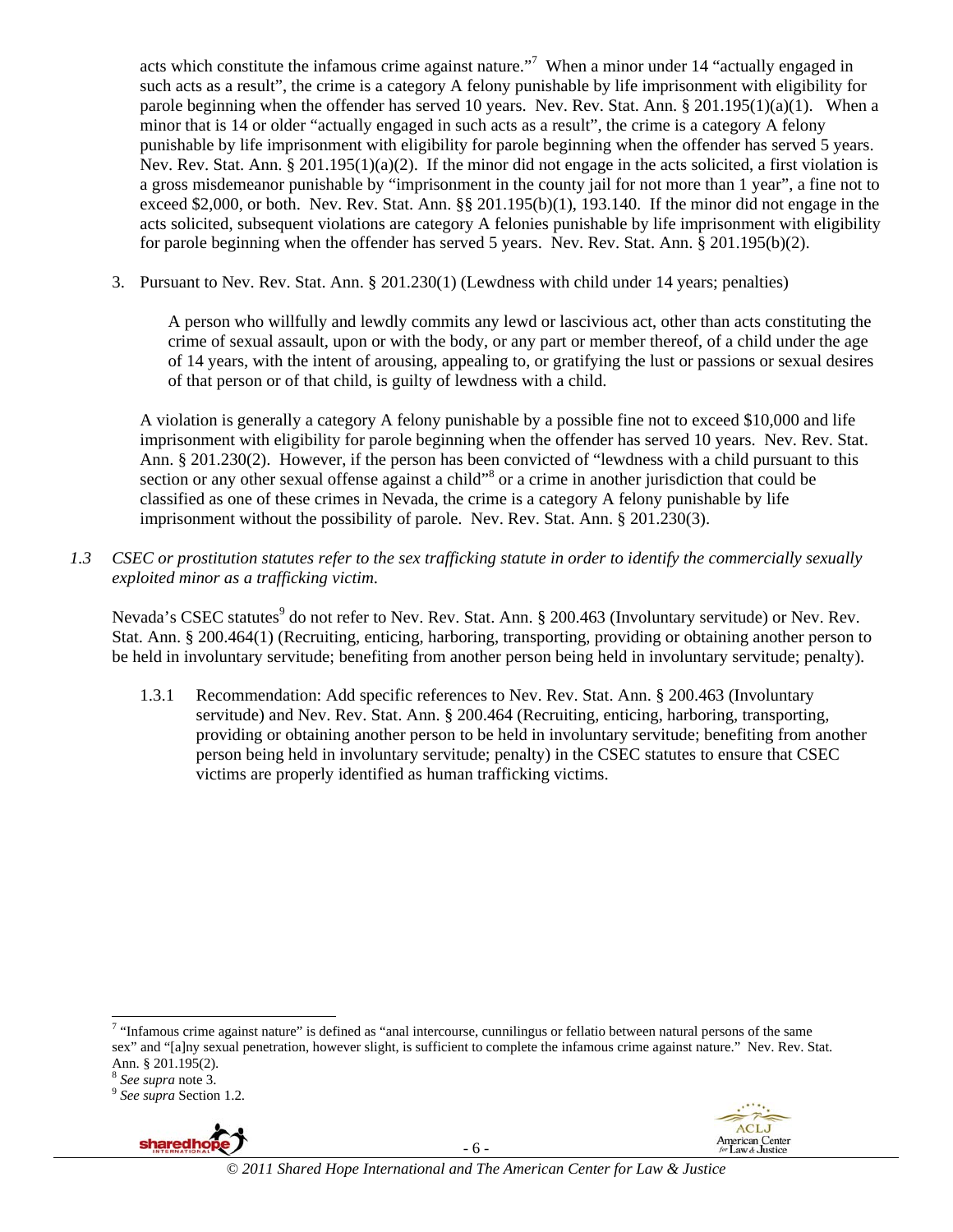## **Framework Issue 2: Criminal provisions Addressing demand**

#### *Legal Components:*

- *2.1 The state sex trafficking law can be applied to buyers of commercial sex acts with a victim of domestic minor sex trafficking.*
- *2.2 Buyers of commercial sex acts with a minor can be prosecuted under CSEC laws.*
- *2.3 Solicitation of prostitution laws differentiate between buying sex acts with an adult and buying sex acts with a minor under 18.*
- *2.4 Penalties for buyers of commercial sex acts with minors are as high as federal penalties.*
- *2.5 Using the Internet to lure, entice, or purchase, or attempt to lure, entice, or purchase commercial sex acts with a minor is a separate crime or results in an enhanced penalty for buyers.*
- *2.6 No age mistake defense is permitted for a buyer of commercial sex acts with any minor under 18.*
- *2.7 Base penalties for buying sex acts with a minor are sufficiently high for all minors under 18 and not reduced for older minors.*
- *2.8 Financial penalties for buyers of commercial sex acts with minors are sufficiently high to make it difficult for buyers to hide the crime.*
- *2.9 Buying and possessing child pornography carries penalties as high as similar federal offenses.*
- *2.10 Convicted buyers of commercial sex acts with minors and child pornography are required to register as sex offenders.*

\_\_\_\_\_\_\_\_\_\_\_\_\_\_\_\_\_\_\_\_\_\_\_\_\_\_\_\_\_\_\_\_\_\_\_\_\_\_\_\_\_\_\_\_\_\_\_\_\_\_\_\_\_\_\_\_\_\_\_\_\_\_\_\_\_\_\_\_\_\_\_\_\_\_\_\_\_\_\_\_\_\_\_\_\_\_\_\_\_\_\_\_\_\_

# *Legal Analysis:*

*2.1 The state sex trafficking law can be applied to the buyers of commercial sex acts with a victim of domestic minor sex trafficking.*

Even if the term "forced labor or services" is read to include commercial sex acts, Nev. Rev. Stat. Ann. § 200.464(1) (Recruiting, enticing, harboring, transporting, providing or obtaining another person to be held in involuntary servitude; benefiting from another person being held in involuntary servitude; penalty) is unlikely the statute will apply to buyers. Nev. Rev. Stat. Ann. §§ 200.463(1), 200.464(1). Pursuant to Nev. Rev. Stat. Ann. § 200.464(1), a person is guilty of a category B felony when the person "[r]ecruits, entices, harbors, transports, provides or obtains by any means, or attempts to recruit, entice, harbor, transport, provide or obtain by any means, another person, intending or knowing that the person will be held in involuntary servitude . . . ." Federal prosecutors, under the Trafficking Victims Protection Act (TVPA),<sup>10</sup> have applied the crime of human trafficking to attempted buyers of commercial sex with minors by charging that the buyers attempted to "obtain"<sup>11</sup> a person under 18 to engage in commercial sex.<sup>12</sup> It is unsettled whether the courts will uphold this interpretation of the TVPA. However, it is still unlikely that Nev. Rev. Stat. Ann. 200.464(1) applies to buyers of commercial sex with minors because it requires that, to be guilty, the offender must also "intend[] or know[] that the person will be used in involuntary servitude."<sup>13</sup>

2.1.1 Recommendation: Amend Nev. Rev. Stat. Ann. § 200.464 (Recruiting, enticing, harboring, transporting, providing or obtaining another person to be held in involuntary servitude; benefiting from another person being held in involuntary servitude; penalty) to make the statute clearly apply to buyers of commercial sex acts with minors.

 $\overline{\phantom{a}}$ 





<sup>&</sup>lt;sup>10</sup> Trafficking Victims Protection Act (TVPA) of 2000, Pub. L. No. 106-386, 114 Stat. 1464, 1466 (codified in scattered sections of 18 and 22 U.S.C.).

 $11$  18 U.S.C. § 1591(a).

<sup>12</sup> *See, e.g*., Indictment at 1, United States v. Oflyng, No. 09-00084-01-CR-W-SOW (W.D. Mo. Mar. 10, 2009); *see also* News Release, U.S. Department of Justice, Office of the United States Attorney for the Western District of Missouri, Human Trafficking Rescue Project, Operation Guardian Angel, Final Defendant Pleads Guilty to Sex Trafficking of a Child, (Dec. 18, 2009), http://www.justice.gov/usao/mow/news2009/mikoloyck.ple.htm. 13 *See supra* Section 1.1 for a discussion of Nev. Rev. Stat. Ann. §200.463(1).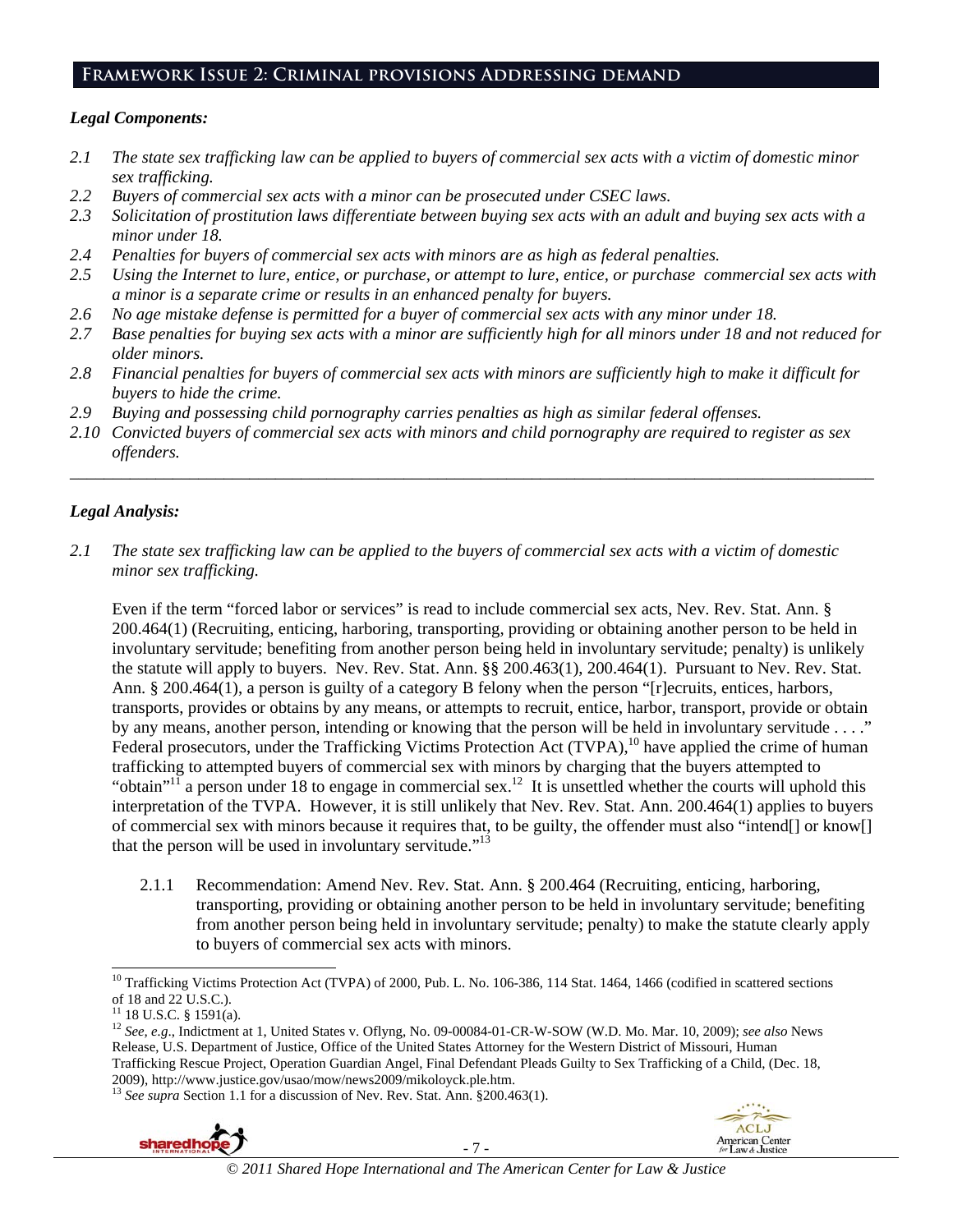# *2.2 Buyers of commercial sex acts with a minor can be prosecuted under CSEC laws.14*

Nev. Rev. Stat. Ann. § 201.354 (Engaging in prostitution or solicitation for prostitution: Penalty; exception) criminalizes buying sex with minors under 18. Nev. Rev. Stat. Ann. § 201.354(1) states, "It is unlawful for any person to engage in prostitution or solicitation therefor, except in a licensed house of prostitution." When the person solicited is under 18, the crime is a category E felony. Nev. Rev. Stat. Ann. § 201.354(3). As a category E felony, a violation of Nev. Rev. Stat. Ann. § 201.354 is punishable by imprisonment for1–4 years, but the court may suspend the sentence and sentence an offender to probation.<sup>15</sup> Nev. Rev. Stat. Ann. § 193.130(2)(e). The court may also impose a fine not to exceed \$5,000. Nev. Rev. Stat. Ann. § 193.130(2)(e).

Some sexual offenses could be used to prosecute certain buyers of commercial sex acts with a minor but do not specifically criminalize the commercial sexual exploitation of a child and do not refer to the human trafficking statute to bring these criminal offenses within the reach of human trafficking statutes, Nev. Rev. Stat. Ann. § 200.463 (Involuntary servitude; penalties) and Nev. Rev. Stat. Ann. § 200.464 (Recruiting, enticing, harboring, transporting, providing or obtaining another person to be held in involuntary servitude; benefiting from another person being held in involuntary servitude; penalty).<sup>16</sup>

- 2.2.1 Recommendation: Amend Nev. Rev. Stat. Ann. § 201.354 (Engaging in prostitution or solicitation for prostitution: Penalty; exception) to refer cases of buying sexual acts with a minor to Nev. Rev. Stat. Ann. § 200.463 (Involuntary servitude; penalties) and Nev. Rev. Stat. Ann. § 200.464(1) (Recruiting, enticing, harboring, transporting, providing or obtaining another person to be held in involuntary servitude; benefiting from another person being held in involuntary servitude; penalty) to ensure that the victims of these offenses are properly identified as trafficking victims.
- *2.3 Solicitation of prostitution laws differentiate between buying sex acts with an adult and buying sex acts with a minor under 18.*

Nev. Rev. Stat. Ann. § 201.354 (Engaging in prostitution or solicitation for prostitution; Penalty; exception) has different penalties for the solicitation of an adult and the solicitation of a minor. If the person solicited was 18 or older, the crime is a misdemeanor. Nev. Rev. Stat. Ann. § 201.354(2). If the person solicited was under 18, the crime is a category E felony. Nev. Rev. Stat. Ann. § 201.354(3).

Nev. Rev. Stat. Ann. § 207.030(1) (Prohibited acts; penalty), which states, "It is unlawful to: . . . (b) Offer or agree to engage in, engage in or aid and abet any act of prostitution," does not differentiate penalties based on the age of the person solicited. Each violation is a misdemeanor with increased penalties based on the number of charges within the previous 3 years. Nev. Rev. Stat. Ann. § 207.030(2).

*2.4 Penalties for buyers of commercial sex acts with minors are as high as federal penalties.* 

For a violation of Nev. Rev. Stat. Ann. § 201.354 (Engaging in prostitution or solicitation for prostitution: Penalty; exception), when the person solicited was under 18, the crime is a category E felony. Nev. Rev. Stat. Ann. § 201.354(3). A category E felony is punishable by imprisonment for 1–4 years, but the court may suspend the sentence and sentence an offender to probation.<sup>17</sup> Nev. Rev. Stat. Ann. § 193.130(2)(e). The court may also impose a fine not to exceed \$5,000. Nev. Rev. Stat. Ann. § 193.130(2)(e).

A violation of Nev. Rev. Stat. Ann. § 207.030(1) (Prohibited acts; penalty) is a misdemeanor punishable by imprisonment in the county jail for up to 6 months, a fine not to exceed \$1,000, or both. Nev. Rev. Stat. Ann.

 $\overline{\phantom{a}}$ 



- 8 -



<sup>&</sup>lt;sup>14</sup> In Nevada, counties also regulate prostitution laws and have additional offenses that could apply to buyers of commercial sex with minors. Some counties also allow for the operation of licensed houses of prostitution. *See infra* Appendix for a list of some county and city ordinances applicable to buyers.  $^{15}$  See supra note 6.

<sup>&</sup>lt;sup>16</sup> See supra Section 1.2 for a full description of the sexual offense laws that may be used to prosecute certain buyers.<br><sup>17</sup> See supra note 6.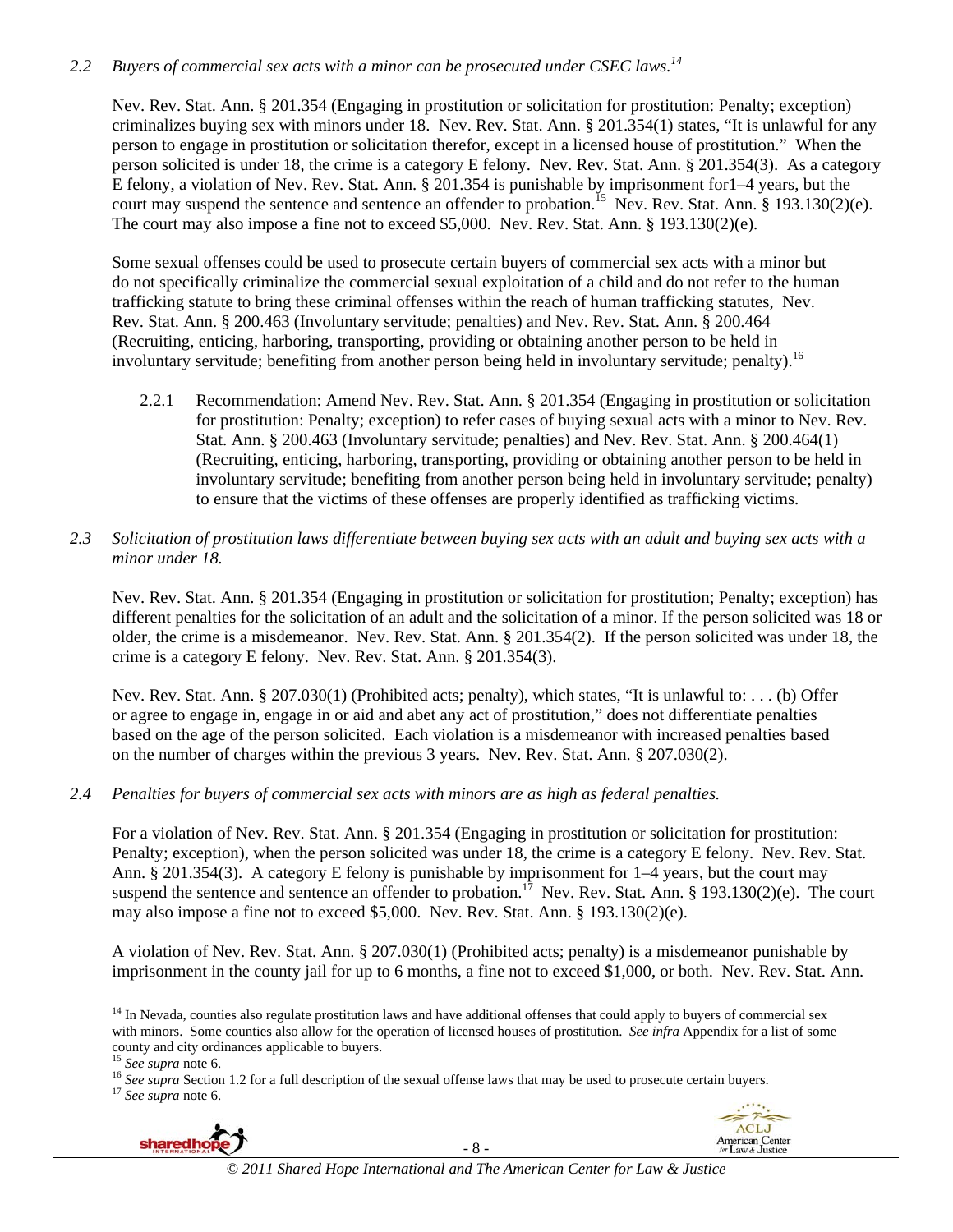§§ 207.030(2)(a), 193.150(1). Second violations occurring within 3 years of a first violation will result in imprisonment in the county jail between 30 days and 6 months and a fine of \$250–\$1,000. Nev. Rev. Stat. Ann. § 207.030(2)(b). A third or subsequent violation "occurring within 3 years after the first violation" are punishable by imprisonment in the county jail for 6 months and a fine of \$250–\$1,000. Nev. Rev. Stat. Ann. § 207.030(2)(c).

In contrast, if the victim is under the age of 14, a conviction under the TVPA for child sex trafficking is punishable by 15 years to life imprisonment and a fine not to exceed \$250,000. 18 U.S.C. §§ 1591(b)(1),  $3559(a)(1)$ ,  $3571(b)(3)$ . If the victim is between the ages of  $14-17$ , a conviction is punishable by 10 years to life imprisonment and a fine not to exceed \$250,000. 18 U.S.C. §§ 1591(b)(2), 3559(a)(1), 3571(b)(3). A conviction is punishable by mandatory life imprisonment, however, if the buyer has a prior conviction for a federal sex offense<sup>18</sup> against a minor. To the extent buyers can be prosecuted under other federal CSEC laws,<sup>19</sup> a conviction is punishable by penalties ranging from a fine not to exceed \$250,000 to life imprisonment and a fine not to exceed  $$250,000.<sup>20</sup>$ 

*2.5 Using the Internet to lure, entice, or purchase, or attempt to lure, entice, or purchase commercial sex acts with a minor is a separate crime or results in an enhanced penalty for buyers.* 

Although Nevada does not have a statute specifically criminalizing using the Internet to purchase commercial sex acts, such action can fall under Nev. Rev. Stat. Ann. § 201.560 (Definitions; exception; penalties). Pursuant to Nev. Rev. Stat. Ann. § 201.560,

1. Except as otherwise provided in subsection  $3<sup>21</sup>$  a person commits the crime of luring a child if the person knowingly contacts or communicates with or attempts to contact or communicate with:

(b) Another person whom he or she believes to be a child who is less than 16 years of age and at least 5 years younger than he or she is, regardless of the actual age of that other person, with the intent to persuade or lure the person to engage in sexual conduct.

. . . .

. . .

4. A person who violates or attempts to violate the provisions of this section through the use of a computer, system or network:

(a) With the intent to engage in sexual conduct<sup>22</sup> with the child, person believed to be a child or person with mental illness or to cause the child, person believed to be a child or person with mental

<sup>22</sup> For the purpose of Nev. Rev. Stat. Ann. § 201.560, "sexual conduct" is defined by referring to Nev. Rev. Stat. § 201.520, which defines the term as "1. Ordinary sexual intercourse 2. Anal intercourse; 3. Fellatio, cunnilingus or other oral-genital





 $\overline{\phantom{a}}$ <sup>18</sup> Pursuant to 18 U.S.C. § 3559 $(e)(2)$ , "federal sex offense" is defined as

an offense under section 1591 [18 USCS § 1591] (relating to sex trafficking of children), 2241 [18 USCS § 2241] (relating to aggravated sexual abuse),  $2242$  [18 USCS § 2242] (relating to sexual abuse),  $2244(a)(1)$  [18 USCS §  $2244(a)(1)$  (relating to abusive sexual contact),  $2245$  [18 USCS § 2245] (relating to sexual abuse resulting in death), 2251 [18 USCS § 2251] (relating to sexual exploitation of children), 2251A [18 USCS § 2251A] (relating to selling or buying of children), 2422(b) [18 USCS § 2422(b)] (relating to coercion and enticement of a minor into prostitution), or

<sup>2423(</sup>a) [18 USCS § 2423(a)] (relating to transportation of minors).<br><sup>19</sup> 18 U.S.C. §§ 2251A(b) (Selling or buying of children), 2251(a) (Sexual exploitation of children), 2423(a) (Transportation of a minor with intent for minor to engage in criminal sexual activity), 2422(a) (Coercion and enticement), 2252(a)(2), (a)(4) (Certain activities relating to material involving the sexual exploitation of minors).

<sup>&</sup>lt;sup>20</sup> 18 U.S.C. §§ 2251A(b) (conviction punishable by imprisonment for 30 years to life and a fine), 2251(e) (conviction punishable by imprisonment for 15–30 years and a fine), 2423(a) (conviction punishable by imprisonment for 10 years to life and a fine),  $2422(a)$  (conviction punishable by a fine, imprisonment up to 20 years, or both),  $2252(a)(2)$ , (4) (stating that a conviction under subsection (a)(2) is punishable by imprisonment for 5–20 years and a fine, while a conviction under subsection (a)(4) is punishable by imprisonment up to 10 years, a fine, or both.); *see also* 18 U.S.C §§ 3559(a)(1) (classifying all of the above listed offenses as felonies), 3571(b)(3) (providing a fine up to \$250,000 for any felony conviction).<br><sup>21</sup> Nev. Rev. Stat. Ann. § 201.560(3) states, "The provisions of this section do not apply if the contact or communication is

or attempted with the intent to prevent imminent bodily, emotional or psychological harm to the child, person believed to be a child or person with mental illness."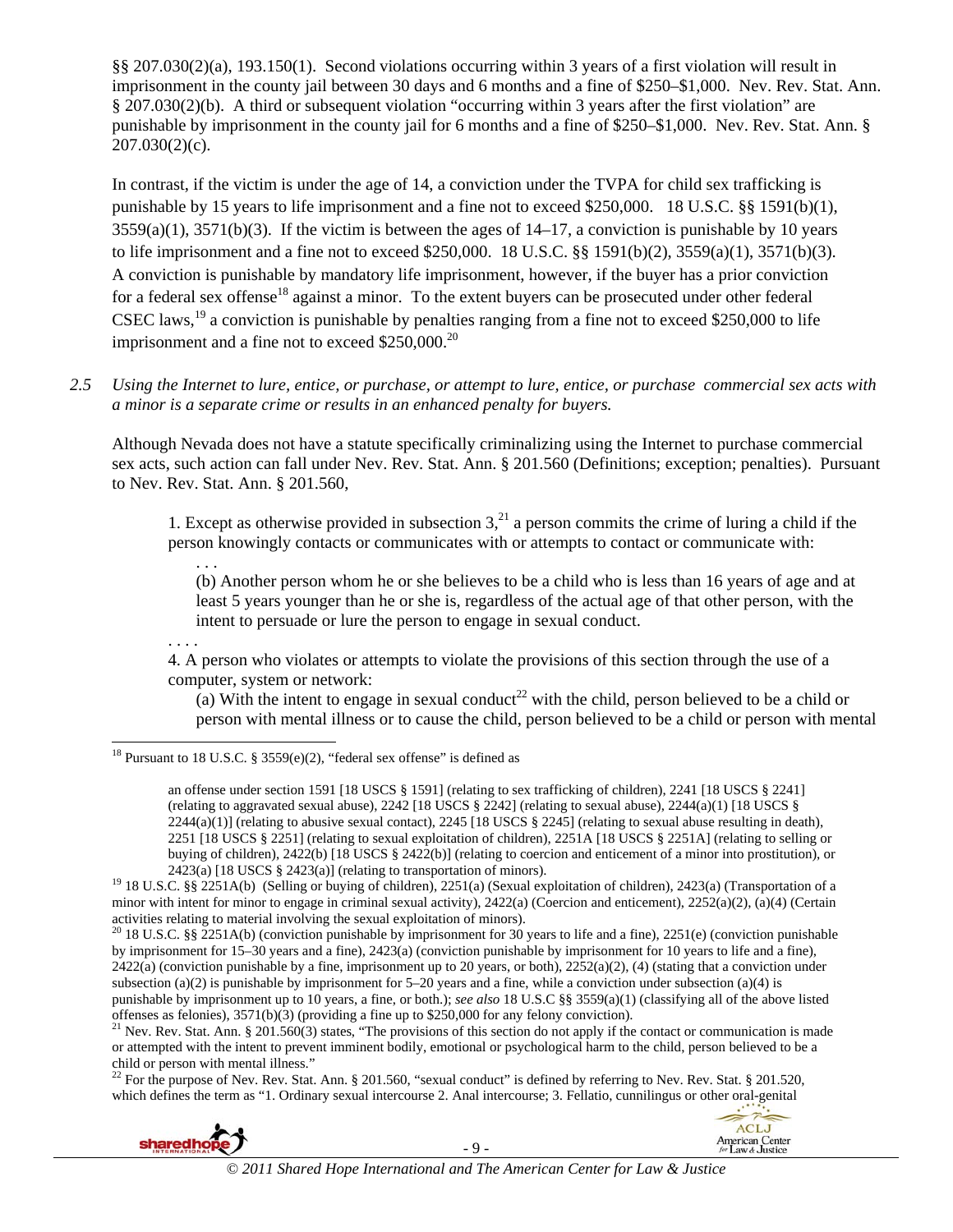illness to engage in sexual conduct, is guilty of a category B felony and shall be punished by imprisonment in the state prison for a minimum term of not less than 1 year and a maximum term of not more than 10 years and may be further punished by a fine of not more than \$10,000; . . . .

# *2.6 No age mistake defense is permitted for a buyer of commercial sex acts with any minor under 18.*

The human trafficking and CSEC statutes that are applicable to buyers are silent on the availability of a defense based on age mistake.

- 2.6.1 Recommendation: Amend Nev. Rev. Stat. Ann. § 201.354 (Engaging in prostitution or solicitation for prostitution: Penalty; exception) to prevent a buyer from exercising a mistake of age defense.
- *2.7 Base penalties for buying sex acts with a minor are sufficiently high for all minors under 18 and not reduced for older minors.*

The penalty for buying sex with any minor does not vary based on the age of the victim under 18. For any violation of Nev. Rev. Stat. Ann. § 201.354 (Engaging in prostitution or solicitation for prostitution: Penalty; exception), an offender is guilty of a category E felony punishable by 1–4 years' imprisonment, but the court may suspend the sentence and sentence an offender to probation. Nev. Rev. Stat. Ann. §§ 201.354(3), 193.130(2)(e).<sup>23</sup> The court may also impose a fine not to exceed \$5,000. Nev. Rev. Stat. Ann. § 193.130(2)(e).

Additionally, the penalty for a conviction under Nev. Rev. Stat. Ann. § 207.030(1) (Prohibited acts; penalty) does not vary based on the age of the person solicited. A violation is a misdemeanor punishable by imprisonment in the county jail not to exceed 6 months, a fine not to exceed \$1,000, or both. Nev. Rev. Stat. Ann. §§ 207.030(2)(a), 193.150(1). A second conviction occurring within 3 years of a first conviction will result in imprisonment in the county jail between 30 days and 6 months and a fine of \$250–\$1,000. Nev. Rev. Stat. Ann. § 207.030(2)(b). Third and subsequent convictions "occurring within 3 years after the first violation" are punishable by imprisonment in the county jail for 6 months and a fine of \$250–\$1,000. Nev. Rev. Stat. Ann. § 207.030(2)(c).

- 2.7.1 Recommendation: Amend Nev. Rev. Stat. Ann. § 201.354 (Engaging in prostitution or solicitation for prostitution: Penalty; exception) to set the penalty as a category B felony consistent with Nev. Rev. Stat. Ann. § 200.463 (Involuntary servitude; penalties) and Nev. Rev. Stat. Ann. § 200.464 (Recruiting, enticing, harboring, transporting, providing or obtaining another person to be held in involuntary servitude; benefiting from another person being held in involuntary servitude; penalty) in recognition that a commercial sex act with a minor under 18 is sex trafficking.
- *2.8 Financial penalties for buyers of commercial sex acts with minors are sufficiently high to make it difficult for buyers to hide the crime.*

When the person solicited was under 18, a violation of Nev. Rev. Stat. Ann. § 201.354 (Engaging in prostitution or solicitation for prostitution: Penalty; exception) is a category E felony punishable by a possible fine not to exceed \$5,000. Nev. Rev. Stat. Ann. §§ 201.354(3), § 193.130(2)(e). A violation of Nev. Rev. Stat. Ann. § 207.030(1)(b) (Prohibited acts; penalty) is a misdemeanor punishable by a possible fine not to exceed \$1,000 for the first violation and a fine of \$250–\$1,000 for subsequent violations occurring within 3 years of the first violation. Nev. Rev. Stat. Ann. §§ 207.030(2), 193.150(1).

 $\overline{\phantom{a}}$ contact; 4. Physical contact by a person with the unclothed genitals or pubic area of another person for the purpose of arousing or gratifying the sexual desire of either person; 5. Penetration, however slight, by a person of an object into the genital or anal opening of the body of another person for the purpose of arousing or gratifying the sexual desire of either person; 6. Masturbation or the lewd exhibition of unclothed genitals; or 7. Sado-masochistic abuse." Nev. Rev. Stat. Ann. §§ 201.520, 201.560(6)(f). 23 *See supra* note 6.



- 10 -

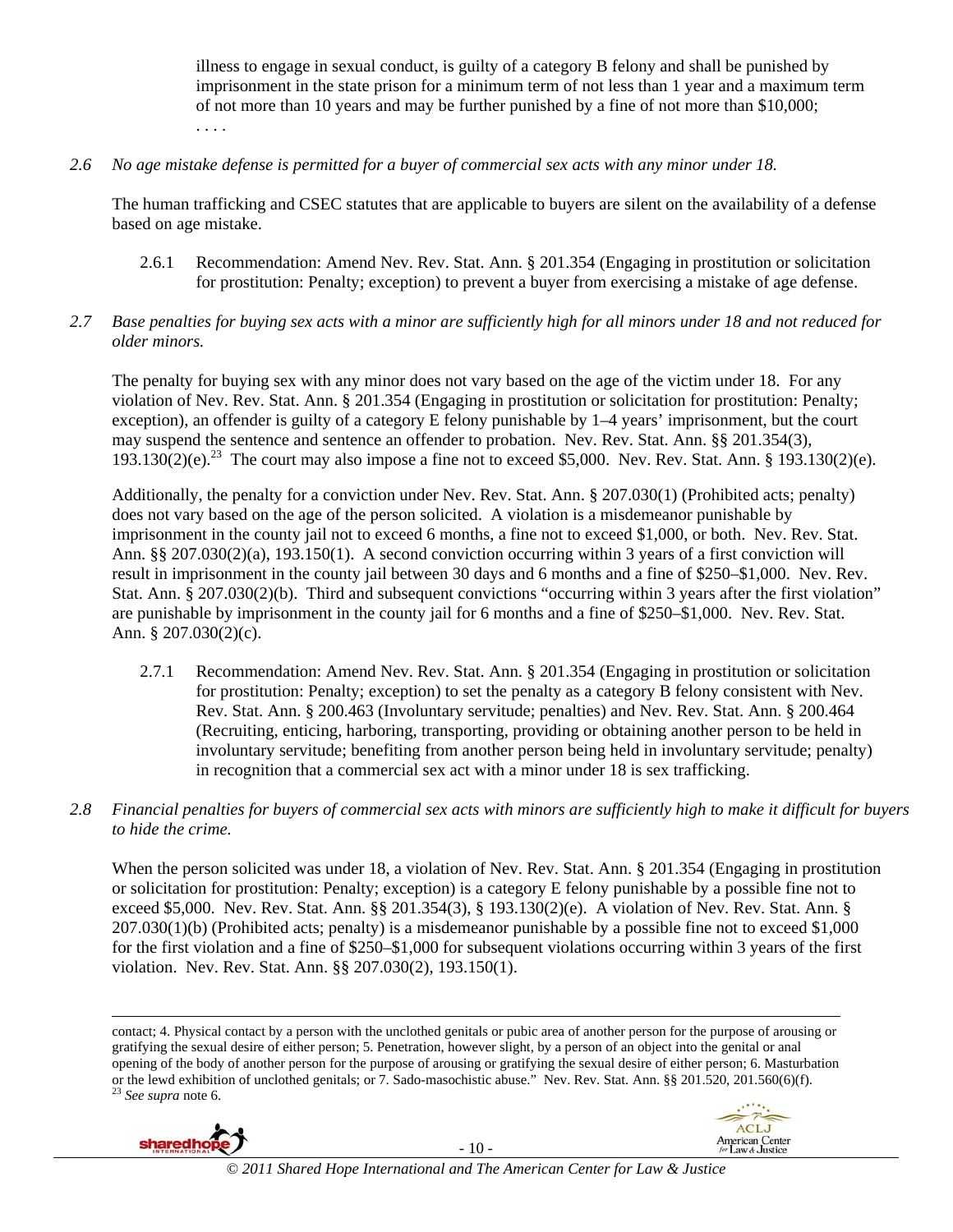Additionally, a court may decide to award restitution in any case, which could cause a buyer to pay restitution. Nev. Rev. Stat. Ann. § 176.033(1)(c). Specifically, pursuant to Nev. Rev. Stat. Ann. § 176.033(1)(c) (Sentence of imprisonment required or permitted by statute: Definite period for misdemeanor or gross misdemeanor; minimum and maximum term for felony unless definite term required by statute; restitution; modification of sentence), "[i]f a sentence of imprisonment is required or permitted by statute, the court shall: ... . [i]f restitution is appropriate, set an amount for each victim of the offense . . . ."

# *2.9 Buying and possessing child pornography carries penalties as high as similar federal offenses.*

Pursuant to Nev. Rev. Stat. Ann. § 200.730 (Possession of visual representation depicting sexual conduct of person under 16 years of age unlawful; penalties), a person is guilty of a felony "who knowingly and willfully has in his or her possession for any purpose any film, photograph or other visual presentation depicting a person under the age of 16 years as the subject of a sexual portrayal<sup>24</sup> or engaging in or simulating, or assisting others to engage in or simulate, sexual conduct."<sup>25</sup> A first violation is a category B felony punishable by imprisonment for 1–6 years and a possible fine not to exceed \$5,000. Nev. Rev. Stat. Ann. § 200.730(1). Second and subsequent violations are category A felonies punishable by imprisonment for 1 year to life imprisonment, with the possibility of parole, and a possible fine of \$5,000. Nev. Rev. Stat. Ann. § 200.730(2).

Additionally, pursuant to Nev. Rev. Stat. Ann. § 200.727(1) (Use of Internet to control visual representation depicting sexual conduct of person under 16 years of age; penalties),

1. Any person who, knowingly, willfully and with the specific intent to view any film, photograph or other visual presentation depicting a person under the age of 16 years engaging in or simulating sexual conduct, $^{26}$  uses the Internet to control such a film, photograph or other visual presentation is guilty of:

(a) For the first offense, a category C felony and shall be punished as provided in NRS 193.130 [Categories and punishment of felonies].

(b) For any subsequent offense, a category B felony and shall be punished by imprisonment in the state prison for a minimum term of not less than 1 year and a maximum term of not more than 6 years, and may be further punished by a fine of not more than \$5,000.

As a category C felony, the first violation is punishable by imprisonment for 1–5 years and a possible fine not to exceed \$10,000. Nev. Rev. Stat. Ann. § 193.130(2)(c).

Additionally, asset forfeiture exists for a violation of this provision. Nev. Rev. Stat. Ann. § 200.760. Pursuant to Nev. Rev. Stat. Ann. § 200.760 (Forfeiture), "All assets derived from or relating to any violation of . . . 200.710 to 200.730 [Unlawful to use minor in producing pornography or as subject of sexual portrayal in performance; Promotion of sexual performance of minor unlawful; Preparing, advertising or distributing materials depicting pornography involving minor unlawful; Use of Internet to control visual presentation depicting sexual conduct of person under 16 years of age; Possession of visual presentation depicting sexual conduct of person under 16 years of age unlawful], inclusive . . . are subject to forfeiture."

Domestic minor sex trafficking victims under 16 who "appeared in any film, photograph or other visual presentation engaging in sexual conduct and who suffered personal or psychological injury as a result," also have a civil cause of action against buyers. Nev. Rev. Stat. Ann. § 41.1396(1). Pursuant to Nev.

<sup>&</sup>lt;sup>25</sup> "Sexual conduct" is defined as "sexual intercourse, lewd exhibition of the genitals, fellatio, cunnilingus, bestiality, anal intercourse, excretion, sado-masochistic abuse, masturbation, or the penetration of any part of a person's body or of any object manipulated or inserted by a person into the genital or anal opening of the body of another." Nev. Rev. Stat. Ann. § 200.700(3).<br><sup>26</sup> Nev. Rev. Stat. Ann. § 700.727(2) states, "As used in this section, 'sexual conduct' mea cunnilingus, bestiality, anal intercourse, excretion, sado-masochistic abuse, masturbation, or the penetration of any object manipulated or inserted by a person into the genital or anal opening of the body of another."





 $\overline{a}$ 

 $^{24}$  "Sexual portrayal" is defined as "the depiction of a person in a manner which appeals to the prurient interest in sex and which does not have serious literary, artistic, political or scientific value." Nev. Rev. Stat. Ann. § 200.700(4)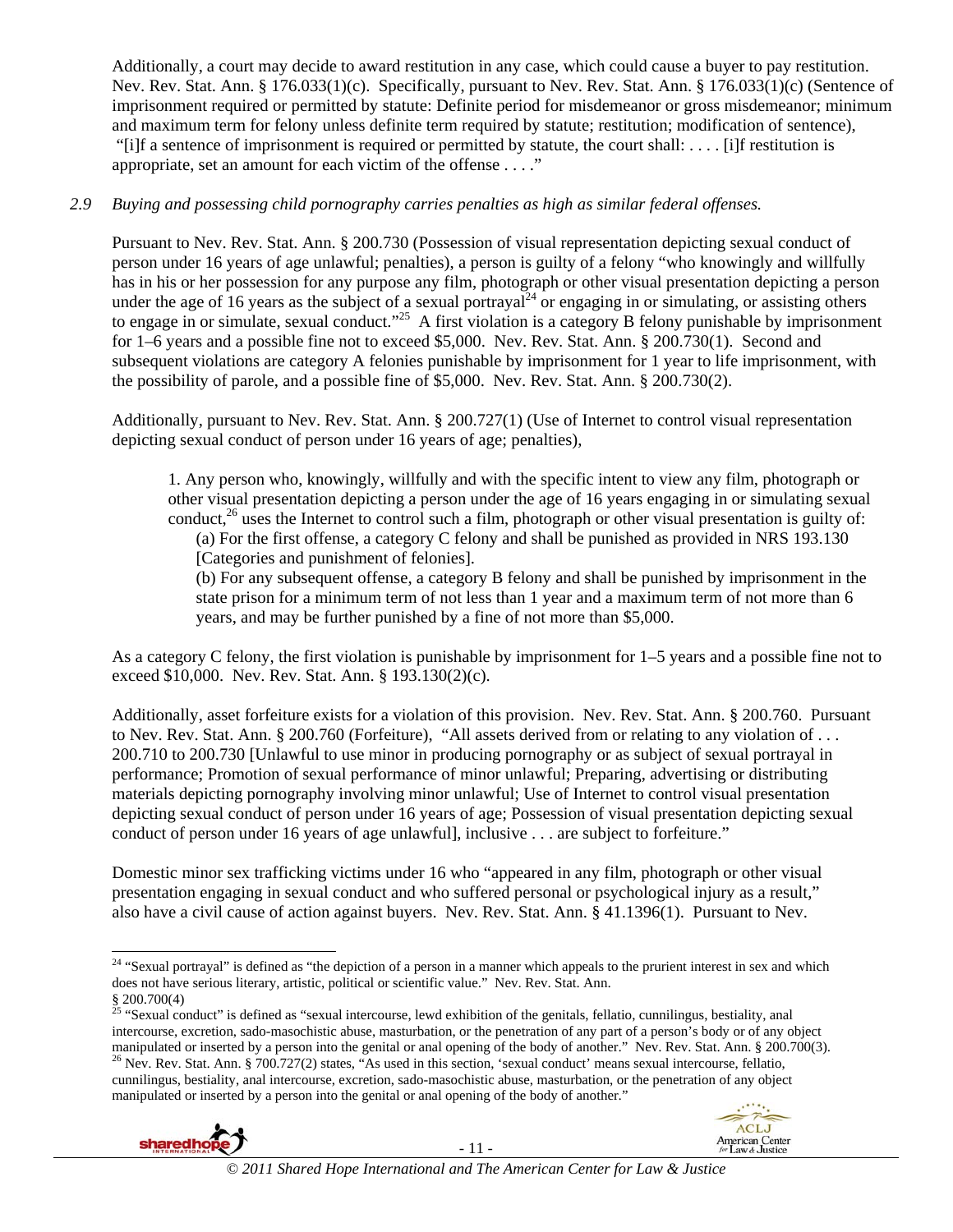Rev. Stat. Ann. § 41.1396(1) (Action for damages for injury suffered by victim of pornography involving minors; presumed statutory damages; attorney's fees and costs; protection of victim's identity; limitation on defenses),

> 1. Any person who, while under the age of 16 years, appeared in any film, photograph or other visual presentation engaging in sexual conduct<sup>27</sup> and who suffered personal or psychological injury as a result may bring an action against any person who, while over the age of 18 years, knowingly and willfully:(a) Promoted the film, photograph or other visual presentation;

(b) Possessed the film, photograph or other visual presentation; or

(c) Used the Internet to control the film, photograph or other visual presentation, with the specific intent to view the film, photograph or other visual presentation.

In this civil action, a successful plaintiff is entitled to "recover the plaintiff's actual damages, which shall be deemed to be at least \$150,000, plus attorney's fees and costs." Nev. Rev. Stat. Ann. § 41.1396(2).

In contrast, a federal conviction for possession of child pornography<sup>28</sup> is generally punishable by imprisonment for 5–20 years and a fine not to exceed \$250,000.29 Subsequent convictions, however, are punishable by imprisonment for up to 40 years and a fine not to exceed \$250,000.<sup>30</sup>

### *2.10 Convicted buyers of commercial sex acts with minors and child pornography are required to register as sex offenders*.

Any person convicted of "a crime against a child"<sup>31</sup> or a sex offender must register. Nev. Rev. Stat. Ann. § 179D.441(1). A "sex offender" is defined to include "a person who, after July 1, 1956, is or has been: (a) Convicted of a sexual offense listed in NRS 179D.097 ["Sexual offense" defined] . . . ." Nev. Rev. Stat. Ann. § 179D.095. Pursuant to Nev. Rev. Stat. Ann. § 179D.097(1) a "sexual offense" is defined to include the following offenses:

(c) Statutory sexual seduction pursuant to NRS 200.368.

. . . .

(g) Abuse of a child pursuant to NRS 200.508, if the abuse involved sexual abuse or sexual exploitation.

 $30\,18\,$  U.S.C. §§ 2252(b) (stating if a person has a prior conviction under subsection (a)(2), or a list of other statutes, a conviction is punishable by a fine and imprisonment for 15–40 years, but if a person has a prior conviction under subsection (a)(4), or a list of other statutes, a conviction is punishable by a fine and imprisonment for  $10-20$  years),  $2252A(b)(1)$  (stating if a person has a prior conviction under subsection (a)(2), (a)(3), or a list of other statutes, a conviction is punishable by a fine and imprisonment for 15–40 years), 1466A(a), (b) (stating that the penalty scheme for section 2252A(b) applies); *see also* 18 U.S.C §§ 3559(a)(1) (classifying all of the above listed offenses as felonies),  $3571(b)(3)$  (providing a fine up to \$250,000 for any felony conviction).<br><sup>31</sup> Pursuant to Nev. Rev. Stat. Ann. § 179D.0357(3) ("Crime against a child" defined) a involving pandering or prostitution pursuant to NRS 201.300 to 201.340 [Pandering: Definition; penalties; exception, Pandering: Placing spouse in brothel; penalties, Living from earnings of prostitute; penalty, Pandering: Detaining person in brothel because of debt; penalties, Pandering: Furnishing transportation; penalties]" if the victim was under 18 at the time of the offense.





 $\overline{a}$ <sup>27</sup> Nev. Rev. Stat. Ann. § 41.1396(5)(b) states, "Sexual conduct' means sexual intercourse, fellatio, cunnilingus, bestiality, anal intercourse, excretion, sado-masochistic abuse, masturbation, or the penetration of any object manipulated or inserted by a person into the genital or anal opening of the body of another."

<sup>&</sup>lt;sup>28</sup> 18 U.S.C. §§ 2252(a)(2), (a)(4) (Certain activities relating to material involving the sexual exploitation of minors), 2252A(a)(2)–(3) (Certain activities relating to material constituting or containing child pornography), 1466A(a), (b) (Obscene visual representations of the sexual abuse of children).

<sup>&</sup>lt;sup>29</sup> 18 U.S.C. §§ 2252(b) (stating that a conviction under subsection (a)(2) is punishable by imprisonment for 5–20 years and a fine, while a conviction under subsection (a)(4) is punishable by imprisonment up to 10 years, a fine, or both),  $2252A(b)(1)$  (a conviction is punishable by imprisonment for  $5-20$  years and a fine),  $1466A(a)$ , (b) (stating that a conviction under subsection (a) is "subject to the penalties provided in section 2252A(b)(1)," imprisonment for 5–20 years and a fine, while a conviction under subsection (b) is "subject to the penalties provided in section 2252A(b)(2)," imprisonment up to 10 years, a fine, or both); *see also* 18 U.S.C §§ 3559(a)(1) (classifying all of the above listed offenses as felonies), 3571(b)(3) (providing a fine up to \$250,000 for any felony conviction).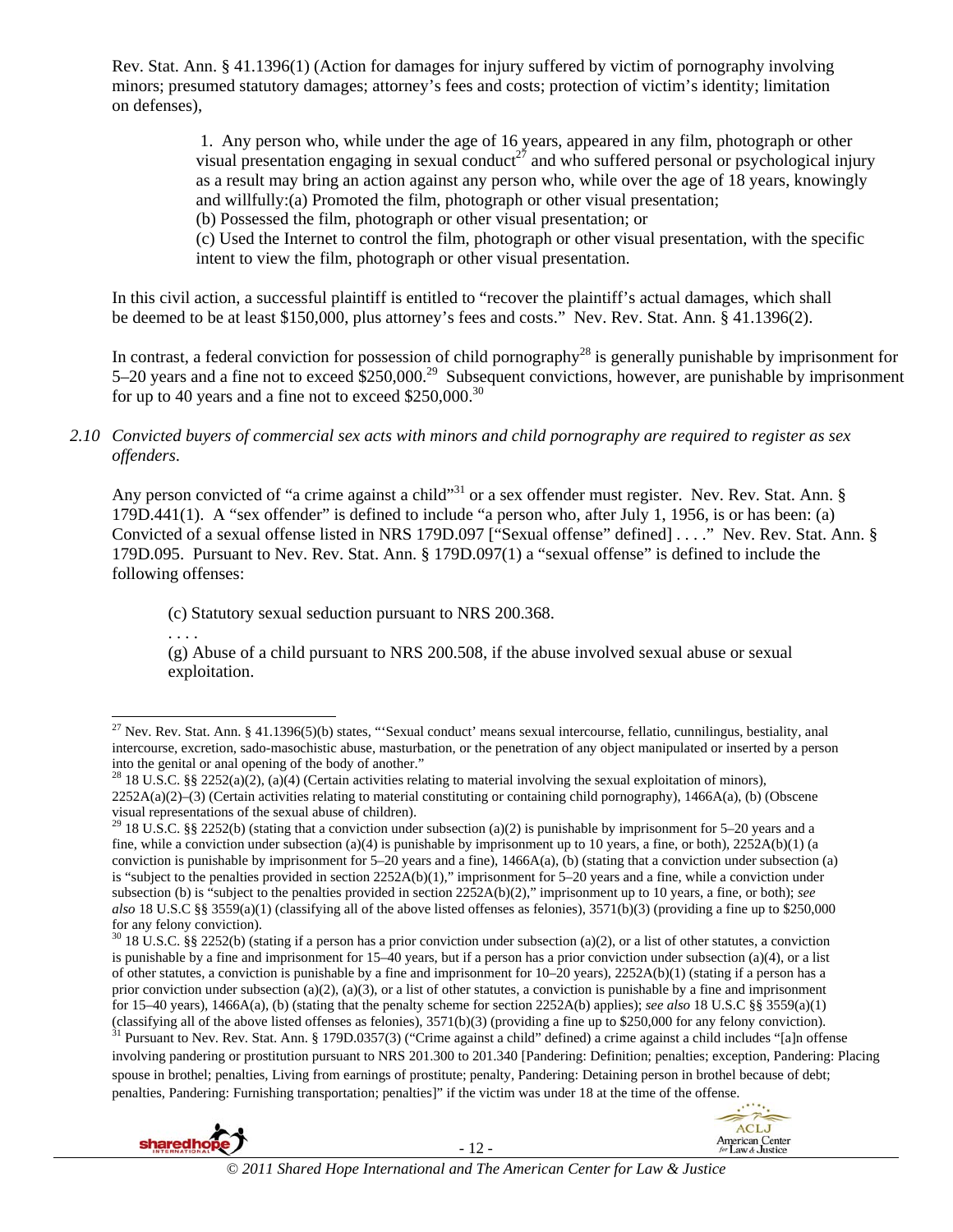(h) An offense involving pornography and a minor pursuant to NRS 200.710 to 200.730 [Unlawful to use minor in producing pornography or as subject of sexual portrayal in performance, Promotion of sexual performance of minor unlawful, Preparing, advertising or distributing materials depicting pornography involving minor unlawful; penalty, Use of Internet to control visual presentation depicting sexual conduct of person under 16 years of age, Possession of visual presentation depicting sexual conduct of person under 16 years of age unlawful; penalties] , inclusive.

(i) Incest pursuant to NRS 201.180.

(j) Solicitation of a minor to engage in acts constituting the infamous crime against nature pursuant to NRS 201.195.

. . . .

(m) Lewdness with a child pursuant to NRS 201.230.

. . . .

(p) Any other offense that has an element involving a sexual act or sexual conduct with another.

. . . .

Therefore, for a conviction under Nev. Rev. Stat. Ann. § 201.354(3) (Engaging in prostitution or solicitation for prostitution: Penalty; exception) or Nev. Rev. Stat. Ann. § 207.030(b) (Prohibited acts; penalty), a buyer could potentially be required to register as a sex offender since these are offenses that have "an element involving a sexual act or sexual conduct with another." Nev. Rev. Stat. Ann. § 179D.097(1)(p).

However, notably, under Nev. Rev. Stat. Ann. § 179D.097(2) ("Sexual offense" defined),

2. The term does not include an offense involving consensual sexual conduct if the victim was: (a) An adult, unless the adult was under the custodial authority of the offender at the time of the offense; or

(b) At least 13 years of age and the offender was not more than 4 years older than the victim at the time of the commission of the offense.

Therefore, since a court may view a domestic minor sex trafficking victim as consenting to the sexual conduct, some buyers who are not more than 4 years older than the victim may not be required to register.

2.10.1 Recommendation: Amend Nev. Rev. Stat. Ann. § 179D.097 ("Sexual offense" defined) to include Nev. Rev. Stat. Ann. § 201.354(3) (Engaging in prostitution or solicitation for prostitution: Penalty; exception) as a sexual offense for which a person convicted or pleading guilty to the crime would be required to register. Additionally, provide an exception to the consent defense in Nev. Rev. Stat. Ann. § 179D.097(2)(b) when the person involved is a domestic minor sex trafficking victim.

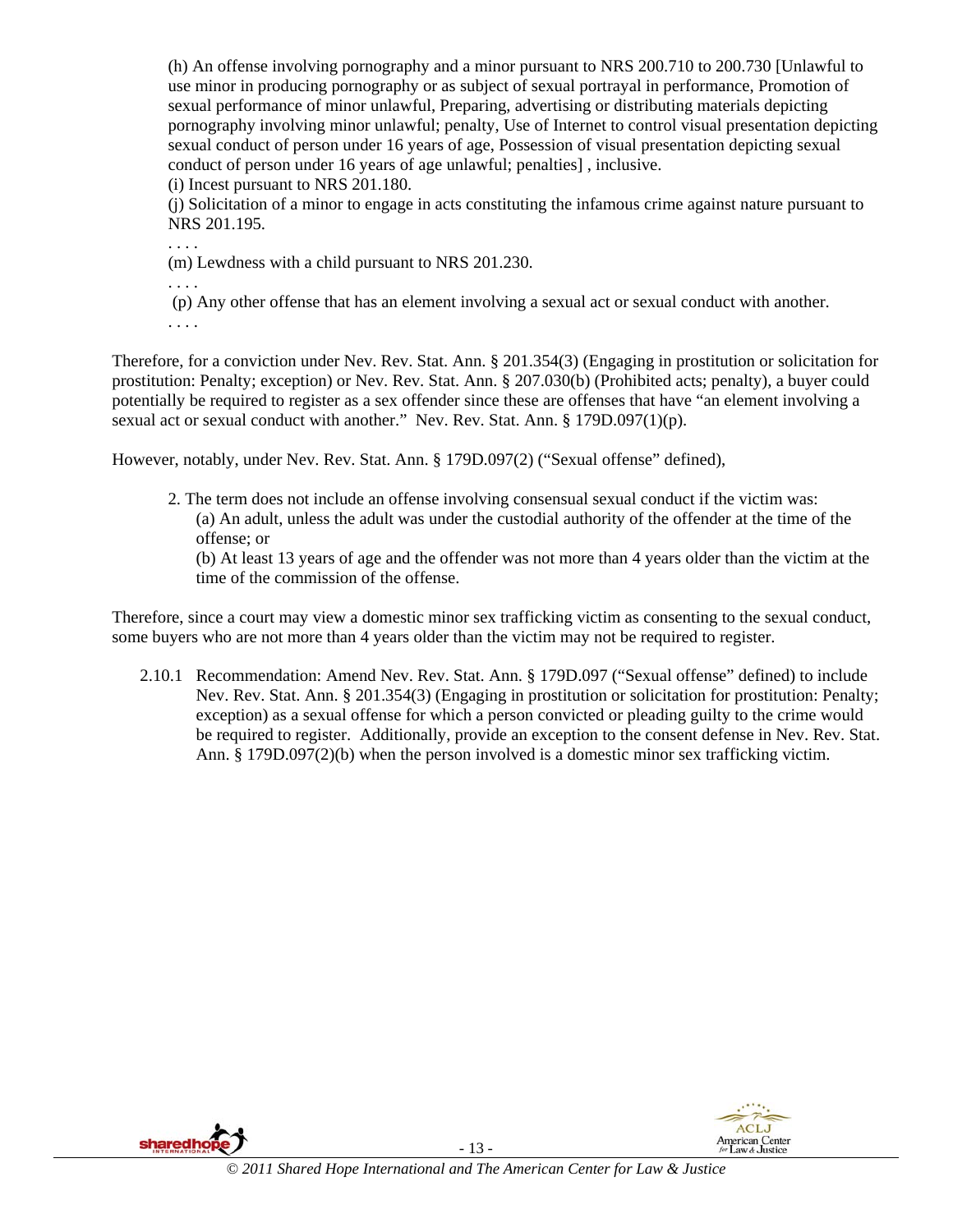# **Framework Issue 3: Criminal provisions for traffickers**

## *Legal Components:*

- *3.1 Penalties for trafficking a child for sexual exploitation are as high as federal penalties.*
- *3.2 Creating and distributing child pornography carries penalties as high as similar federal offenses.*
- *3.3 Using the Internet to lure, entice, recruit, or sell commercial sex acts with a minor is a separate crime or results in an enhanced penalty for traffickers.*
- *3.4 Financial penalties for traffickers, including asset forfeiture, are sufficiently high.*
- *3.5 Convicted traffickers are required to register as sex offenders.*
- *3.6 Laws relating to termination of parental rights for certain offenses include sex trafficking or CSEC offenses in order to remove the children of traffickers from their control and potential exploitation.*

*\_\_\_\_\_\_\_\_\_\_\_\_\_\_\_\_\_\_\_\_\_\_\_\_\_\_\_\_\_\_\_\_\_\_\_\_\_\_\_\_\_\_\_\_\_\_\_\_\_\_\_\_\_\_\_\_\_\_\_\_\_\_\_\_\_\_\_\_\_\_\_\_\_\_\_\_\_\_\_\_\_\_\_\_\_\_\_\_\_\_\_\_\_\_* 

## *Legal Analysis:*

*3.1 Penalties for trafficking a child for sexual exploitation are as high as federal penalties.* <sup>32</sup>

If Nev. Rev. Stat. Ann. § 200.463(1) (Involuntary servitude; penalties) is applicable to commercial sex acts through the terms "forced labor and services," a trafficker who uses "forced labor or services" and is convicted under that provision will be guilty of a category B felony. Nev. Rev. Stat. Ann. § 200.463. If a person suffers "substantial bodily harm while held in involuntary servitude or in attempted escape or escape therefrom," a violation of Nev. Rev. Stat. Ann. § 200.463 is punishable by imprisonment for 7–20 years and a possible fine not to exceed \$50,000. Nev. Rev. Stat. Ann. § 200.463(2)(a). If the victim does not suffer "substantial bodily harm," a violation is punishable by imprisonment for  $5-20$  years and a possible fine not to exceed \$50,000. Nev. Rev. Stat. Ann. § 200.463(2)(b). Similarly, if Nev. Rev. Stat. Ann. § 200.464(1) (Recruiting, enticing, harboring, transporting, providing or obtaining another person to be held in involuntary servitude; benefiting from another person being held in involuntary servitude; penalty) is applicable to commercial sex acts through the terms "forced labor and services," a trafficker who is convicted under this provision will be guilty of a category B felony punishable by imprisonment for 1–15 years and a fine not to exceed \$50,000. Nev. Rev. Stat. Ann. § 200.464.

A trafficker may also be charged with various pandering offenses including the following offenses: Nev. Rev. Stat. Ann. § 201.300(1) (Pandering: Definitions; penalties; exception), Nev. Rev. Stat. Ann. § 201.330(1) (Pandering: Detaining person in brothel because of debt; penalties), and Nev. Rev. Stat. Ann. § 201.340(1) (Pandering: Furnishing transportation; Penalties). A violation of one of these offenses with "physical force or the immediate threat of physical force" against a child is a category B felony punishable by imprisonment for 2– 20 years and a fine not to exceed \$20,000. Nev. Rev. Stat. Ann. §§ 201.300(2)(b)(1), 201.330(2)(b)(1), 201.340(2)(b)(1). If one of these offenses is committed without "physical force or the immediate threat of physical force," the crime is a category B felony punishable by 1–10 years' imprisonment and a fine not to exceed \$10,000. Nev. Rev. Stat. Ann. §§ 201.300(2)(b)(2), 201.330(2)(b)(2), 201.340(2)(b)(2). If the victim is 14–17 at the time of the offense, pursuant to Nev. Rev. Stat. Ann. § 201.352, a trafficker who violates Nev. Rev. Stat. Ann. § 201.300, § 201.330, or § 201.340 may be fined \$100,000, and if the victim is under 14, the fine raises to \$500,000.

When the minor victim is under 14 years of age, a violation of Nev. Rev. Stat. Ann. § 200.710(1)(Unlawful to use minor in producing pornography or as subject of sexual portrayal in performance) is a Category A felony

<sup>&</sup>lt;sup>32</sup> See supra Sections 1.1, 1.2 for full discussion of the substantive provisions of the Nevada statutes listed. In Nevada, counties also regulate prostitution laws and have additional offenses that could apply to traffickers of commercial sex with minors. Some counties also allow for the operation of licensed houses of prostitution. *See infra* Appendix for some county and city ordinances applicable to traffickers.



 $\overline{a}$ 

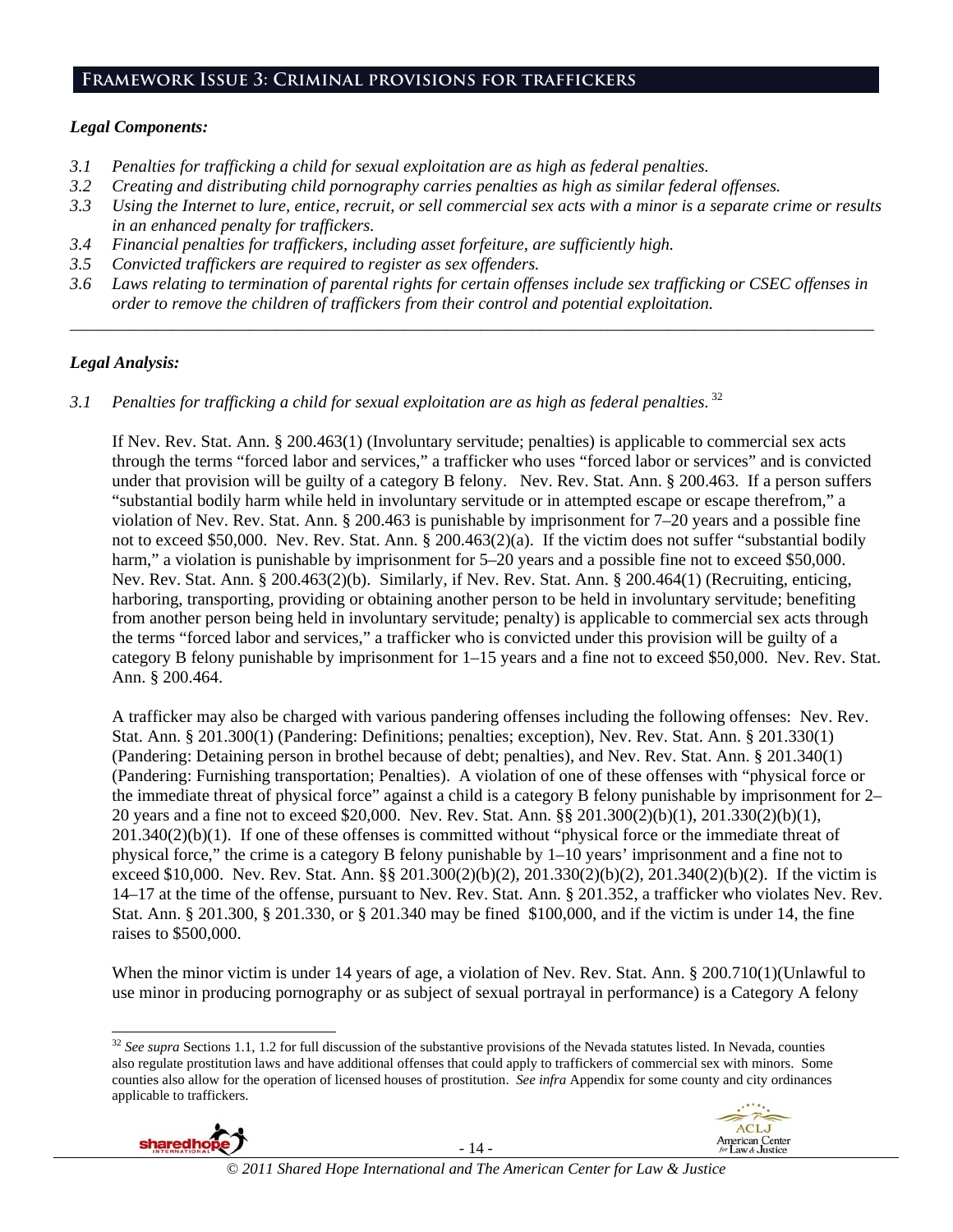punishable by imprisonment for life with possibility of parole after 10 years and a fine not to exceed \$100,000. Nev. Rev. Stat. Ann. §§ 200.710(1), 200.750(2). When the minor victim is 14 years of age or older, a violation of Nev. Rev. Stat. Ann. § 200.710(1) is a Category A felony punishable by imprisonment for life, with parole eligibility after serving 5 years and a fine not to exceed \$100,000. Nev. Rev. Stat. Ann. §§ 200.710(1), 200.750(2).

Similarly, Nev. Rev. Stat. Ann. § 609.210(2) (Employing or exhibiting minor in certain injurious, immoral or dangerous activities: Criminal penalty) is a misdemeanor punishable by up to 6 months in prison, a fine not to exceed §\$1,000, or both. Nev. Rev. Stat. Ann. §§ 609.210, 193.150(1).

Furthermore, a trafficker could be guilty of racketeering activity. Pursuant to Nev. Rev. Stat. Ann. § 207.400(1) (Unlawful acts; penalties),

It is unlawful for a person:

(a) Who has with criminal intent received any proceeds derived, directly or indirectly, from racketeering activity to use or invest, whether directly or indirectly, any part of the proceeds, or the proceeds derived from the investment or use thereof, in the acquisition of:

(1) Any title to or any right, interest or equity in real property; or

(2) Any interest in or the establishment or operation of any enterprise. $33$ 

(b) Through racketeering activity to acquire or maintain, directly or indirectly, any interest in or control of any enterprise.

(c) Who is employed by or associated with any enterprise to conduct or participate, directly or indirectly, in:

(1) The affairs of the enterprise through racketeering activity; or

(2) Racketeering activity through the affairs of the enterprise.

(d) Intentionally to organize, manage, direct, supervise or finance a criminal syndicate.

(e) Knowingly to incite or induce others to engage in violence or intimidation to promote or further the criminal objectives of the criminal syndicate.

(f) To furnish advice, assistance or direction in the conduct, financing or management of the affairs of the criminal syndicate with the intent to promote or further the criminal objectives of the syndicate.

(g) Intentionally to promote or further the criminal objectives of a criminal syndicate by inducing the commission of an act or the omission of an act by a public officer or employee which violates his or her official duty.

(h) To transport property, to attempt to transport property or to provide property to another person knowing that the other person intends to use the property to further racketeering activity.

(i) Who knows that property represents proceeds of, or is directly or indirectly derived from, any unlawful activity<sup>34</sup> to conduct or attempt to conduct any transaction involving the property:

(1) With the intent to further racketeering activity; or

(2) With the knowledge that the transaction conceals the location, source, ownership or control of the property.

(j) To conspire to violate any of the provisions of this section.

Pursuant to Nev. Rev. Stat. Ann. § 207.390, "racketeering activity" is defined as "engaging in at least two crimes related to racketeering that have the same or similar pattern, intents, results, accomplices, victims

illicit as well as licit enterprises and governmental as well as other entities." Nev. Rev. Stat. Ann. § 207.380.<br><sup>34</sup> "Unlawful activity" is Nev Rev. Stat. Ann. § 207.400(3) by referring to Nev. Stat. Ann. § 207.195, whic part as "any crime related to racketeering as defined in NRS 207.360 or any offense punishable as a felony pursuant to state or federal statute." Nev. Rev. Stat. Ann. §§ 207.400(3), 207.195(5)(c).





 $\overline{\phantom{a}}$ 

<sup>&</sup>lt;sup>33</sup> "Enterprise" is defined as "1. Any natural person, sole proprietorship, partnership, corporation, business trust or other legal entity; and 2. Any union, association or other group of persons associated in fact although not a legal entity. The term includes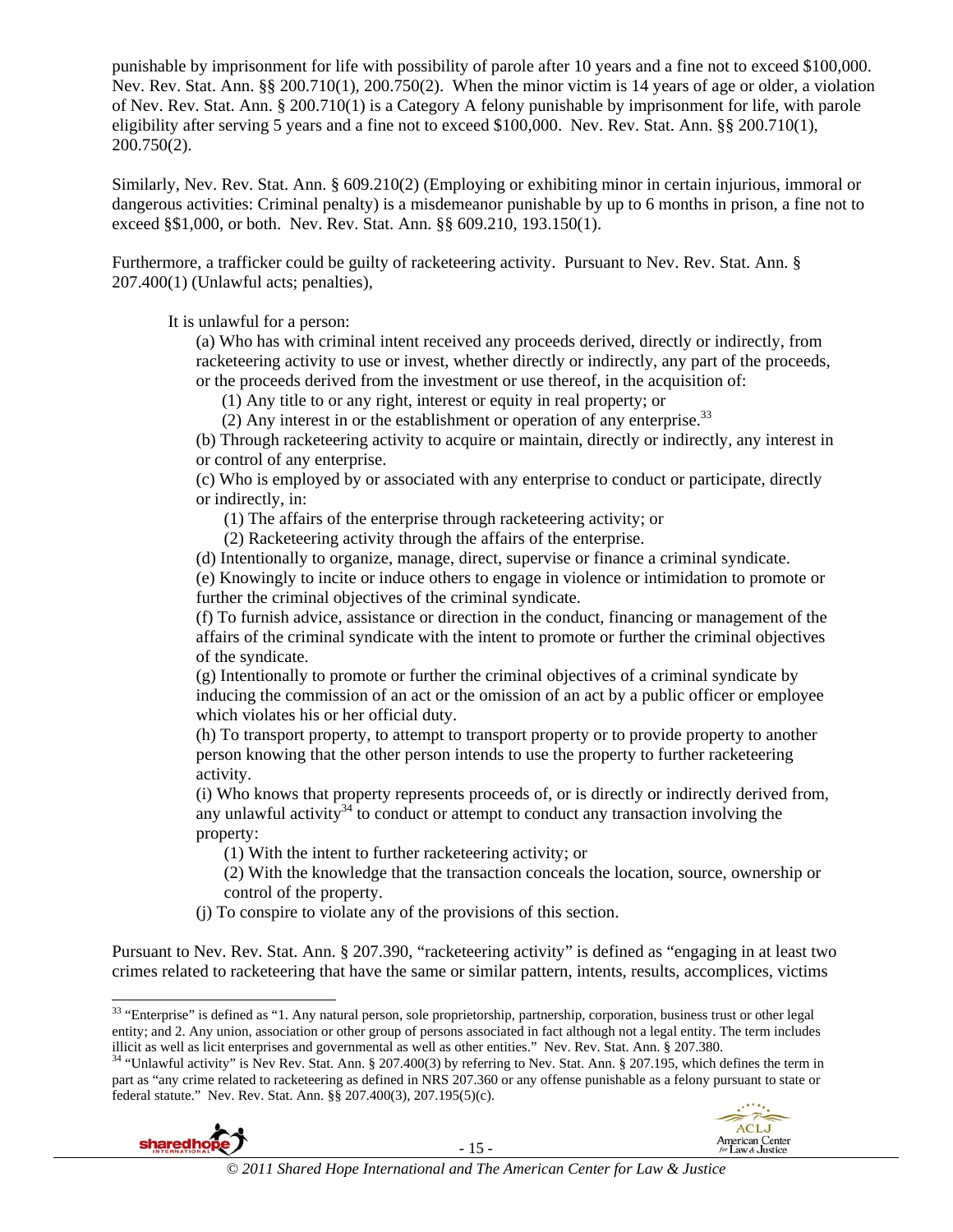or methods of commission, or are otherwise interrelated by distinguishing characteristics and are not isolated incidents, if at least one of the incidents occurred after July 1, 1983, and the last of the incidents occurred within 5 years after a prior commission of a crime related to racketeering." "Crime related to racketeering" is defined as including "the commission of, attempt to commit or conspiracy to commit any of the following crimes: . . . . 6. Sexual assault; . . . . 11. Statutory sexual seduction . . . . 29. Any violation of NRS 201.300 [Pandering: Definition; penalties; exception] or 201.360 [Placing person in house of prostitution; penalties]; . . . ."

A violation of Nev. Rev. Stat. Ann. § 207.400 is a category B felony punishable by imprisonment for 5– 20 years and a possible fine not to exceed \$25,000. Nev. Rev. Stat. Ann. § 207.400(2). Under Nev. Rev. Stat. Ann. § 207.410 (Alternate fine for unlawful acts), a fine may be imposed not exceeding the greater of 3 times "1. Any gross pecuniary value the convicted person gained; or 2. Any gross loss the convicted person caused, including property damage and personal injury, but excluding any pain and suffering."

A trafficker could be found guilty of money laundering under Nev. Rev. Stat. Ann. § 207.195 (Use of monetary instrument proceeding or derived from unlawful activity), which states,

1. If a monetary instrument represents the proceeds of or is directly or indirectly derived from any unlawful activity, it is unlawful for a person, having knowledge of that fact:

(a) To conduct or attempt to conduct a financial transaction involving the instrument:

(1) With the intent to further any unlawful activity;

(2) With the knowledge that the transaction conceals the location, source, ownership or control of the instrument; or

(3) With the knowledge that the transaction evades any provision of federal or state law that requires the reporting of a financial transaction.

- (b) To transport or attempt to transport the monetary instrument:
	- (1) With the intent to further any unlawful activity;

A violation of Nev. Rev. Stat. Ann. § 207.195 is a Class D felony punishable by imprisonment for 1-4 years and a possible fine not to exceed \$5,000. Nev. Rev. Stat. Ann. §§ 207.195(3), 193.130(2)(d).

In contrast, if the victim is under the age of 14, a conviction under the Trafficking Victims Protection Act  $(TVPA)<sup>35</sup>$  for child sex trafficking is punishable by 15 years to life imprisonment and a fine not to exceed \$250,000. 18 U.S.C. §§ 1591(b)(1), 3559(a)(1), 3571(b)(3). If the victim is between the ages of 14–17, a conviction is punishable by 10 years to life imprisonment and a fine not to exceed \$250,000. 18 U.S.C. §§ 1591(b)(2), 3559(a)(1), 3571(b)(3). A conviction is punishable by mandatory life imprisonment, however, if the trafficker has a prior conviction for a federal sex offense<sup>36</sup> against a minor.

*3.2 Creating and distributing child pornography carries penalties as high as similar federal offenses*.

Pursuant to Nev. Rev. Stat. Ann. § 200.725 (Preparing, advertising or distributing materials depicting pornography involving minor unlawful; penalty), it is a category B felony when a person "knowingly prepares,

an offense under section 1591 [18 USCS § 1591] (relating to sex trafficking of children), 2241 [18 USCS § 2241] (relating to aggravated sexual abuse),  $2242$  [18 USCS § 2242] (relating to sexual abuse),  $2244(a)(1)$  [18 USCS §  $2244(a)(1)$  (relating to abusive sexual contact),  $2245$  [18 USCS § 2245] (relating to sexual abuse resulting in death), 2251 [18 USCS § 2251] (relating to sexual exploitation of children), 2251A [18 USCS § 2251A] (relating to selling or buying of children), 2422(b) [18 USCS § 2422(b)] (relating to coercion and enticement of a minor into prostitution), or 2423(a) [18 USCS § 2423(a)] (relating to transportation of minors).



. . . .



 $\overline{\phantom{a}}$ <sup>35</sup> Trafficking Victims Protection Act (TVPA) of 2000, Pub. L. No. 106-386, 114 Stat. 1464, 1466 (codified in scattered sections of 18 and 22 U.S.C.).

<sup>&</sup>lt;sup>36</sup> Pursuant to 18 U.S.C. § 3559 $(e)(2)$ , "federal sex offense" is defined as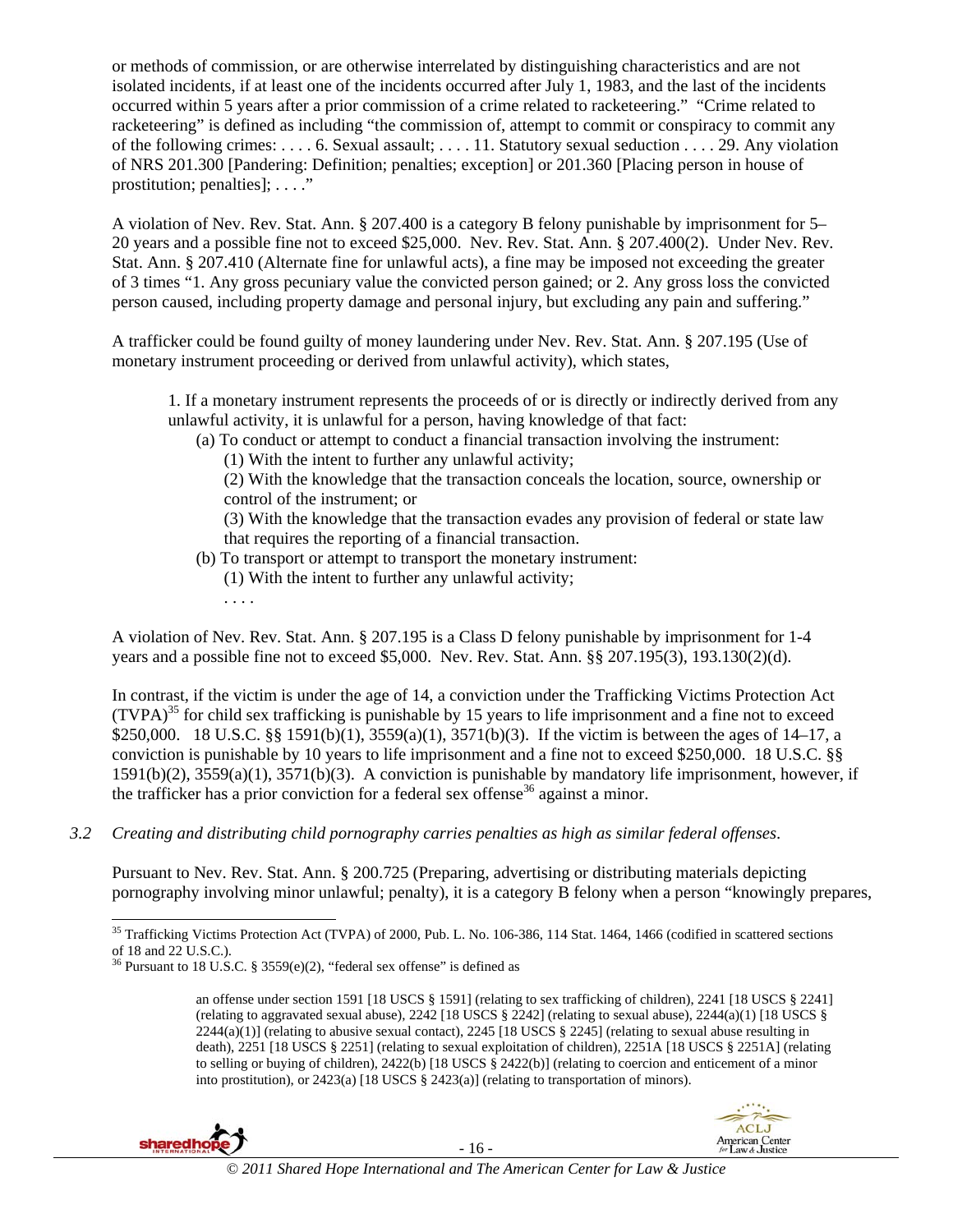advertises or distributes any item or material that depicts a minor engaging in, or simulating, or assisting others to engage in or simulate, sexual conduct<sup>37</sup>...." The crime is punishable by imprisonment for  $1-15$  years, a fine not to exceed \$15,000, or both. Nev. Rev. Stat. Ann.  $\S 200.725$ .

Under Nev. Rev. Stat. Ann. § 200.710(1) (Unlawful to use minor in producing pornography or as subject of sexual portrayal in performance), it is a category A felony when a person "knowingly uses, encourages, entices or permits a minor to simulate or engage in or assist others to simulate or engage in sexual conduct to produce a performance." Additionally, under Nev. Rev. Stat. Ann. § 200.710(2), it is a category A felony when a person "knowingly uses, encourages, entices, coerces or permits a minor to be the subject of a sexual portrayal in a performance . . . regardless of whether the minor is aware that the sexual portrayal is part of a performance."

Violations of any of these statutes subjects "[a]ll assets derived from or relating to any violation . . . to forfeiture." Nev. Rev. Stat. Ann. § 200.760.

Pursuant to Nev. Rev. Stat. Ann. § 41.1396(1) (Action for damages for injury suffered by victim of pornography involving minors; presumed statutory damages; attorney's fees and costs; protection of victim's identity; limitation on defenses),

1. Any person who, while under the age of 16 years, appeared in any film, photograph or other visual presentation engaging in sexual conduct<sup>38</sup> and who suffered personal or psychological injury as a result may bring an action against any person who, while over the age of 18 years, knowingly and willfully:

(a) Promoted<sup>39</sup> the film, photograph or other visual presentation;

(b) Possessed the film, photograph or other visual presentation; or

(c) Used the Internet to control the film, photograph or other visual presentation, with the specific intent to view the film, photograph or other visual presentation.

In this civil action, a successful plaintiff is entitled to "recover the plaintiff's actual damages, which shall be deemed to be at least \$150,000, plus attorney's fees and costs." Nev. Rev. Stat. Ann. § 41.1396(2). In contrast, if the victim is under the age of 14, a conviction under the TVPA for child sex trafficking is punishable by 15 years to life imprisonment and a fine not to exceed \$250,000. 18 U.S.C. §§ 1591(b)(1),  $3559(a)(1)$ ,  $3571(b)(3)$ . If the victim is between the ages of  $14-17$ , a conviction is punishable by 10 years to life imprisonment and a fine not to exceed \$250,000. 18 U.S.C. §§ 1591(b)(2), 3559(a)(1), 3571(b)(3). A conviction is punishable by mandatory life imprisonment, however, if the trafficker has a prior conviction for a federal sex offense<sup>40</sup> against a minor. Additionally, a federal conviction for distribution of child pornography<sup>41</sup> is generally punishable by imprisonment for  $5-20$  years and a fine not to exceed \$250,000.<sup>42</sup> Subsequent convictions, however, are punishable by imprisonment up to 40 years and a fine not to exceed \$250,000.<sup>43</sup>

<sup>&</sup>lt;sup>43</sup> 18 U.S.C. §§ 2252(b) (stating if a person has a prior conviction under subsection (a)(1), (a)(2), or (a)(3) or a list of other statutes, a conviction is punishable by a fine and imprisonment for  $15-40$  years),  $2252A(b)(1)$  (stating if a person has a prior conviction under subsection (a)(2), (a)(3), or a list of other statutes, a conviction is punishable by a fine and imprisonment for  $15-$ 40 years), 1466A(a), (b) (stating that the penalty scheme for section 2252A(b) applies); *see also* 18 U.S.C §§ 3559(a)(1) (classifying all of the above listed offenses as felonies), 3571(b)(3) (providing a fine up to \$250,000 for any felony conviction).





 $^{37}$  See supra note 25.

<sup>&</sup>lt;sup>38</sup> *See supra* note 25.<br><sup>38</sup> *See supra* note 27.<br><sup>39</sup> "Promote" means "to produce, direct, procure, manufacture, sell, give, lend, publish, distribute, exhibit, advertise or possess for the purpose of distribution." Nev. Rev. Stat. Ann. §§ 41.1396(5)(a), 200.700(2).<br><sup>40</sup> See supra note 36.<br><sup>41</sup> 18 U.S.C. §§ 2252(a)(1), (a)(2), (a)(3) (Certain activities relating to material involving the sexual exploitat

 $2252A(a)(2)$ , (a)(3) (Certain activities relating to material constituting or containing child pornography), 1466A(a) (Obscene visual representations of the sexual abuse of children).

<sup>&</sup>lt;sup>42</sup> 18 U.S.C. §§ 2252(b) (stating that a conviction under subsection (a)(1), (a)(2), or (a)(3) is punishable by imprisonment for 5– 20 years and a fine), 2252A(b)(1) (a conviction is punishable by imprisonment for 5–20 years and a fine), 1466A(a), (b) (stating that a conviction under subsection (a) is "subject to the penalties provided in section 2252A(b)(1)," imprisonment for 5–20 years and a fine, while a conviction under subsection (b) is "subject to the penalties provided in section 2252A(b)(2)," imprisonment up to 10 years, a fine, or both); *see also* 18 U.S.C §§ 3559(a)(1) (classifying all of the above listed offenses as felonies), 3571(b)(3) (providing a fine up to \$250,000 for any felony conviction).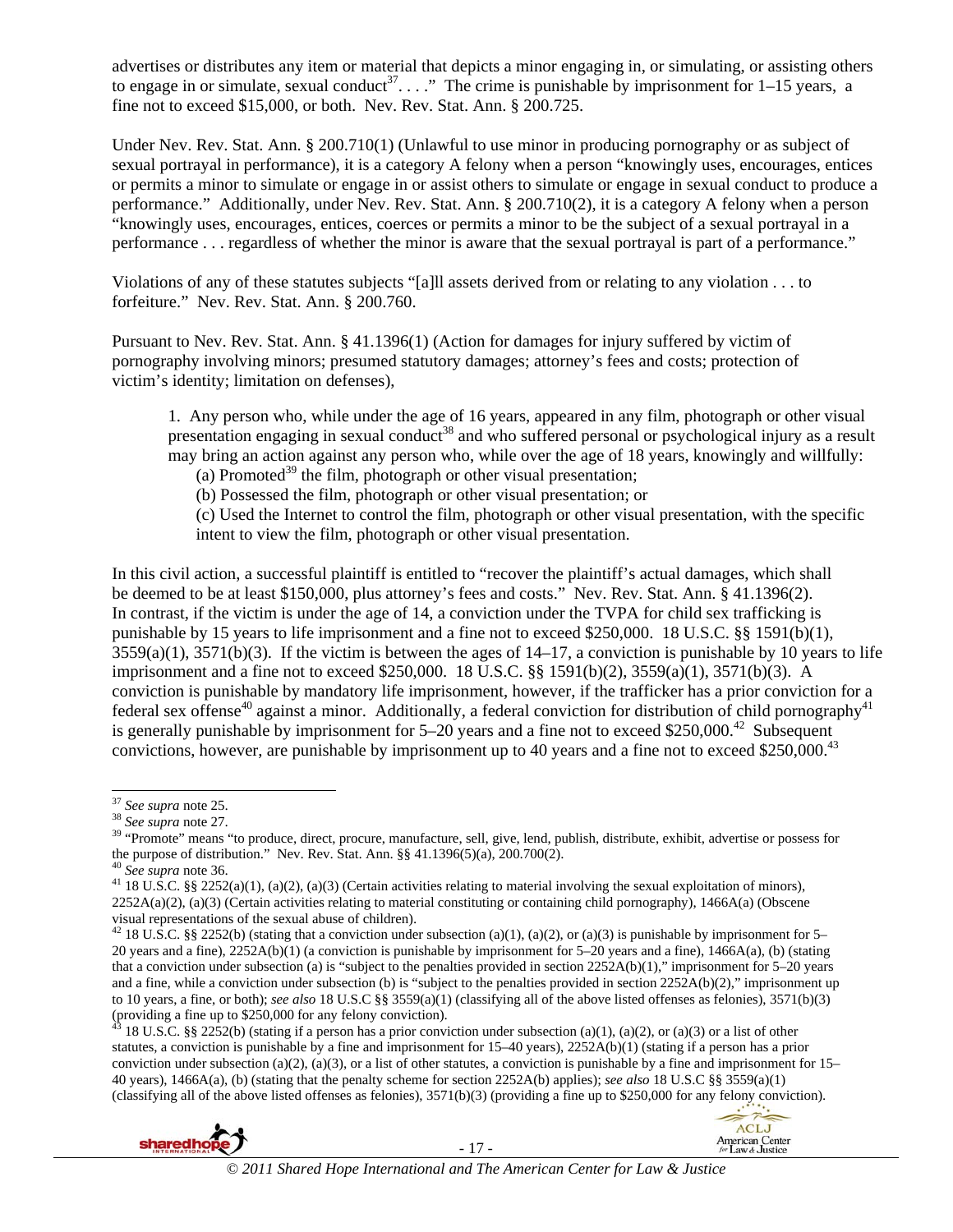*3.3 Using the Internet to lure, entice, recruit, or sell commercial sex acts with a minor is a separate crime or results in an enhanced penalty for traffickers.* 

Although Nevada law does not specifically criminalize using the Internet to sell commercial sex acts, the crime can fall within Nev. Rev. Stat. Ann. § 201.560 (Definitions; exception; penalties). Pursuant to Nev. Rev. Stat. Ann. § 201.560(1),

1. Except as otherwise provided in subsection  $3<sup>44</sup>$  a person commits the crime of luring a child if the person knowingly contacts or communicates with or attempts to contact or communicate with:

(a) A child who is less than 16 years of age and who is at least 5 years younger than the person with the intent to persuade, lure or transport the child away from the child's home or from any location known to the child's parent or guardian or other person legally responsible for the child to a place other than where the child is located, for any purpose:

(1) Without the express consent of the parent or guardian or other person legally responsible for the child; and

(2) With the intent to avoid the consent of the parent or guardian or other person legally responsible for the child; or

(b) Another person whom he or she believes to be a child who is less than 16 years of age and at least 5 years younger than he or she is, regardless of the actual age of that other person, with the intent to persuade or lure the person to engage in sexual conduct.

. . . .

4. A person who violates or attempts to violate the provisions of this section through the use of a computer, system or network:

(a) With the intent to engage in sexual conduct<sup>45</sup> with the child, person believed to be a child or person with mental illness or to cause the child, person believed to be a child or person with mental illness to engage in sexual conduct, is guilty of a category B felony and shall be punished by imprisonment in the state prison for a minimum term of not less than 1 year and a maximum term of not more than 10 years and may be further punished by a fine of not more than \$10,000;

. . . .

#### 3.4 *Financial penalties for traffickers, including asset forfeiture, are sufficiently high*.

For a conviction under Nev. Rev. Stat. Ann. § 200.463 (Involuntary servitude; penalties) or Nev. Rev. Stat. Ann. § 200.464 (Recruiting, enticing, harboring, transporting, providing or obtaining another person to be held in involuntary servitude; benefiting from another person being held in involuntary servitude; penalty), the trafficker can receive a fine not to exceed \$50,000. Nev. Rev. Stat. Ann. §§ 200.463(2), 200.464. Convictions under Nev. Rev. Stat. Ann. § 201.300 (Pandering: Definitions; penalties; exception), Nev. Rev. Stat. Ann. § 201.330 (Pandering: Detaining person in brothel because of debt; penalties), and Nev. Rev. Stat. Ann. § 201.340 (Pandering: Furnishing transportation; penalties) can lead to a possible fine not to exceed \$20,000 if "physical force or the immediate threat of physical force" was used. Nev. Rev. Stat. Ann. §§ 201.300(2)(b)(1), 201.330(2)(b)(1), 201.340(2)(b)(1). Convictions under these statutes without "physical force or the immediate threat of physical force," can result in possible fines not to exceed \$10,000. Nev. Rev. Stat. Ann. §§ 201.300(2)(b)(2), 201.330(2)(b)(2), 201.340(2)(b)(2). A conviction under Nev. Rev. Stat. Ann. § 201.320 (Living from earnings of prostitute) is punishable by a possible fine not to exceed \$5,000. Nev. Rev. Stat. Ann. §§ 201.320(1), 193.130(2)(d). If the victim is  $14-17$  at the time of the offense, pursuant to Nev. Rev. Stat. Ann. § 201.352 (Additional fine for pandering child and conspiring to pander child), a trafficker who is convicted of Nev. Rev. Stat. Ann. § 201.300, § 201.330, or § 201.340 may be fined \$100,000, and, if the victim is under 14, the fine raises to \$500,000. Convictions under Nev. Rev. Stat. Ann. § 207.030(b), (c) (Prohibited acts; penalty) or Nev. Rev. Stat. Ann. § 609.210 (Employing or exhibiting minor in certain injurious, immoral or dangerous activities: Criminal penalty) can result in fines not to exceed \$1,000. Nev. Rev. Stat. Ann. §§ 207.030,

 $\overline{a}$ 



- 18 -



<sup>44</sup> *See supra* note 21. 45 *Supra* note 25.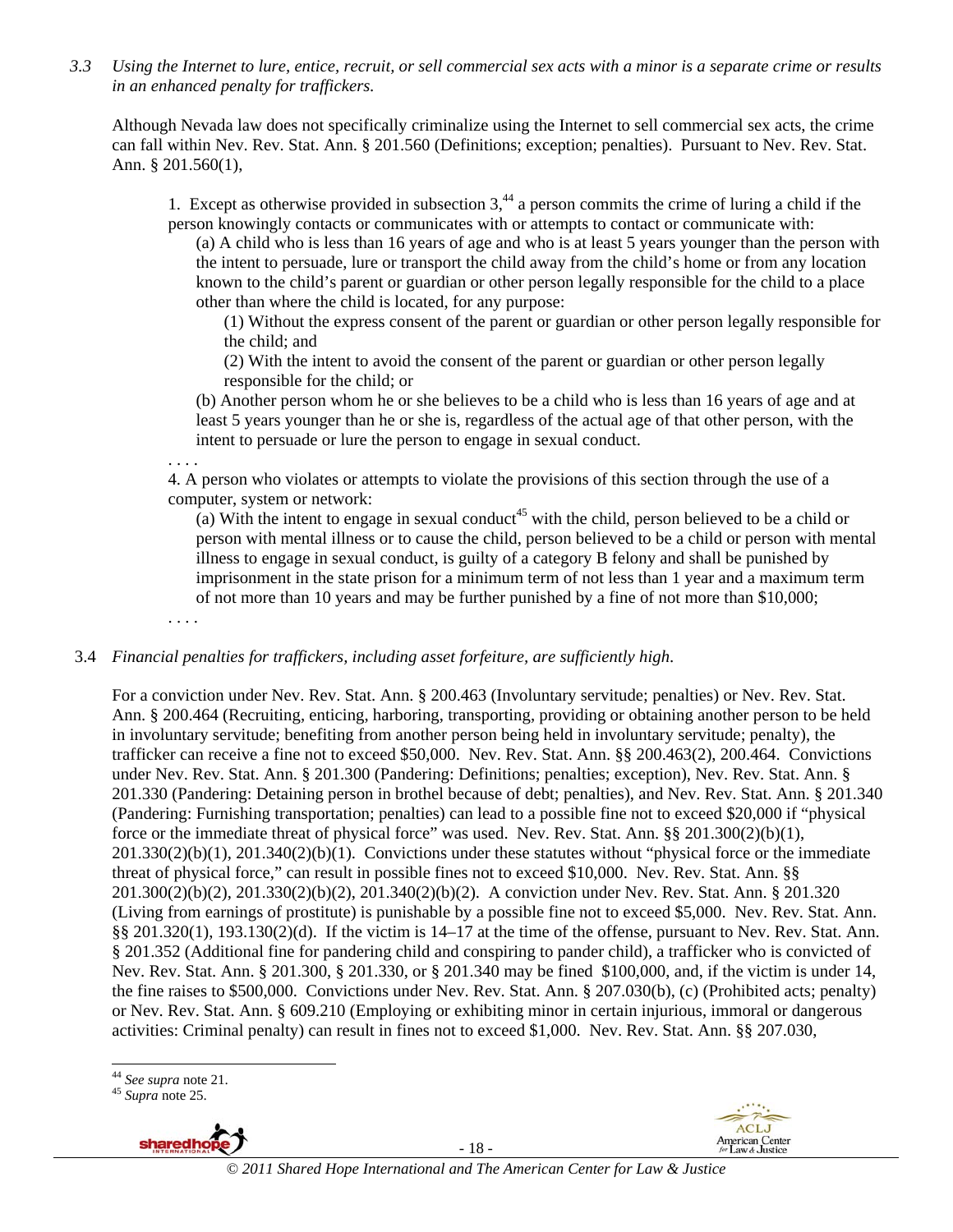609.210(2)(a), 193.150(1). Subsequent violations of Nev. Rev. Stat. Ann. § 207.030 that occur within 3 years of the first violation can result in fines of \$250–\$1,000. Nev. Rev. Stat. Ann. § 207.030(2)(b), (c).

For violations of Nev. Rev. Stat. Ann. § 201.300, § 201.330, and § 201.340, a trafficker of a child will be subject to asset forfeiture. Pursuant to Nev. Rev. Stat. Ann. § 201.351(1) (Forfeiture of assets derived from or relating to pandering child; temporary restraining order to preserve property subject to forfeiture; use of proceeds derived from forfeiture), "All assets derived from or relating to any violation of NRS 201.300 to 201.340, inclusive, in which the victim of the offense is a child when the offense is committed are subject to forfeiture pursuant to NRS 179.121 [Forfeiture of personal property and conveyances used in commission of crime] and a proceeding for their forfeiture may be brought pursuant to NRS 179.1156 to 179.121 [Forfeitures], inclusive."

Additionally, under Nev. Rev. Stat. Ann. § 179.121(1),

1. All personal property, including, without limitation, any tool, substance, weapon, machine, computer, money or security, which is used as an instrumentality in any of the following crimes is subject to forfeiture:

(d) The commission of any crime by a criminal gang, as defined in NRS 213.1263 [Board may prohibit association with members of criminal gang as condition of parole];  $^{46}$  or (e) A violation of NRS 200.463 to 200.468,<sup>47</sup> inclusive, 201.300 to 201.340,<sup>48</sup> inclusive . . . .

Additionally, pursuant to Nev. Rev. Stat. Ann. § 179.1164(1)(a) (Property subject to seizure and forfeiture; exceptions), with a few exceptions, "[a]ny proceeds attributable to the commission or attempted commission of any felony," are subject to forfeiture. "Proceeds" is defined as "any property, or that part of an item of property, derived directly or indirectly from the commission or attempted commission of a crime." Nev. Rev. Stat. Ann. § 179.1161. "Property" includes the following: "1. Real property or interest in real property. 2. Fixture or improvement to real property. 3. Personal property, whether tangible or intangible, or interest in personal property. 4. Conveyance, including any aircraft, vehicle or vessel. 5. Money, security or negotiable instrument. 6. Proceeds." Nev. Rev. Stat. Ann. § 179.1162.

For a racketeering violation under Nev. Rev. Stat. Ann. § 207.400 (Unlawful acts; penalties), a trafficker can receive a possible fine not to exceed \$25,000. Nev. Rev. Stat. Ann. § 207.400(2). Alternatively, the trafficker may receive a greater fine under Nev. Rev. Stat. Ann. § 207.410 (Alternate fine for unlawful acts), which allows the court to impose a fine not exceeding the greater of 3 times "1. Any gross pecuniary value the convicted person gained; or 2. Any gross loss the convicted person caused, including property damage and personal injury, but excluding any pain and suffering."

 $\overline{\phantom{a}}$ 

. . . .

2. As used in this section, "criminal gang" means any combination of persons, organized formally or informally, so constructed that the organization will continue its operation even if individual members enter or leave the organization, which:

- (a) Has a common name or identifying symbol;
- 
- (b) Has particular conduct, status and customs indicative of it; and (c) Has as one of its common activities engaging in criminal activity punishable as a felony.

<sup>47</sup> Nev. Rev. Stat. Ann. §§ 200.463 (Involuntary servitude; penalties), 200.464 (Recruiting, enticing, harboring, transporting, providing or obtaining another person to be held in involuntary servitude; benefiting from another person being held in involuntary servitude; penalty), 200.465 (Assuming rights of ownership over another person; purchase or sale of person; penalty), 200.467 (Trafficking in persons for financial gain; penalties), 200.468 (Trafficking in persons for illegal purposes; penalty).  $^{48}$  Nev. Rev. Stat. Ann. §§ 201.300 (Pandering: Definition; penalties; exception), 201.310 penalties), 201.320 (Living from earnings of prostitute; penalty), 201.330 (Pandering: Detaining person in brothel because of debt; penalties), 201.340 (Pandering: Furnishing transportation; penalties).





 $46$  Nev. Rev. Stat. Ann. § 213.1263 states,

<sup>1.</sup> The board may, as a condition of releasing a prisoner on parole, prohibit the prisoner from associating with the members of a criminal gang.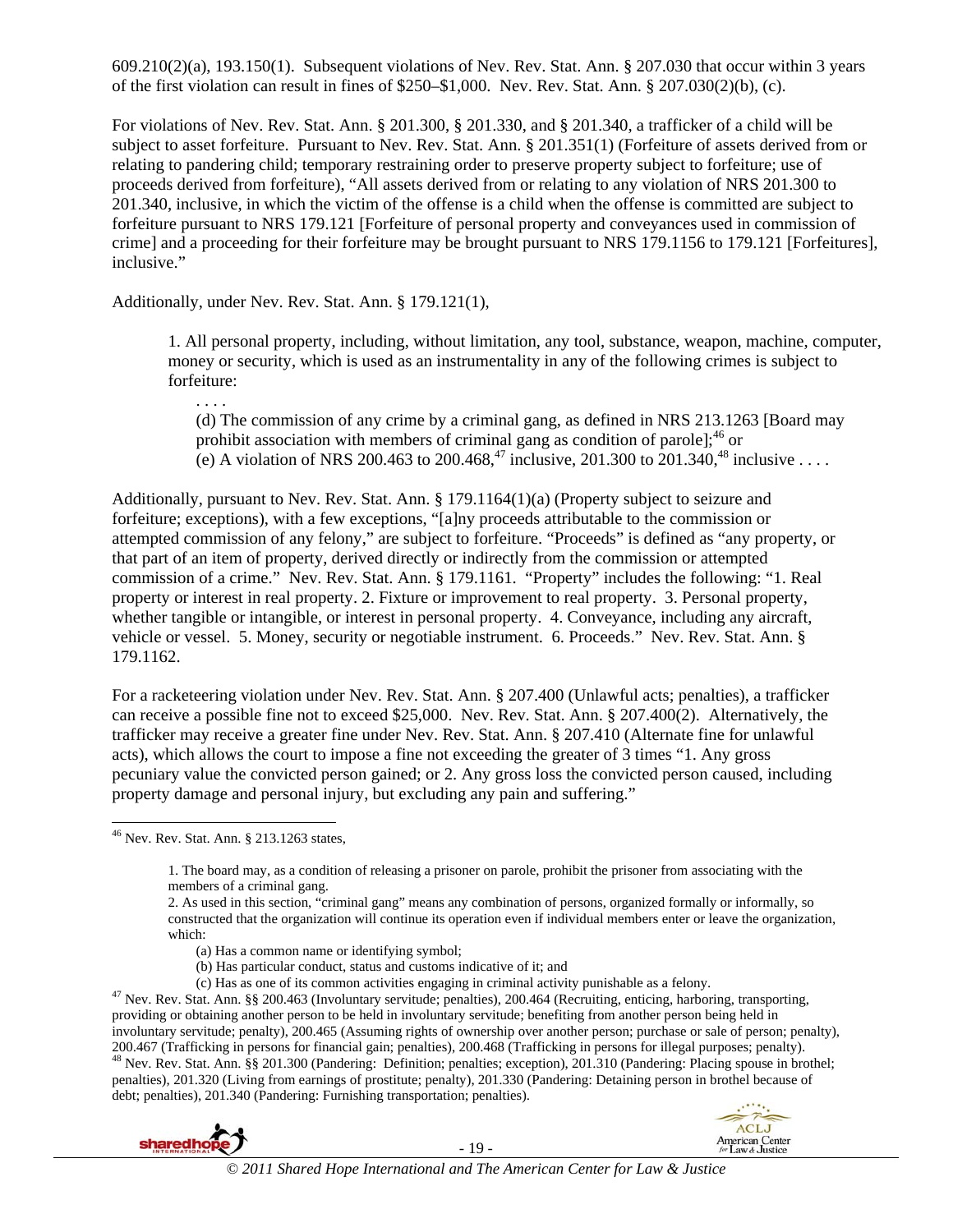Additionally, for a violation under Nev. Rev. Stat. Ann. § 207.400, the trafficker may face criminal forfeiture, and, pursuant to Nev. Rev. Stat. Ann. § 207.420 (Criminal forfeiture: Property subject to forfeiture; substitution for unreachable property),

1. If the indictment or information filed regarding a violation of NRS 207.400 alleges that real or personal property was derived from, realized through, or used or intended for use in the course of the unlawful act and the extent of that property:

(a) The jury; or

(b) If the trial is without a jury, the court,

shall upon a conviction, determine at a separate hearing the extent of the property to be forfeited. If the indictment or information does not include such an allegation, the property is not subject to criminal forfeiture.

2. The property subject to criminal forfeiture pursuant to subsection 1 includes:

(a) Any title or interest acquired or maintained by the unlawful conduct;

(b) Any proceeds derived from the unlawful conduct;

(c) Any property or contractual right which affords a source of influence over any enterprise established, operated, controlled, participated in or conducted in violation of NRS 207.400; . . . .

The trafficker who violates the racketeering provisions may also be subject to civil forfeiture for a violation of Nev. Rev. Stat. Ann. § 207.400. Pursuant to Nev. Rev. Stat. Ann. § 207.460 (Civil forfeiture: Property subject to forfeiture),

1. Except as otherwise provided in subsection 2, the following are subject to civil forfeiture to the state:

(a) All property, real or personal, including money used in the course of, intended for use in the course of, derived from or gained through conduct in violation of NRS 207.400; (b) Any title or interest a person has acquired or maintained in violation of NRS 207.400; and

(c) Any property or contractual right which affords a source of influence over any enterprise established, operated, controlled, participated in or conducted in violation of NRS 207.400.

2. Upon a showing by the owner of the requisite facts, the following is not subject to forfeiture under this section:

(a) Except as otherwise provided in paragraph (b), property used without the knowledge or consent of its owner; and

(b) A means of transportation used by a person in the transaction of business as a common carrier unless it appears the owner or person in charge of the common carrier consented to or had knowledge of the violation of NRS 207.400.

Additionally, a court may decide to award restitution in any case, which could cause a trafficker to pay restitution. Nev. Rev. Stat. Ann. § 176.033(1)(c). Specifically, pursuant to Nev. Rev. Stat. Ann. § 176.033(1)(c) (Sentence of imprisonment required or permitted by statute: Definite period for misdemeanor or gross misdemeanor; minimum and maximum term for felony unless definite term required by statute; restitution; modification of sentence), "If a sentence of imprisonment is required or permitted by statute, the court shall: . . . . [i]f restitution is appropriate, set an amount for each victim of the offense . . . ."

Finally, a trafficker may face a possible fine up to \$5,000 for a violation of Nev. Rev. Stat. Ann. § 207.195 (Use of monetary instrument proceeding or derived from unlawful activity). Nev. Rev. Stat. Ann. §§ 207.195(3), 193.130(2)(d).

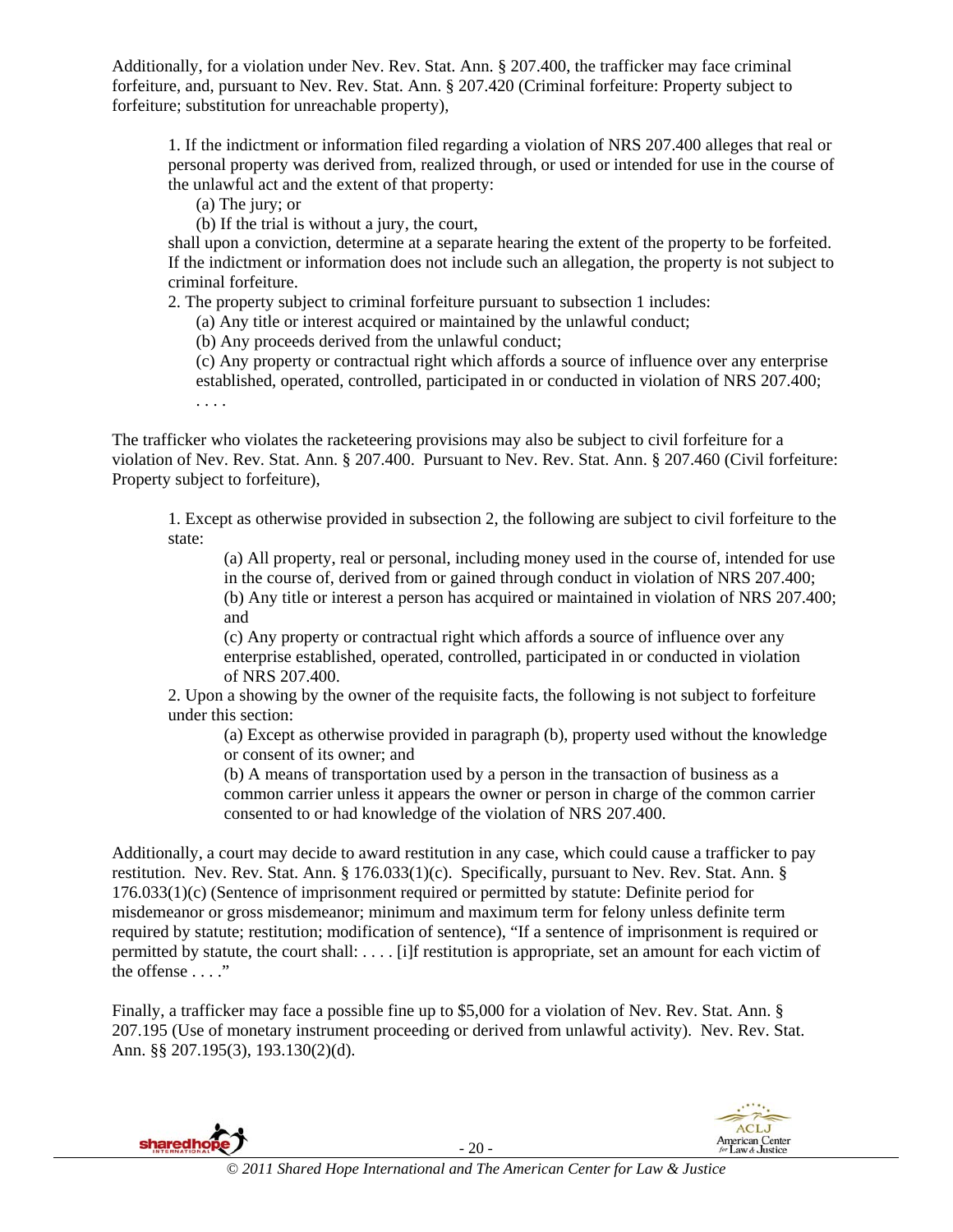# 3.5 *Convicted traffickers are required to register as sex offenders.*

Persons convicted of a "crime against a child" and sex offenders must register. Nev. Rev. Stat. Ann. § 179D.441(1). Pursuant to Nev. Rev. Stat. Ann. § 179D.0357(3) ("Crime against a child" defined), a "crime against a child" includes "[a]n offense involving pandering or prostitution pursuant to NRS 201.300 to  $201.340^{949}$  if the victim was under 18 at the time of the offense.

A "sex offender" is defined to include "a person who, after July 1, 1956, is or has been: (a) convicted of a sexual offense listed in NRS 179D.097 ["Sexual offense" defined] . . . ." Nev. Rev. Stat. Ann. § 179D.095(1)(a). Pursuant to Nev. Rev. Stat. Ann. § 179D.097(1), a "sexual offense" is defined to include the following offenses:

(g) Abuse of a child pursuant to NRS 200.508, if the abuse involved sexual abuse or sexual exploitation.

(h) An offense involving pornography and a minor pursuant to NRS 200.710 to 200.730 [Unlawful to use minor in producing pornography or as subject of sexual portrayal in performance; Promotion of sexual performance of minor unlawful; Preparing, advertising or distributing materials depicting pornography involving minor unlawful; Use of Internet to control visual presentation depicting sexual conduct of person under 16 years of age; Possession of visual presentation depicting sexual conduct of person under 16 years of age unlawful], inclusive.

. . . .

(j) Solicitation of a minor to engage in acts constituting the infamous crime against nature pursuant to NRS 201.195.

. . . .

(o) Luring a child or a person with mental illness pursuant to NRS 201.560, if punished as a felony.

(p) Any other offense that has an element involving a sexual act or sexual conduct with another. . . . .

However, notably, under Nev. Rev. Stat. Ann. § 179D.097(2),

2. The term does not include an offense involving consensual sexual conduct if the victim was: (a) An adult, unless the adult was under the custodial authority of the offender at the time of the offense; or

(b) At least 13 years of age and the offender was not more than 4 years older than the victim at the time of the commission of the offense.

Therefore, since a court may view a domestic minor sex trafficking victim as consenting to the sexual conduct, some buyers who are not more than 4 years older than the victim may not be required to register.

3.6 *Laws relating to termination of parental rights for certain offenses include sex trafficking or CSEC offenses in order to remove the children of traffickers from their control and potential exploitation.*

Pursuant to Nev. Rev. Stat. Ann. § 128.105 (Grounds for terminating parental rights: Considerations; required findings),

The primary consideration in any proceeding to terminate parental rights must be whether the best interests of the child will be served by the termination. An order of the court for the termination of parental rights must be made in light of the considerations set forth in this section and NRS 128.106 to 128.109, inclusive, and based on evidence and include a finding that:

 $\overline{\phantom{a}}$ 



- 21 -



<sup>49</sup> *See supra* note 48.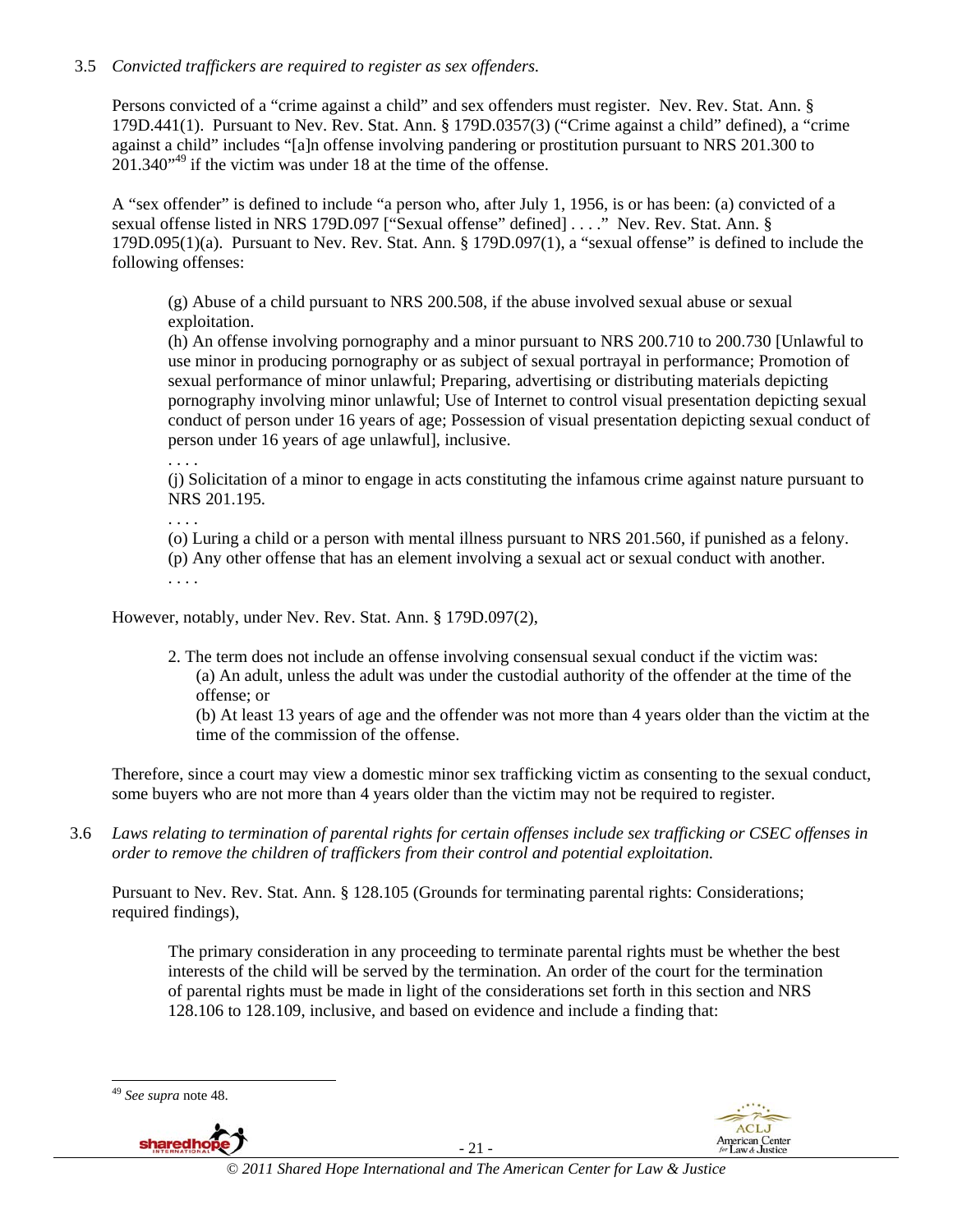1. The best interests of the child would be served by the termination of parental rights; and

2. The conduct of the parent or parents was the basis for a finding made pursuant to

subsection 3 of NRS 432B.393 or demonstrated at least one of the following:

(a) Abandonment of the child;

(b) Neglect of the child;

(c) Unfitness of the parent;

(d) Failure of parental adjustment;

(e) Risk of serious physical, mental or emotional injury to the child if the child were returned to, or remains in, the home of his or her parent or parents;

(f) Only token efforts by the parent or parents:

(1) To support or communicate with the child;

(2) To prevent neglect of the child;

(3) To avoid being an unfit parent; or

(4) To eliminate the risk of serious physical, mental or emotional injury to the child; or

(g) With respect to termination of the parental rights of one parent, the abandonment by that parent.

Pursuant to Nev. Rev. Stat. Ann. § 128.106 (Specific considerations in determining neglect by or unfitness of parent),

In determining neglect by or unfitness of a parent, the court shall consider, without limitation, the following conditions which may diminish suitability as a parent:

2. Conduct toward a child of a physically, emotionally or sexually cruel or abusive nature. 3. Conduct that violates any provision of NRS 200.463 [Involuntary servitude; penalties], 200.464 [Recruiting, enticing, harboring, transporting, providing or obtaining another person to be held in involuntary servitude; benefiting from another person being held in involuntary servitude; penalty] or 200.465 [Assuming rights of ownership over another person; purchase or sale of person; penalty].

. . . .

. . . .

6. Conviction of the parent for commission of a felony, if the facts of the crime are of such a nature as to indicate the unfitness of the parent to provide adequate care and control to the extent necessary for the child's physical, mental or emotional health and development. . . . .

Nev. Rev. Stat. Ann. § 432B.393(3) provides that an agency is not required to make reasonable efforts to reunify a parent and child, if the court finds that

(a) A parent or other primary caretaker of the child has:

(1) Committed, aided or abetted in the commission of, or attempted, conspired or solicited to commit murder or voluntary manslaughter;

(2) Caused the abuse or neglect of the child, or of another child of the parent or primary caretaker, which resulted in substantial bodily harm to the abused or neglected child; (3) Caused the abuse or neglect of the child, a sibling of the child or another child in the household, and the abuse or neglect was so extreme or repetitious as to indicate that any plan to return the child to the home would result in an unacceptable risk to the health or welfare of the child; . . .

- . . . .
- 3.6.1 Recommendation: Amend Nev. Rev. Stat. Ann. § 128.106 (Specific considerations in determining neglect by or unfitness of parent) to include the crimes of Nev. Rev. Stat. Ann. § 201.300 (Pandering: Definitions; penalties; exception), Nev. Rev. Stat. Ann. § 201.330 (Pandering:

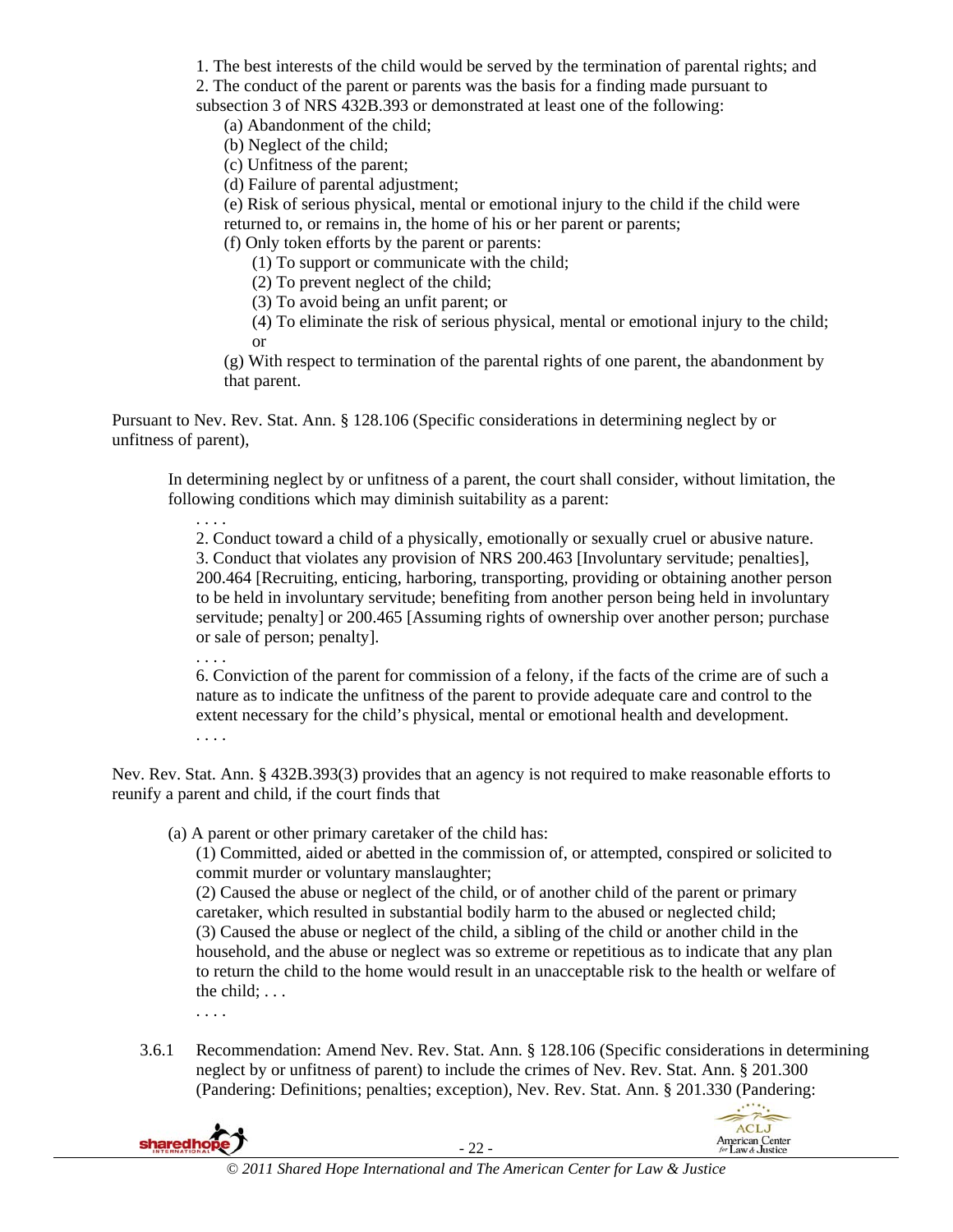Detaining person in brothel because of debt; penalties), Nev. Rev. Stat. Ann. § 201.340 (Pandering; furnishing transportation; penalties), and Nev. Rev. Stat. Ann. § 201.320 (Living from earnings of prostitute) as conduct toward the child that the court shall consider in determining parental unfitness.

# **Framework Issue 4: Criminal provisions for facilitators**

#### *Legal Components:*

- *4.1 The acts of assisting, enabling, or financially benefitting from child sex trafficking are included as criminal offenses in the state sex trafficking statute.*
- *4.2 Financial penalties, including asset forfeiture laws, are in place for those who benefit financially from or aid and assist in committing domestic minor sex trafficking.*

*\_\_\_\_\_\_\_\_\_\_\_\_\_\_\_\_\_\_\_\_\_\_\_\_\_\_\_\_\_\_\_\_\_\_\_\_\_\_\_\_\_\_\_\_\_\_\_\_\_\_\_\_\_\_\_\_\_\_\_\_\_\_\_\_\_\_\_\_\_\_\_\_\_\_\_\_\_\_\_\_\_\_\_\_\_\_\_\_\_\_\_\_\_\_* 

- *4.3 Promoting and selling child sex tourism is illegal.*
- *4.4 Promoting and selling child pornography is illegal.*

# *Legal Analysis:*

*4.1 The acts of assisting, enabling, or financially benefitting from child sex trafficking are included as criminal offenses in the state sex trafficking statute*. *50*

If Nev. Rev. Stat. Ann. § 200.464 (Recruiting, enticing, harboring, transporting, providing or obtaining another person to be held in involuntary servitude; benefiting from another person being held in involuntary servitude; penalty) is applicable to commercial sex acts through the terms "forced labor and services," the actions of some facilitators are criminalized by the state under the statute, which states that a person who "knowingly . . . harbors, transports . . . by any means, another person, intending or knowing that the person will be held in involuntary servitude; or 2. Benefits, financially or by receiving anything of value, from participating in a violation of NRS 200.463 [Involuntary servitude; penalties]" commits a category B felony punishable by imprisonment for 1–15 years and a possible fine not to exceed \$50,000. Nev. Rev. Stat. Ann. § 200.464.

Several other statutes could apply to facilitators. Nev. Rev. Stat. Ann. § 201.340(1) (Pandering; Furnishing transportation; penalties) criminalizes when a person "knowingly transports or causes to be transported, by any means of conveyance, into, through or across this state, or who aids or assists in obtaining such transportation for a person with the intent to induce, persuade, encourage, inveigle, entice or compel that person to become a prostitute or to continue to engage in prostitution is guilty of pandering." When this offense is committed against a child with "physical force or the immediate threat of physical force," the crime is a category B felony punishable by imprisonment for 2–20 years and a fine not to exceed \$20,000. Nev. Rev. Stat. Ann. §  $201.340(2)(b)(1)$ . When no "physical force or the immediate threat of physical force" is present, the crime is a category B felony punishable by imprisonment for 1–10 years and a possible fine not to exceed \$10,000. Nev. Rev. Stat. Ann. § 201.340(2)(b)(2). If the victim is 14–17 at the time of the offense, pursuant to Nev. Rev. Stat. Ann. § 201.352, a facilitator who violates Nev. Rev. Stat. Ann. §201.340 may be fined \$100,000, and if the victim is under 14, the fine increases to \$500,000.

Furthermore, a facilitator could be guilty of racketeering under Nev. Rev. Stat. Ann. § 207.400, which is a category B felony punishable by imprisonment for 5–20 years and a possible fine not to exceed \$25,000. Nev. Rev. Stat. Ann. § 207.400(2).

 $50$  In Nevada, counties also regulate prostitution laws and have additional offenses that could apply to facilitators of domestic minor sex trafficking. Some counties also allow for the operation of licensed houses of prostitution. *See infra* Appendix for a list of some county and city ordinances applicable to facilitators.



 $\overline{\phantom{a}}$ 

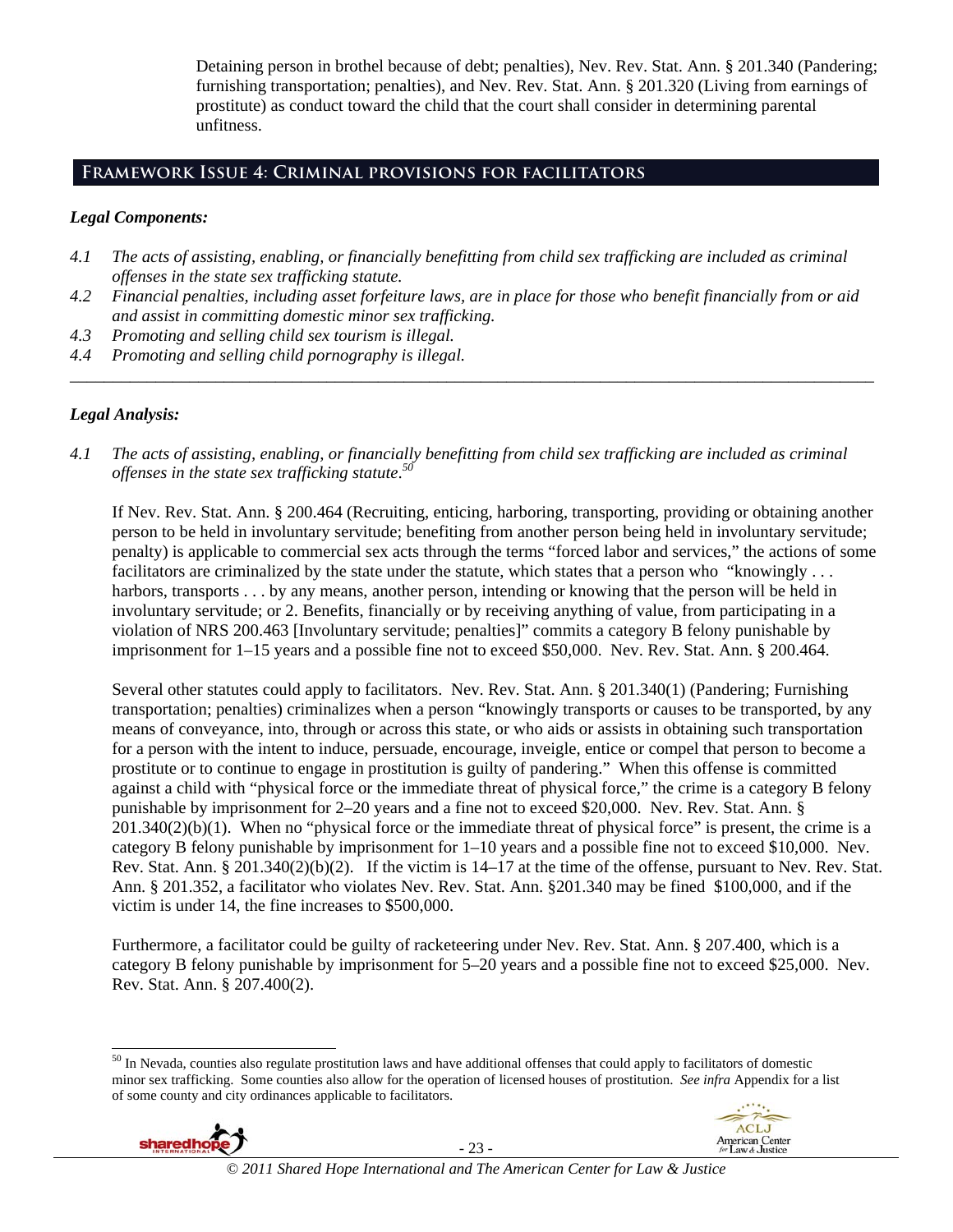Finally, a facilitator could be found guilty of money laundering under Nev. Rev. Stat. Ann. § 207.195 (Use of monetary instrument proceeding or derived from unlawful activity), which states,

1. If a monetary instrument represents the proceeds of or is directly or indirectly derived from any unlawful activity, it is unlawful for a person, having knowledge of that fact:

- (a) To conduct or attempt to conduct a financial transaction involving the instrument:
	- (1) With the intent to further any unlawful activity;

(2) With the knowledge that the transaction conceals the location, source, ownership or control of the instrument; or

(3) With the knowledge that the transaction evades any provision of federal or state law that requires the reporting of a financial transaction.

- (b) To transport or attempt to transport the monetary instrument:
	- (1) With the intent to further any unlawful activity;
	- . . . .

A violation of Nev. Rev. Stat. Ann. § 207.195 is a Class D felony punishable by imprisonment 1–4 years and a possible fine not to exceed \$5,000. Nev. Rev. Stat. Ann. §§ 207.195(3), 193.130(2)(d).

### *4.2 Financial penalties, including asset forfeiture laws, are in place for those who benefit financially from or aid and assist in committing domestic minor sex trafficking.*

For a violation of Nev. Rev. Stat. Ann. § 200.464 (Recruiting, enticing, harboring, transporting, providing or obtaining another person to be held in involuntary servitude; benefiting from another person being held in involuntary servitude; penalty), the facilitator can receive a fine not exceeding \$50,000. Nev. Rev. Stat. Ann. § 200.464. Violations of Nev. Rev. Stat. Ann. § 201.340(1) (Pandering; furnishing transportation; penalties) can lead to a possible fine not to exceed \$20,000 if the facilitator used "physical force or the immediate threat of physical force." Nev. Rev. Stat. Ann. § 201.340(2)(b)(1). Violations of these statutes without "physical force or the immediate threat of physical force" can result in possible fines not to exceed \$10,000. Nev. Rev. Stat. Ann. § 201.340(2)(b)(1). If the victim is 14–17 at the time of the offense, pursuant to Nev. Rev. Stat. Ann. § 201.352, a facilitator who violates Nev. Rev. Stat. Ann. §201.340 may be fined \$100,000, and, if the victim is under 14, the fine raises to \$500,000. Persons convicted under Nev. Rev. Stat. Ann. § 207.030(1)(b) (Prohibited acts; penalty) and § 201.430 (Unlawful advertising of prostitution; penalties) can receive a fine not to exceed \$1,000. Nev. Rev. Stat. Ann. §§ 207.030(2)(a), 201.430(4)(a). Subsequent violations of Nev. Rev. Stat. Ann. § 207.030 or § 201.430 that occur within 3 years of the first violation can result in fines between \$250–\$1,000. Nev. Rev. Stat. Ann. §§ 207.030(2)(b), (c), 201.430(4)(b), (c). Lastly, a violation of Nev. Rev. Stat. Ann. § 201.390(1) (Property or principal business streets not to be rented for purposes of prostitution) can result in a fine of not more than \$500. Nev. Rev. Stat. Ann. § 201.390(2).

For violations of Nev. Rev. Stat. Ann. § 201.340, a facilitator of domestic minor sex trafficking will be subject to asset forfeiture. Pursuant to Nev. Rev. Stat. Ann. § 201.351(1) (Forfeiture of assets derived from or relating to pandering child; temporary restraining order to preserve property subject to forfeiture; use of proceeds derived from forfeiture), "All assets derived from or relating to any violation of NRS 201.300 to 201.340, inclusive, in which the victim of the offense is a child when the offense is committed are subject to forfeiture pursuant to NRS 179.121 [Forfeiture of personal property and conveyances used in commission of crime] and a proceeding for their forfeiture may be brought pursuant to NRS 179.1156 to 179.121, inclusive."

Additionally, under Nev. Rev. Stat. Ann. § 179.121,

. . . .

1. All personal property, including, without limitation, any tool, substance, weapon, machine, computer, money or security, which is used as an instrumentality in any of the following crimes is subject to forfeiture:

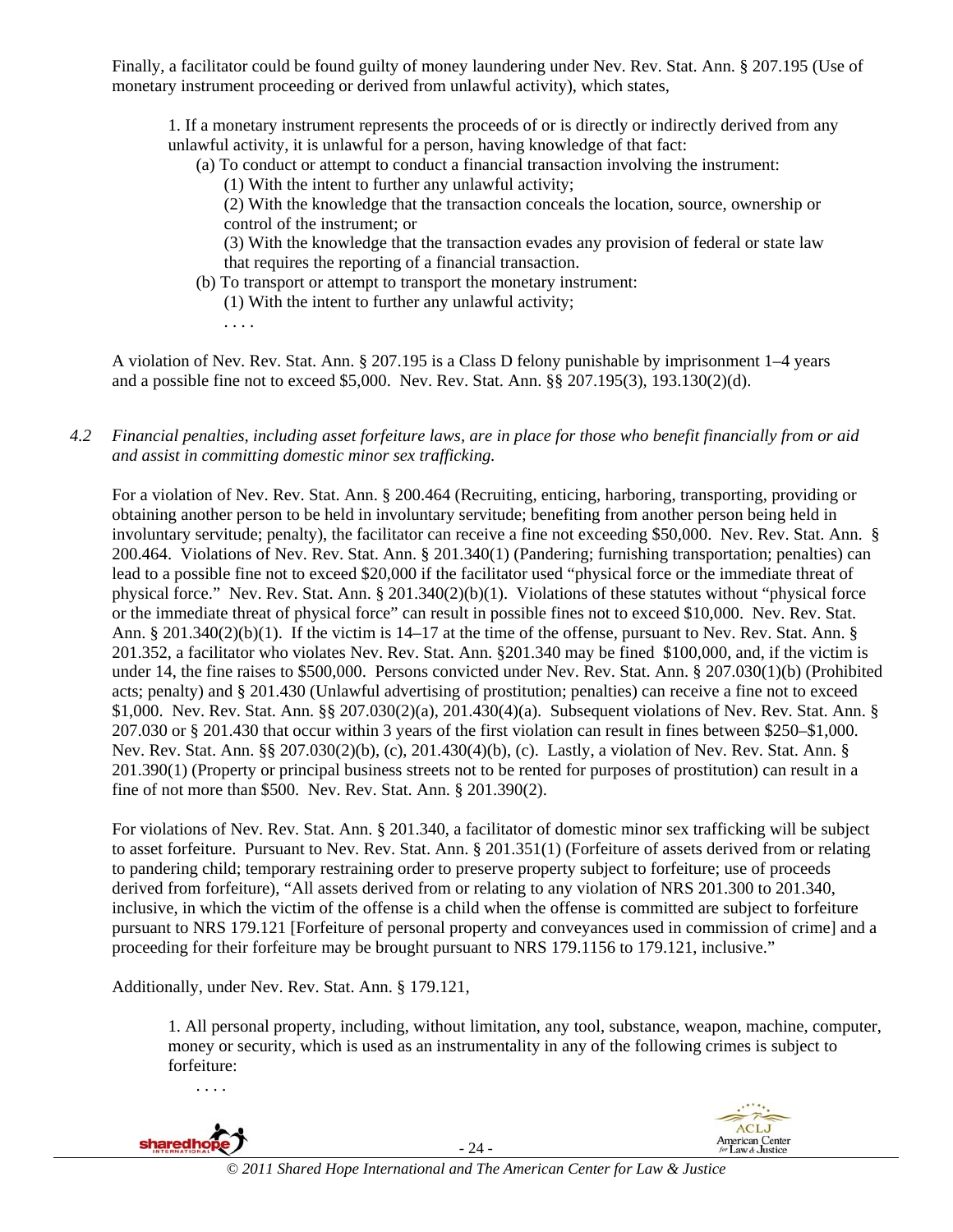(d) The commission of any crime by a criminal gang, as defined in NRS 213.1263 [Board may prohibit association with members of criminal gang as condition of parole];<sup>51</sup> or (e) A violation of NRS 200.463 to 200.468,<sup>52</sup> inclusive, 201.300 to 201.340,<sup>53</sup> . . .

Additionally, pursuant to Nev. Rev. Stat. Ann. § 179.1164(1)(a) (Property subject to seizure and forfeiture; exceptions), with a few exceptions, "[a]ny proceeds attributable to the commission or attempted commission of any felony, are subject to forfeiture."54

For a racketeering violation under Nev. Rev. Stat. Ann. § 207.400 (Unlawful acts; penalties), a facilitator could receive a possible fine not to exceed \$25,000. Nev. Rev. Stat. Ann. § 207.400(2). Alternatively, the facilitator may receive a greater fine under Nev. Rev. Stat. Ann. § 207.410 (Alternate fine for unlawful acts), which allows the court to impose a fine not exceeding the greater of 3 times "1. Any gross pecuniary value the convicted person gained; or 2. Any gross loss the convicted person caused, including property damage and personal injury, but excluding pain and suffering."

Additionally, for a violation under Nev. Rev. Stat. Ann. § 207.400, the facilitator may face criminal forfeiture, and pursuant to Nev. Rev. Stat. Ann. § 207.420, (Criminal forfeiture: Property subject to forfeiture; substitution for unreachable property),

1. If the indictment or information filed regarding a violation of NRS 207.400 alleges that real or personal property was derived from, realized through, or used or intended for use in the course of the unlawful act and the extent of that property:

(a) The jury; or

(b) If the trial is without a jury, the court,

shall upon a conviction, determine at a separate hearing the extent of the property to be forfeited. If the indictment or information does not include such an allegation, the property is not subject to criminal forfeiture.

2. The property subject to criminal forfeiture pursuant to subsection 1 includes:

(a) Any title or interest acquired or maintained by the unlawful conduct;

(b) Any proceeds derived from the unlawful conduct;

(c) Any property or contractual right which affords a source of influence over any enterprise established, operated, controlled, participated in or conducted in violation of NRS 207.400; . . . .

The facilitator who violates the racketeering provisions may also be subject to civil forfeiture for a violation of Nev. Rev. Stat. Ann. § 207.400. Pursuant to Nev. Rev. Stat. Ann. § 207.460 (Civil forfeiture: Property subject to forfeiture),

1. Except as otherwise provided in subsection 2, the following are subject to civil forfeiture to the state:

(a) All property, real or personal, including money used in the course of, intended for use in the course of, derived from or gained through conduct in violation of NRS 207.400;

(b) Any title or interest a person has acquired or maintained in violation of NRS 207.400; and

(c) Any property or contractual right which affords a source of influence over any enterprise

established, operated, controlled, participated in or conducted in violation of NRS 207.400. 2. Upon a showing by the owner of the requisite facts, the following is not subject to forfeiture under this section:

(a) Except as otherwise provided in paragraph (b), property used without the knowledge or consent of its owner; and

<sup>51</sup> *See supra* note 46. 52 *See supra* note 47. 53 *See supra* note 48. 54 *See supra* Section 3.4 for a discussion of "proceeds."



- 25 -



 $\overline{a}$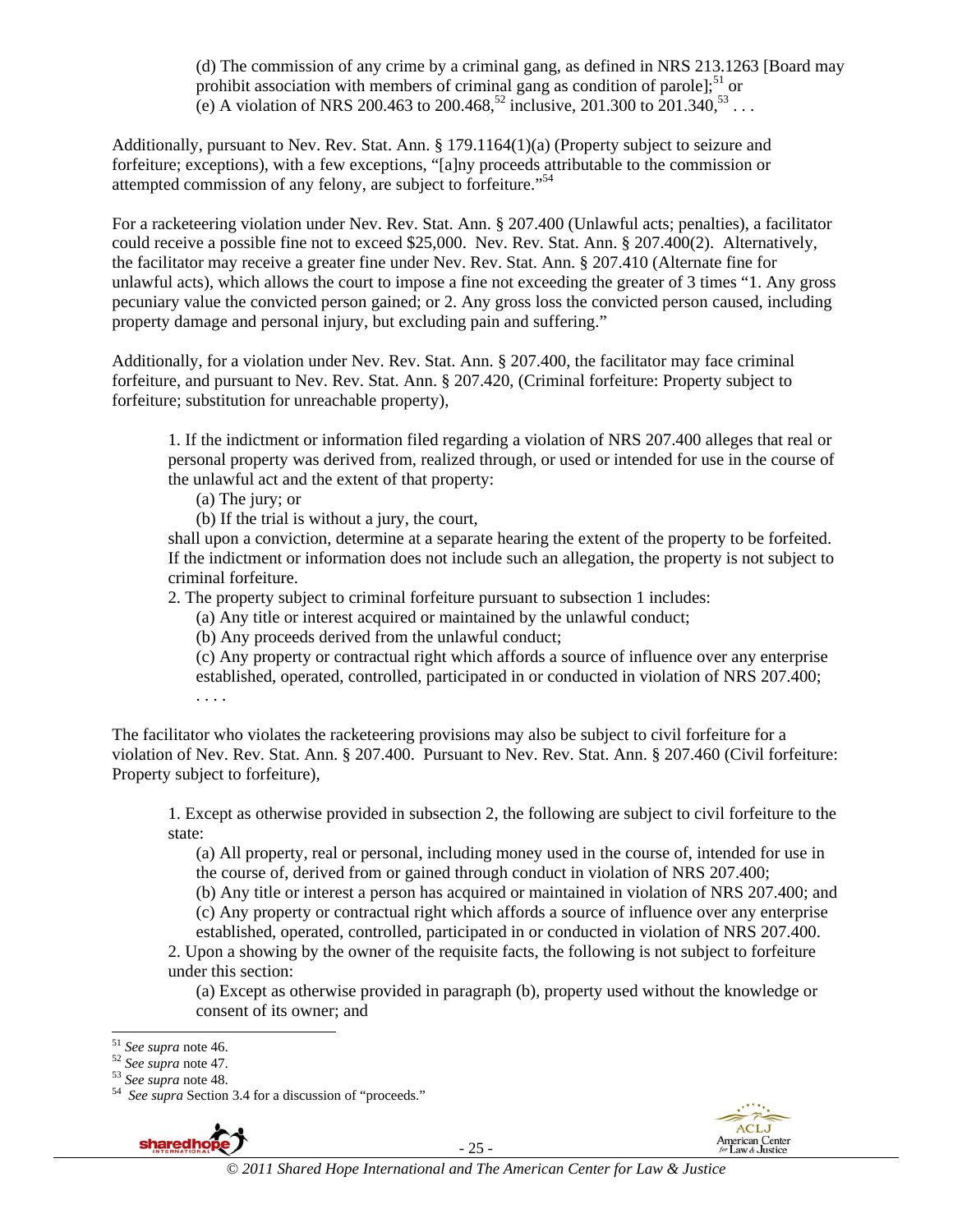(b) A means of transportation used by a person in the transaction of business as a common carrier unless it appears the owner or person in charge of the common carrier consented to or had knowledge of the violation of NRS 207.400.

Additionally, a court may decide to award restitution in any case, which could cause a facilitator to pay restitution. Nev. Rev. Stat. Ann. § 176.033(1)(c). Specifically, pursuant to Nev. Rev. Stat. Ann. § 176.033(1)(c) (Sentence of imprisonment required or permitted by statute: Definite period for misdemeanor or gross misdemeanor; minimum and maximum term for felony unless definite term required by statute; restitution; modification of sentence), "If a sentence of imprisonment is required or permitted by statute, the court shall: . . . . [i]f restitution is appropriate, set an amount for each victim of the offense . . . ."

## *4.3 Promoting and selling child sex tourism is illegal*.

Nevada has no statute specifically related to sex tourism.

4.3.1 Recommendation: Enact a law prohibiting selling or offering to sell travel services that include or facilitate travel for the purpose of engaging in commercial sexual exploitation of a minor or prostitution of a minor, if occurring in Nevada.

## *4.4 Promoting and selling child pornography is illegal*.

Pursuant to Nev. Rev. Stat. Ann. § 200.720 (Promotion of sexual performance of minor unlawful), it is a category A felony to "knowingly promote[] a performance of a minor: 1. Where the minor engages in or simulates, or assists others to engage in or simulate, sexual conduct;<sup>55</sup> or 2. Where the minor is the subject of a sexual portrayal."<sup>56</sup> For the purpose of this statute, "promote" means "to produce, direct, procure, manufacture, sell, give, lend, publish, distribute, exhibit, advertise or possess for the purpose of distribution." Nev. Rev. Stat. Ann. § 200.700(2). When the minor is 14 or older, a violation is punishable by imprisonment "for life with the possibility of parole, with eligibility for parole beginning when a minimum of 5 years has been served, and shall be further punished by a fine of not more than \$100,000." Nev. Rev. Stat. Ann. § 200.750(1). When the minor is under 14, the crime is punishable by imprisonment "for life with the possibility of parole, with eligibility for parole beginning when a minimum of 10 years has been served, and shall be further punished by a fine of not more than \$100,000." Nev. Rev. Stat. Ann. § 200.750(2).

Pursuant to Nev. Rev. Stat. Ann. § 200.725 (Preparing, advertising or distributing materials depicting pornography involving minor unlawful; penalty), it is a category B felony when a person "knowingly prepares, advertises or distributes any item or material that depicts a minor engaging in, or simulating, or assisting others to engage in or simulate, sexual conduct . . . ." The crime is punishable by imprisonment for 1–15 years, a fine not to exceed \$15,000, or both. Nev. Rev. Stat. Ann. § 200.725. Violations of either of these statutes subjects "[a]ll assets derived from or relating to any violation . . . to forfeiture." Nev. Rev. Stat. Ann. § 200.760.

Pursuant to Nev. Rev. Stat. Ann. § 41.1396(1) (Action for damages for injury suffered by victim of pornography involving minors; presumed statutory damages; attorney's fees and costs; protection of victim's identity; limitation on defenses),

1. Any person who, while under the age of 16 years, appeared in any film, photograph or other visual presentation engaging in sexual conduct<sup>57</sup> and who suffered personal or psychological injury as a result may bring an action against any person who, while over the age of 18 years, knowingly and willfully: (a) Promoted<sup>58</sup> the film, photograph or other visual presentation;

(b) Possessed the film, photograph or other visual presentation; or



- 26 -



<sup>&</sup>lt;sup>55</sup> See supra note 25.

<sup>55</sup> *See supra* note 25. 56 *See supra* note 24. 57 *See supra* note 27 58 *See supra* note 39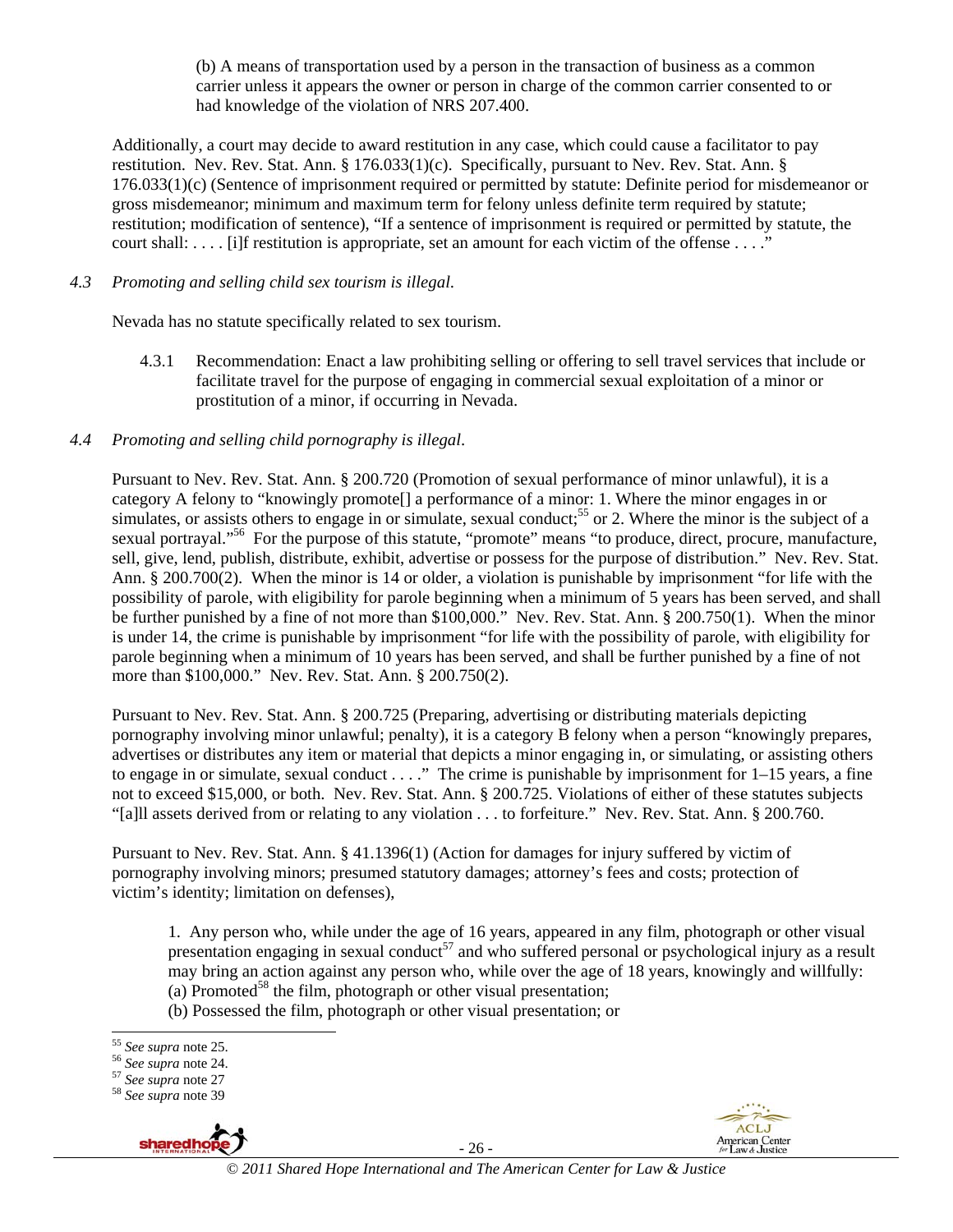(c) Used the Internet to control the film, photograph or other visual presentation, with the specific intent to view the film, photograph or other visual presentation.

In this civil action, a successful plaintiff is entitled to "recover the plaintiff's actual damages, which shall be deemed to be at least \$150,000, plus attorney's fees and costs." Nev. Rev. Stat. Ann. § 41.1396(2).

# **Framework Issue 5: Protective provisions for the child victims**

## *Legal Components:*

- *5.1 A victim of domestic minor sex trafficking or CSEC is defined as a victim for purposes of qualifying for crime victims' compensation and other victim benefits.*
- *5.2 The state sex trafficking statute expressly prohibits a defendant from raising consent of the minor to the commercial sex acts as a defense.*
- *5.3 Prostitution laws apply only to adults, making minors under 18 specifically immune from this offense.*
- *5.4 Commercially sexually exploited children are provided with a child protection response, including specialized shelter and services, and are not detained in juvenile detention facilities.*
- *5.5 Commercial sexual exploitation or sex trafficking is identified as a type of abuse and neglect within child protection statutes.*
- *5.6 The definition of "caregiver" (or similar term) in the child welfare statutes is broad enough to include a trafficker who has custody or control of a child in order to bring a trafficked child into the protection of child protective services.*
- *5.7 Crime victims' compensation is specifically available to a child victim of sex trafficking or CSEC without regard to ineligibility factors.*
- *5.8 Victim-friendly procedures and protections are provided in the trial process for minors under 18.*
- *5.9 Expungement or sealing of juvenile arrest or criminal records resulting from arrests or adjudications for prostitution-related offenses committed as a result of, or in the course of, the commercial sexual exploitation of a minor is available within a reasonable time after turning 18.*
- *5.10 Victim restitution and civil remedies are authorized by law for minor victims of sex trafficking or CSEC.*
- *5.11 Statutes of limitations for civil and criminal actions for child sex trafficking or CSEC offenses are eliminated or lengthened sufficiently to allow prosecutors and victims a realistic opportunity to pursue criminal action and legal remedies.*

*\_\_\_\_\_\_\_\_\_\_\_\_\_\_\_\_\_\_\_\_\_\_\_\_\_\_\_\_\_\_\_\_\_\_\_\_\_\_\_\_\_\_\_\_\_\_\_\_\_\_\_\_\_\_\_\_\_\_\_\_\_\_\_\_\_\_\_\_\_\_\_\_\_\_\_\_\_\_\_\_\_\_\_\_\_\_\_\_\_\_\_\_\_* 

# *Legal Analysis:*

*5.1 A victim of domestic minor sex trafficking or CSEC is defined as a victim for purposes of qualifying for crime victims' compensation and other victim benefits.* 

For the purpose crime victims compensation, pursuant to Nev. Rev. Stat. Ann. § 217.070 ("Victim" defined),

#### "Victim" means:

1. A person who is physically injured or killed as the direct result of a criminal act;

2. A minor who was involved in the production of pornography in violation of NRS 200.710 [Unlawful to use minor in producing pornography or as subject of sexual portrayal in performance], 200.720 [Promotion of sexual performance of minor unlawful], 200.725 [Preparing, advertising or distributing materials depicting pornography involving minor unlawful; penalty] or 200.730 [Use of Internet to control visual presentation depicting sexual conduct of person under 16 years of age; penalties];

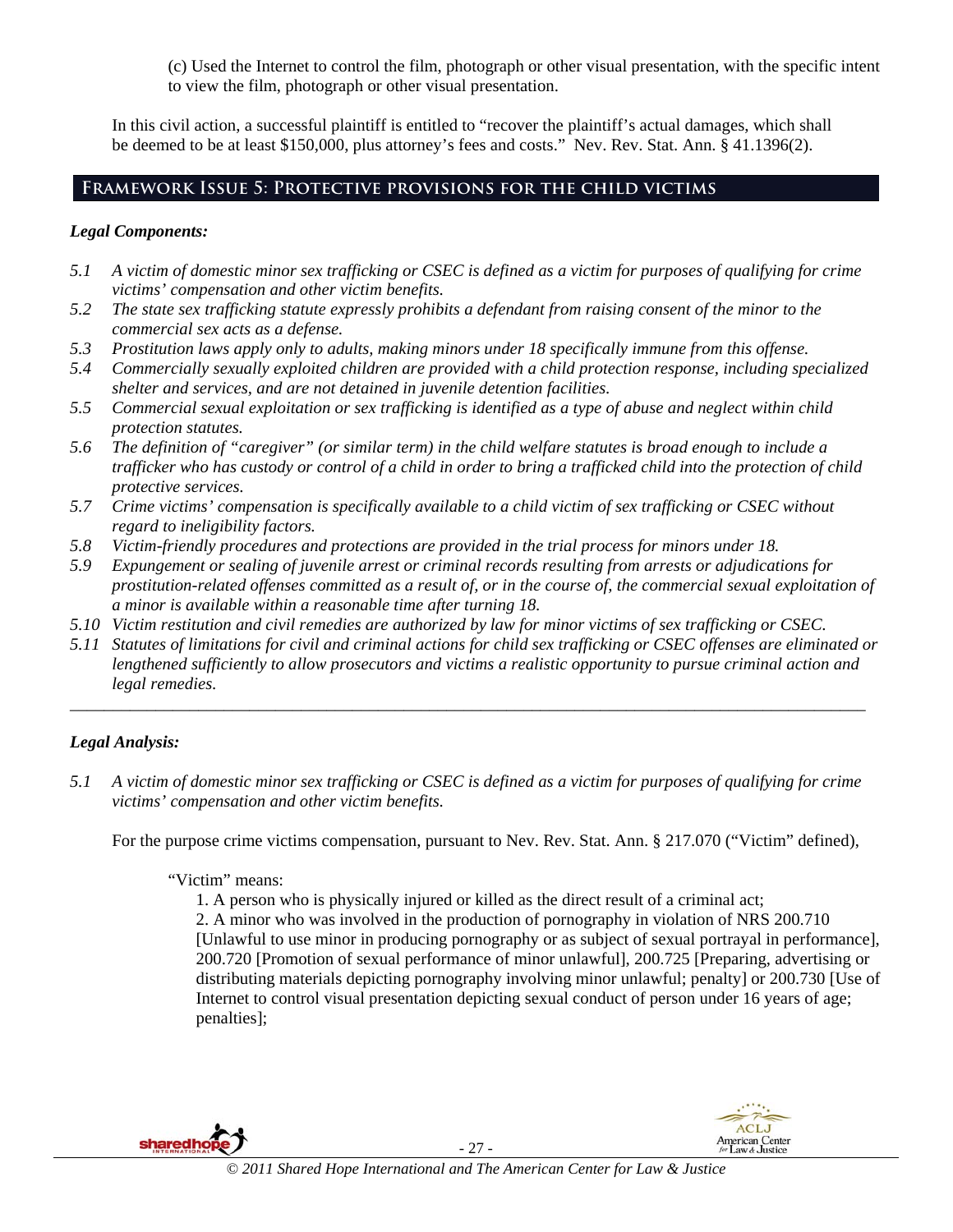3. A minor who was sexually abused, as "sexual abuse" is defined in NRS 432B.100;59 . . . .

*5.2 The state sex trafficking statute expressly prohibits a defendant from raising consent of the minor to the commercial sex acts as a defense.* 

Nev. Rev. Stat. Ann. § 200.463 (Involuntary servitude; penalties), Nev. Rev. Stat. Ann. § 200.464 (Recruiting, enticing, harboring, transporting, providing or obtaining another person to be held in involuntary servitude; benefiting from another person being held in involuntary servitude; penalty), and the CSEC offenses listed in Section  $1.2^{60}$  do not refer to a defense based on consent of the minor to the commercial sex act. However, the code does not specifically prohibit a defendant from raising such a defense.

- 5.2.1 Recommendation: Enact a provision specifically prohibiting a defense to any sexual crime against a minor under 18 based on consent of the child to the sex act.
- 5.3 Prostitution laws apply only to adults, making minors under 18 specifically immune from this offense.<sup>61</sup>

Nev. Rev. Stat. Ann. § 201.354 (Engaging in prostitution or solicitation for prostitution: Penalty; exception) does not exclude minors from prosecution. The statute establishes a misdemeanor "for any person to engage in prostitution or solicitation therefor, except in a licensed house of prostitution." Nev. Rev. Stat. Ann. § 201.354(1). Similarly, Nev. Rev. Stat. Ann. § 207.030(1)(b) (Prohibited acts; penalty) does not exclude minors from prosecution and makes it a crime to "[o]ffer or agree to engage in, engage in or aid and abet any act of prostitution." The crime is a misdemeanor, with heightened penalties for subsequent violations committed within 3 years of the first violation. Nev. Rev. Stat. Ann. § 207.030(2).

- 5.3.1 Recommendation: Amend Nev. Rev. Stat. Ann. § 201.354 (Engaging in prostitution or solicitation for prostitution; Penalty; exception) and Nev. Rev. Stat. Ann. § 207.030(1)(b) (Prohibited acts; penalty) to make the law inapplicable to the minors under 18 who are patronized.
- *5.4 Commercially sexually exploited children are provided with a child protection response, including specialized shelter and services, and are not detained in juvenile detention facilities.*

A domestic minor sex trafficking victim may fall within several classifications in Nevada.

A "child in need of supervision" is defined as "a child who is adjudicated to be in need of supervision pursuant to the provisions of this title."<sup>62</sup> Nev. Rev. Stat. Ann. § 62A.040. Under Nev. Rev. Stat. Ann. §

<sup>(</sup>d) Uses an electronic communication device to transmit or distribute a sexual image of himself or herself to another person or to possess a sexual image in violation of section 1 of this act.



 $\overline{a}$ 



<sup>&</sup>lt;sup>59</sup> Pursuant to 432B.100 ("Sexual abuse" defined), "'Sexual abuse' includes acts upon a child constituting: . . . ; 2. Lewdness with a child under NRS 201.230; 3. Sado-masochistic abuse under NRS 201.262;  $\hat{4}$ . Sexual assault under NRS 200.366; 5. Statutory sexual seduction under NRS 200.368; 6. Open or gross lewdness under NRS 201.210; ....

 $\frac{60}{2}$  See supra Section 1.2 for a full list of CSEC offenses.<br><sup>61</sup> In Nevada, counties also regulate prostitution laws and have additional offenses that could apply to victims of domestic minor sex trafficking. See infra Appendix for a list of county ordinances applicable to victims.<br><sup>62</sup> Pursuant to Nev. Rev. Stat. § 62B.320 (Child in need of supervision) the court assumes jurisdiction over children in need of

supervision as follows:

<sup>1.</sup> Except as otherwise provided in this title, the juvenile court has exclusive original jurisdiction in proceedings concerning any child living or found within the county who is alleged or adjudicated to be in need of supervision because the child:

<sup>(</sup>a) Is subject to compulsory school attendance and is a habitual truant from school;

<sup>(</sup>b) Habitually disobeys the reasonable and lawful demands of the parent or guardian of the child and is unmanageable;

<sup>(</sup>c) Deserts, abandons or runs away from the home or usual place of abode of the child and is in need of care or rehabilitation; or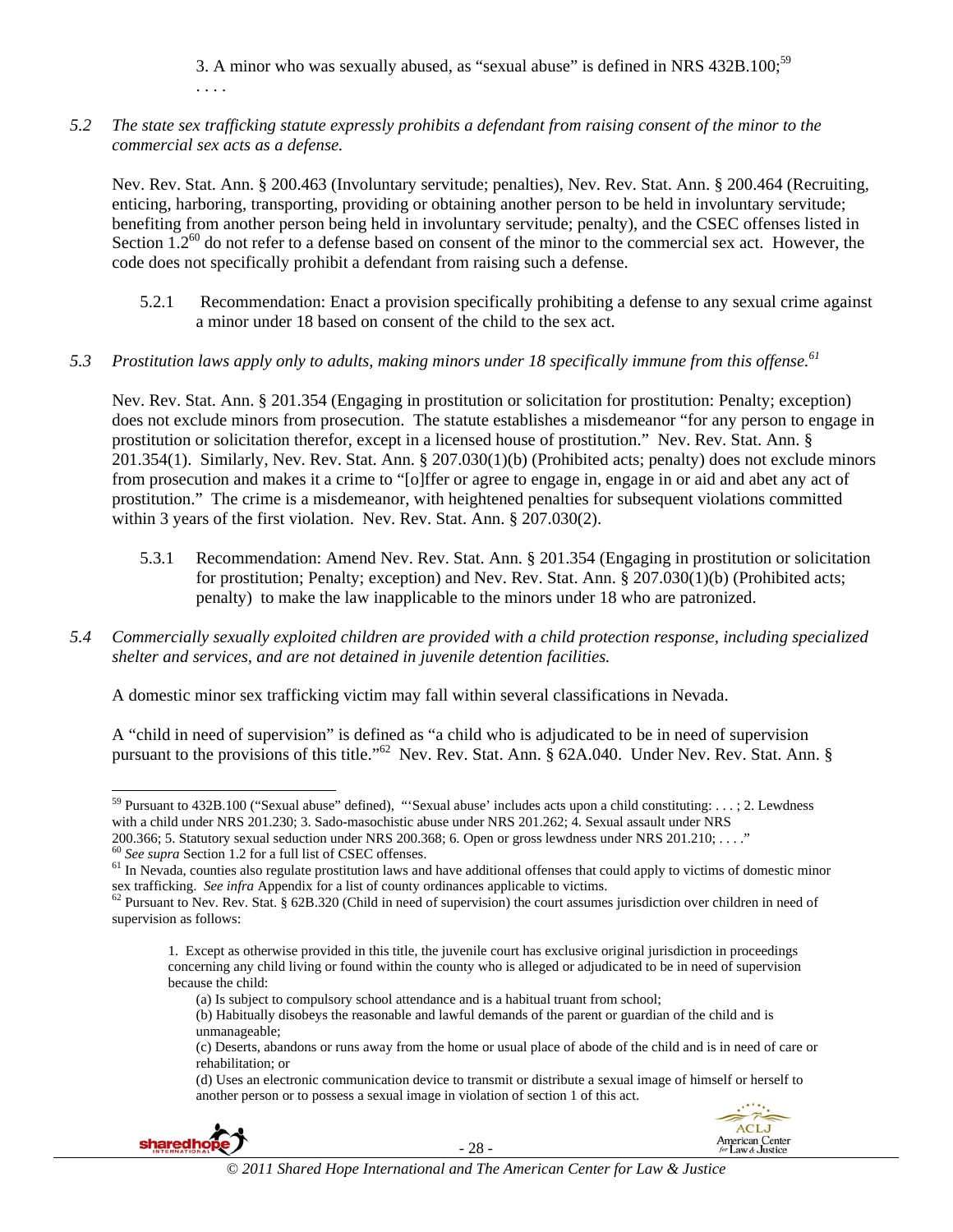62A.380 (Use of services and facilities of agencies which provide child welfare services; duties of such agencies), <sup>63</sup>

1. In carrying out the objects and purposes of this title, the juvenile court may use the services and facilities of the agency which provides child welfare services.<sup>64</sup>

2. The agency which provides child welfare services shall determine the plans, placements and services to be provided to any child pursuant to the provisions of this title, chapter 432 of NRS [Protection of Children from Abuse and Neglect] and NRS 432B.010 to 432B.400, inclusive and sections 2 to 6, inclusive, of this act.

. . . .

Pursuant to Nev. Rev. Stat. Ann. § 432B.330 (Circumstances under which child is or may be in need of protection),

(1) A child is in need of protection if:

(a) The child has been abandoned by a person responsible for the welfare of the child;<sup>65</sup> (b) The child has been subjected to abuse or neglect<sup>66</sup> by a person responsible for the welfare of the child;

(c) The child is in the care of a person responsible for the welfare of the child and another child has died as a result of abuse or neglect by that person;

(d) The child has been placed for care or adoption in violation of law; or

(e) The child has been delivered to a provider of emergency services pursuant to NRS 432B.630 [Delivery of newborn child to provider of emergency services].

#### 2. A child may be in need of protection if the person responsible for the welfare of the child: (a) Is unable to discharge his or her responsibilities to and for the child because of incarceration, hospitalization, or other physical or mental incapacity;

(b) Fails, although the person is financially able to do so or has been offered financial or other means to do so, to provide for the following needs of the child:

- (1) Food, clothing or shelter necessary for the child's health or safety;
- (2) Education as required by law; or
- (3) Adequate medical care; or

(c) Has been responsible for the abuse or neglect of a child who has resided with that person.

. . . .

 $\overline{\phantom{a}}$ 

One way a child may come to the attention of the Department of Family and Child Services as a child in need of protection is through a mandatory report pursuant to Nev. Rev. Stat. Ann. § 432B.220, which states,

2. A child who is subject to the jurisdiction of the juvenile court pursuant to this section must not be considered a delinquent child.

The text of Nev. Rev. Stat. Ann. § 62B.320 included here and elsewhere in this report includes amendments made by the passage of Senate Bill 277 during Nevada's 76th Regular Session. 2011 Nev. Stat. 245 (effective July 1,

As used in this section, "agency which provides child welfare services" means:

- (a) In a county whose population is less than 100,000, the office of the Division of Child and Family Services; or (b) In a county whose population is 100,000 or more, the agency of the county,
- 
- which provides or arranges for necessary child welfare services.<br>
<sup>65</sup> See infra Section 5.6 for definition of "person responsible for the welfare of the child."<br>
<sup>66</sup> See infra Section 5.5 for definition of "abuse or negl



- 29 -



 $^{63}$  The text of Nev. Rev. Stat. Ann. § 62A.380 included here and elsewhere in this report includes amendments made by the passage of Senate Bill 371 during Nevada's 76th Regular Session. 2011 Nev. Stat. 444 (effective upon becoming law). <sup>64</sup> Nev. Rev. Stat. Ann. § 62A.380(3) states,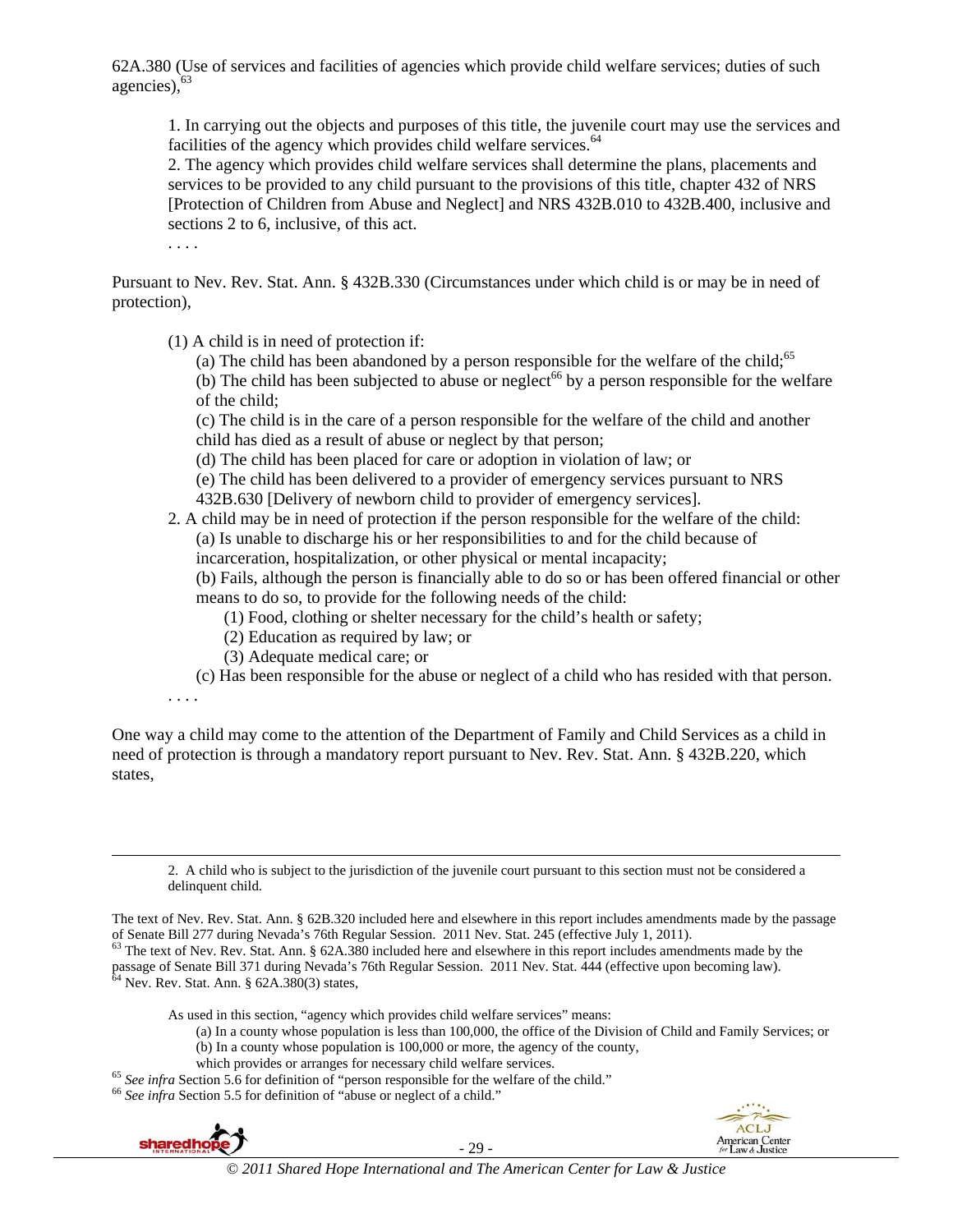1. Any person who is described in subsection 4 [includes certain medical, religious, and educational workers] and who, in his or her professional or occupational capacity, knows or has reasonable cause to believe that a child has been abused or neglected shall:

(a) Except as otherwise provided in subsection  $2<sup>67</sup>$  report the abuse or neglect of the child to an agency which provides child welfare services or to a law enforcement agency; and (b) Make such a report as soon as reasonably practicable but not later than 24 hours after the person knows or has reasonable cause to believe that the child has been abused or neglected.

A trafficked child under the age of 12 may also be identified through a mandatory report of a sexual offense under Nev. Rev. Stat. Ann. § 202.882 (Duty to report violent or sexual offense against child 12 years of age or younger; penalty for failure to report; contents of report) which states,

1. Except as otherwise provided in NRS 202.885 [Limitation on prosecution or conviction for failure to report] and 202.888 [Persons exempt from duty to report], a person who knows or has reasonable cause to believe that another person has committed a violent or sexual offense against a child who is 12 years of age or younger shall:

(a) Report the commission of the violent or sexual offense against the child to a law enforcement agency; and

(b) Make such a report as soon as reasonably practicable but not later than 24 hours after the person knows or has reasonable cause to believe that the other person has committed the violent or sexual offense against the child.

A child who comes under the court's jurisdiction pursuant to Chapter 432 may be taken into custody as a child in need of protection pursuant to Nev. Rev. Stat. Ann. § 432B.390 (Placement of child in protective custody), or brought within child protective services but not into custody pursuant to Nev. Rev. Stat. Ann. § 432B.340 (Determination that child needs protection but is not in imminent danger).

If a child is in need of protection but is not in imminent danger, the child may be sent in various routes. Pursuant to Nev. Rev. Stat. Ann. § 432B.340 (Determination that child needs protection but is not in imminent danger),

1. If the agency which provides child welfare services determines that a child needs protection, but is not in imminent danger from abuse or neglect, it may:

(a) Offer to the parents or guardian a plan for services and inform the parents or guardian that the agency has no legal authority to compel the parents or guardian to accept the plan but that it has the authority to petition the court pursuant to NRS 432B.490 [Procedure following hearing or investigation] or to refer the case to the district attorney or a law enforcement agency; or

(b) File a petition pursuant to NRS 432B.490 and, if a child is adjudicated in need of protection, request that the child be removed from the custody of the parents or guardian or that the child remain at home with or without the supervision of the court or of any person or agency designated by the court.

2. If the parent or guardian accepts the conditions of the plan offered by the agency pursuant to paragraph (a) of subsection 1, the agency may elect not to file a petition and may arrange for

 $\overline{\phantom{a}}$ 

2. If a person who is required to make a report pursuant to subsection 1 knows or has reasonable cause to believe that the abuse or neglect of the child involves an act or omission of:

(b) An agency which provides child welfare services or a law enforcement agency, the person shall make the report to an agency other than the one alleged to have committed the act or omission, and the investigation of the abuse or neglect of the child must be made by an agency other than the one alleged to have committed the act or omission.



- 30 -



 $67$  Nev. Rev. Stat.  $432B.220(2)$  states,

<sup>(</sup>a) A person directly responsible or serving as a volunteer for or an employee of a public or private home, institution or facility where the child is receiving child care outside of the home for a portion of the day, the person shall make the report to a law enforcement agency.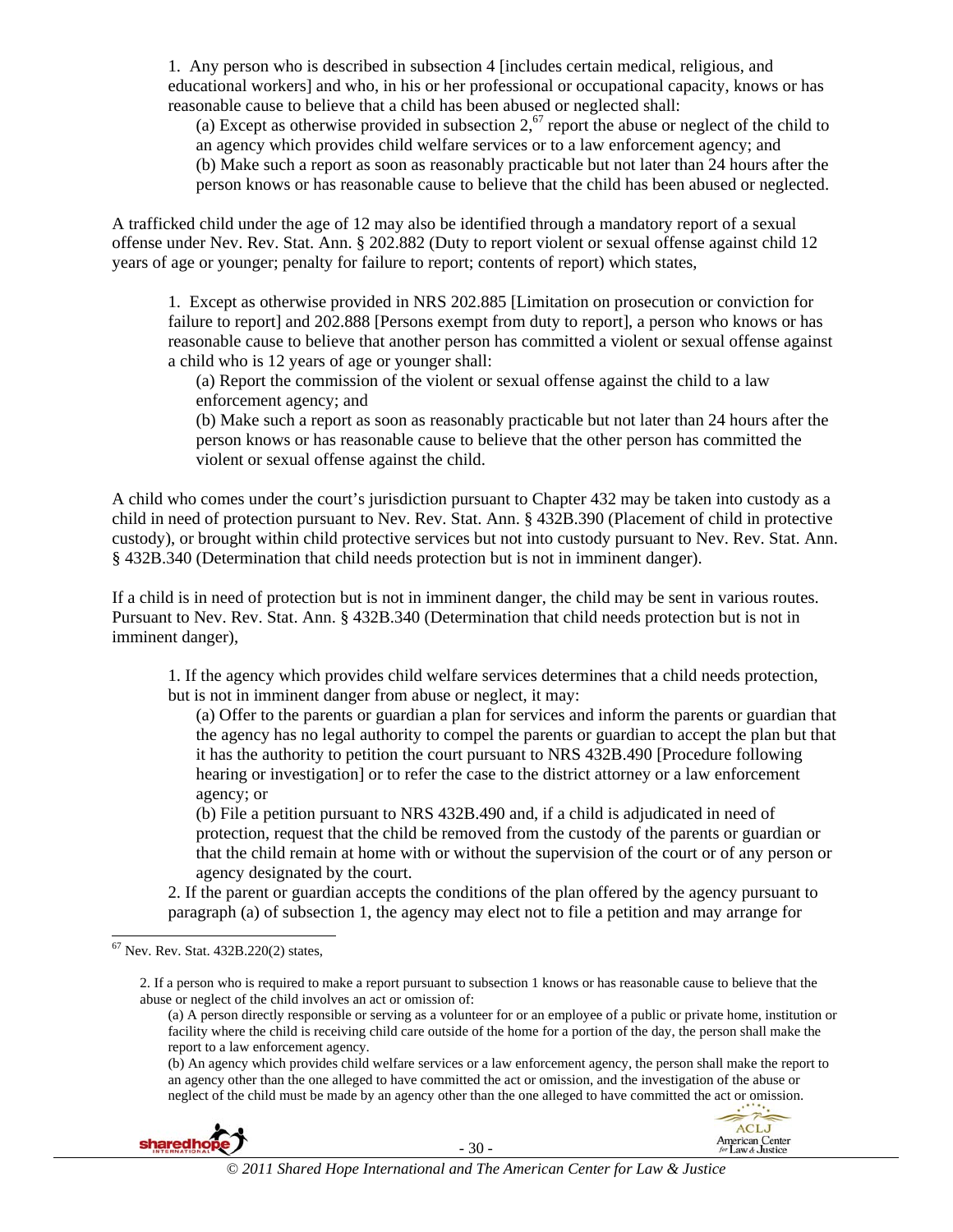appropriate services, including medical care, care of the child during the day, management of the home or supervision of the child, the parents or guardian.

If immediate action is needed for a child to be taken into protective custody, several placement options exist. Pursuant to Nev. Rev. Stat. Ann. § 432B.390 (Placement of child in protective custody),<sup>68</sup>

1. An agent or officer of a law enforcement agency, an officer of the local juvenile probation department or the local department of juvenile services, or a designee of an agency which provides child welfare services:

(a) May place a child in protective custody without the consent of the person responsible for the child's welfare if the agent, officer or designeee has reasonable cause to believe that immediate action is necessary to protect the child from injury, abuse or neglect.

6. A child placed in protective custody pending an investigation and a hearing held pursuant to NRS 432B.470 [Hearing required; notice] must be placed, except as otherwise provided in NRS 432B.3905 [Limitation on transfer and placement of child who is under 6 years of age; notice; reports], in the following order of priority:

(a) In a hospital, if the child needs hospitalization.

(b) With a person who is related within the fifth degree of consanguinity or a fictive kin, and who is suitable and able to provide proper care and guidance for the child, regardless of whether the relative or fictive kin resides within this State.

(c) In a foster home that is licensed pursuant to chapter 424 of NRS.

(d) In any other licensed shelter that provides care to such children.

7. Whenever possible, a child placed pursuant to subsection 6 must be placed together with any siblings of the child. Such a child must not be placed in a jail or other place for detention, incarceration or residential care of persons convicted of a crime or children charged with delinquent acts.

. . . .

. . . .

Upon being taken into custody pursuant to Nev. Rev. Stat. Ann. § 432B.390, a child must be given a hearing under Nev. Rev. Stat. Ann. § 432B.470(1) (Hearing required; notice) and, pursuant to Nev. Rev. Stat. Ann. § 432B.480(1)(b) (Hearing: Court required to advise parties of rights; determinations by court; order to continue custody or release child),

The court shall determine whether there is reasonable cause to believe that it would be:

(1) Contrary to the welfare of the child for the child to reside at his or her home; or

 (2) In the best interests of the child to place the child outside of his or her home. The court shall prepare an explicit statement of the facts upon which each of its determinations is based. If the court makes an affirmative finding regarding either subparagraph (1) or (2), the court shall issue an order keeping the child in protective custody pending a disposition by the court.

If the court opts not to place the child in protective custody, "[a]n agency [that] provides child welfare services" may conduct an investigation and file a petition. Nev. Rev. Stat. Ann. § 432B.490(1)(c). Pursuant to Nev. Rev. Stat. Ann. § 432B.530(1), "An adjudicatory hearing must be held within 30 days after the filing of the petition, unless good cause is shown or the hearing has been continued until a later date pursuant to NRS 432B.513." Pursuant to Nev. Rev. Stat. Ann. § 432B.550 (Determination of custody of child by court; determination Of Whether Agency Which Provides Child Welfare Services Has Made Reasonable Efforts Required) provides,<sup>69</sup>

 $69$  Here and elsewhere in this report that Nev. Rev. Stat. Ann. § 432B.550 is quoted or cited, the language has been updated to reflect changes made by Assembly Bill 390 in the 76th Regular Session. 2011 Nev. Stat. 57 (effective upon becoming law).





 $\overline{\phantom{a}}$ <sup>68</sup> Here and elsewhere in this report that Nev. Rev. Stat. Ann. § 432B.390 is quoted or cited, the language has been updated to reflect changes made by Assembly Bill 390 passed in the 76th Regular Session. 2011 Nev. Stat. 57 (effective upon becoming law).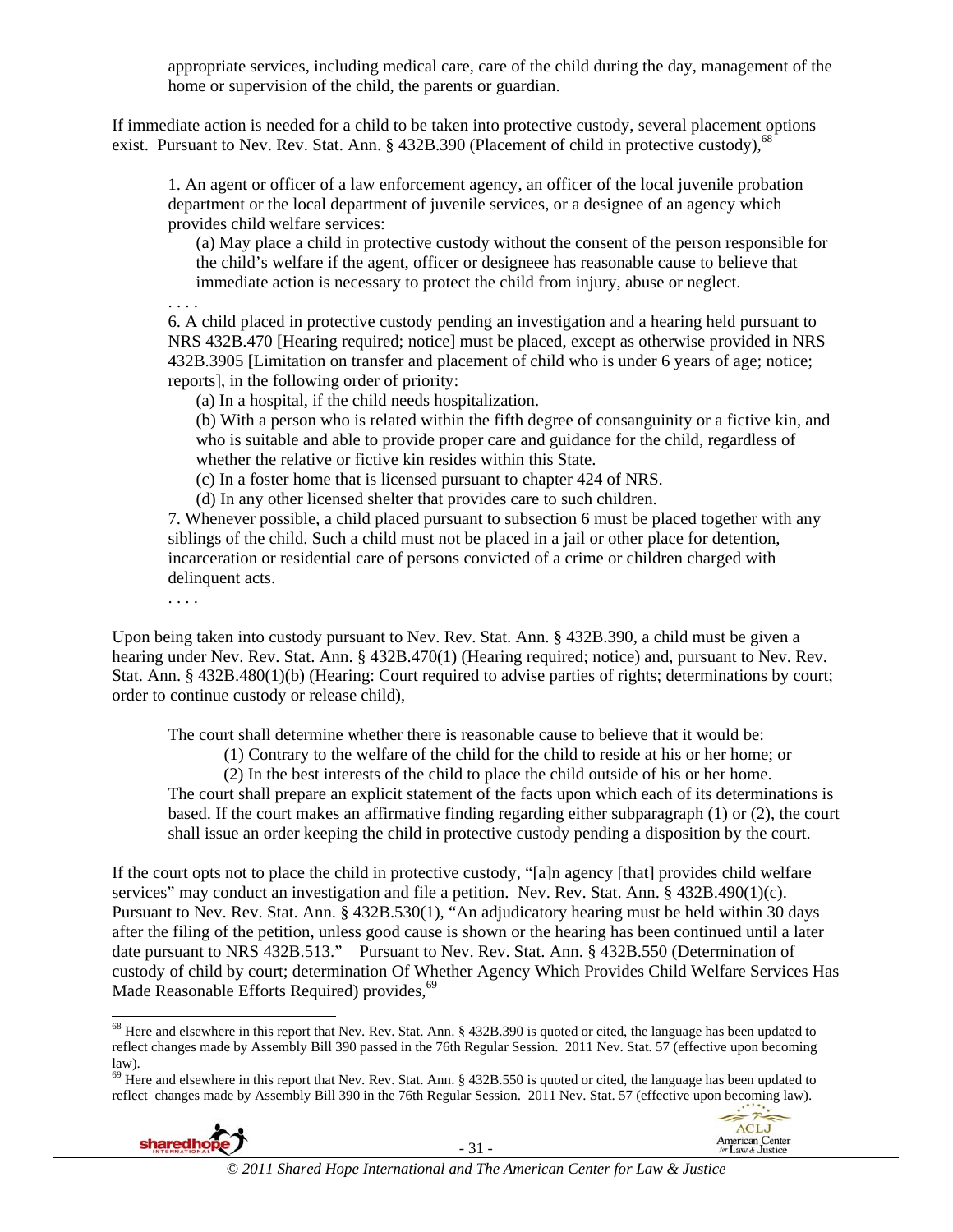1. If the court finds that a child is in need of protection, it may, by its order, after receipt and review of the report from the agency which provides child welfare services:

(a) Permit the child to remain in the temporary or permanent custody of the parents of the child or a guardian with or without supervision by the court or a person or agency designated by the court,  $\ldots$ 

(b) Place the child in the temporary or permanent custody of a relative, a fictive kin, or other person the court finds suitable to receive and care for the child with or without supervision, . . . ; or

(c) Place the child in the temporary custody of a public agency or institution authorized to care for children, the local juvenile probation department, the local department of juvenile services or a private agency or institution licensed by the Department of Health and Human Services or a county whose population is 100,000 or more to care for such a child.

. . . .

However, a trafficked child may be identified and taken into custody as a delinquent child or as a child in need of supervision pursuant to Nev. Rev. Stat. Ann. § 62C.010 (Grounds for taking child into custody; notification of parent or guardian of child and probation officer; release or further detention of child), $^{70}$ which states,

Except as otherwise provided in this title and NRS 484C.160 [Implied consent to evidentiary test; exemption from blood test; choice of test; when blood test may be required; when other tests may be used; reasonable force authorized to obtain test in certain circumstances; notification of parent or guardian of minor directed to submit to test]:

1. A peace officer or probation officer may take into custody any child:

(a) Who the officer has probable cause to believe is violating or has violated any state or local law, ordinance, or rule or regulation having the force of law; or

(b) Whose conduct indicates that the child is in need of supervision.

If a child is taken into custody under Nev. Rev. Stat. Ann. § 62C.010(1), subsection (2) requires the officer to notify the parent or guardian of the child taken into custody, and the facility where the child is detained must notify a probation officer and, if the officer's attempts at notification are not successful, also attempt to notify the parent or guardian of the child taken into custody. Nev. Rev. Stat. Ann. §  $62C.010(2)(a)$ , (b). The child must be released to a parent, guardian, or responsible adult that agrees in writing to bring the child to juvenile court at a stated time unless the release is "impracticable or inadvisable or has been otherwise ordered by the juvenile court." Nev. Rev. Stat. Ann. § 62C.010(2)(c). Regarding the written agreement signed by the responsible adult, subsection (c) also states in part, "If the person fails to produce the child at the time stated in the agreement or upon a summons from the juvenile court, a writ may be issued for the attachment of the person or of the child requiring that the person or child, or both, be brought before the juvenile court at a time stated in the writ." Nev. Rev. Stat. Ann. § 62C.010(2)(c).

If a child in custody is not released as stated above, the child must be taken to juvenile court or a "place of detention designated by the juvenile court." Nev. Rev. Stat. Ann. § 62C.010(3)(a). The juvenile court then may order the child to be released to a parent, guardian, or other appointed person, to be detained in a designated place, or to be conditionally released for supervised detention in the child's home that may include electronic surveillance. Nev. Rev. Stat. Ann. § 62C.010(3)(b).

 $70$  The juvenile court may also receive a petition that a child is in need of services, but upon an initial receipt of this petition "the juvenile court: (a) Shall admonish the child to obey the law and to refrain from repeating the acts for which the petition was filed; (b) Shall maintain a record of the admonition; (c) Shall refer the child to services available in the community for counseling, behavioral modification and social adjustment; and (d) Shall not adjudicate the child to be in need of supervision, unless a subsequent petition based upon additional facts is filed with the juvenile court after admonition and referral pursuant to this subsection." Nev. Rev. Stat. Ann. §62E.410(1).





 $\overline{\phantom{a}}$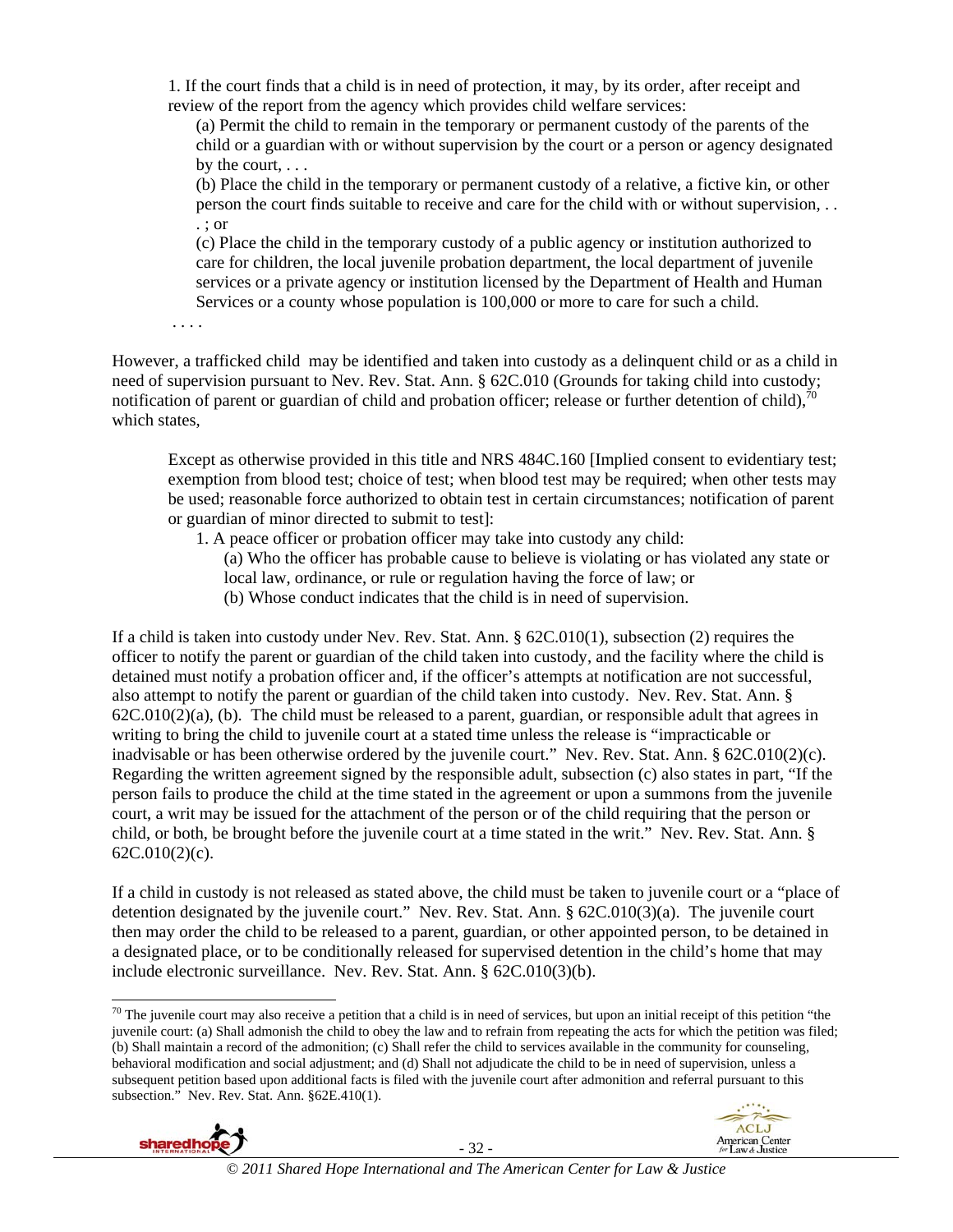When a child is taken into custody as an alleged child in need of supervision, Nev. Rev. Stat. § 62C.050 (Release of child alleged to be in need of supervision required within certain period; exceptions) provides,

1. Except as otherwise provided in this section, if a child who is alleged to be in need of supervision is taken into custody and detained, the child must be released not later than 24 hours, excluding Saturdays, Sundays and holidays, after the child's initial contact with a peace officer or probation officer to:

- (a) A parent or guardian of the child;
- (b) Any other person who is able to provide adequate care and supervision for the child; or (c) Shelter care.
- 2. A child does not have to be released pursuant to subsection 1 if the juvenile court:
	- (a) Holds a detention hearing;
	- (b) Determines that the child:
		- (1) Has threatened to run away from home or from the shelter;
		- (2) Is accused of violent behavior at home; or
		- (3) Is accused of violating the terms of a supervision and consent decree; and

(c) Determines that the child needs to be detained to make an alternative placement for the child. The child may be detained for an additional 24 hours but not more than 48 hours after the detention hearing, excluding Saturdays, Sundays and holidays.

3. A child does not have to be released pursuant to this section if the juvenile court:

- (a) Holds a detention hearing; and
- (b) Determines that the child:
	- (1) Is a ward of a federal court or held pursuant to a federal statute;
	- (2) Has run away from another state and a jurisdiction within that state has issued a want, warrant or request for the child; or
	- (3) Is accused of violating a valid court order.

The child may be detained for an additional period as necessary for the juvenile court to return the child to the jurisdiction from which the child originated or to make an alternative placement for the child. 4. For the purposes of this section, an alternative placement must be in a facility in which there are no physical restraining devices or barriers.

A child may also be adjudicated delinquent pursuant to Nev. Rev. Stat. Ann. § 62D.040.<sup>71</sup> A "delinquent child" is defined as "a child who is adjudicated delinquent pursuant to the provisions of this title." Nev. Rev. Stat. Ann. § 62A.070. Under Nev. Rev. Stat. Ann. § 62B.330(2), "a child commits a delinquent act if the child:(a) Violates a county or municipal ordinance; (b) Violates any rule or regulation having the force of law; or (c) Commits an act designated a criminal offense pursuant to the laws of the State of Nevada. . . ." Therefore, for a violation of county prostitution ordinances, Nev. Rev. Stat. Ann. § 201.354 (Engaging in prostitution or solicitation for prostitution; Penalty; exception), or Nev. Rev. Stat. Ann. § 207.030(1)(b) (Prohibited acts; penalty), the child can be considered a delinquent child. However, the court will not have jurisdiction over a child charged with a delinquent offense if the child committed "[a]ny . . . offense if, before the offense was

- 2. If the child denies the allegations in the petition, the juvenile court shall:
	- (a) Conduct an adjudicatory hearing concerning the allegations; and
	- (b) Record its findings on whether the allegations have been established.
- 3. If the child is alleged to be in need of supervision, the allegations in the petition must be established by a preponderance of the evidence based upon competent, material and relevant evidence.
- 4. If the child is alleged to have committed a delinquent act, the allegations in the petition must be established by proof beyond a reasonable doubt based upon competent, material and relevant evidence.

5. If the juvenile court finds that the allegations in the petition have not been established, the juvenile court shall dismiss the petition and order that the child be discharged from any facility for the detention of children or temporary care, unless otherwise ordered by the juvenile court.

6. If the juvenile court finds that the allegations in the petition have been established, the juvenile court shall make a proper disposition of the case.



 $\overline{\phantom{a}}$ 



 $71$  Nev. Rev. Stat. Ann. § 62D.040(2)–(6) (Procedure at first appearance at intake and before juvenile court; when adjudicating hearing is required; standards of proof; actions of court after determination of whether or not allegations have been established) provides,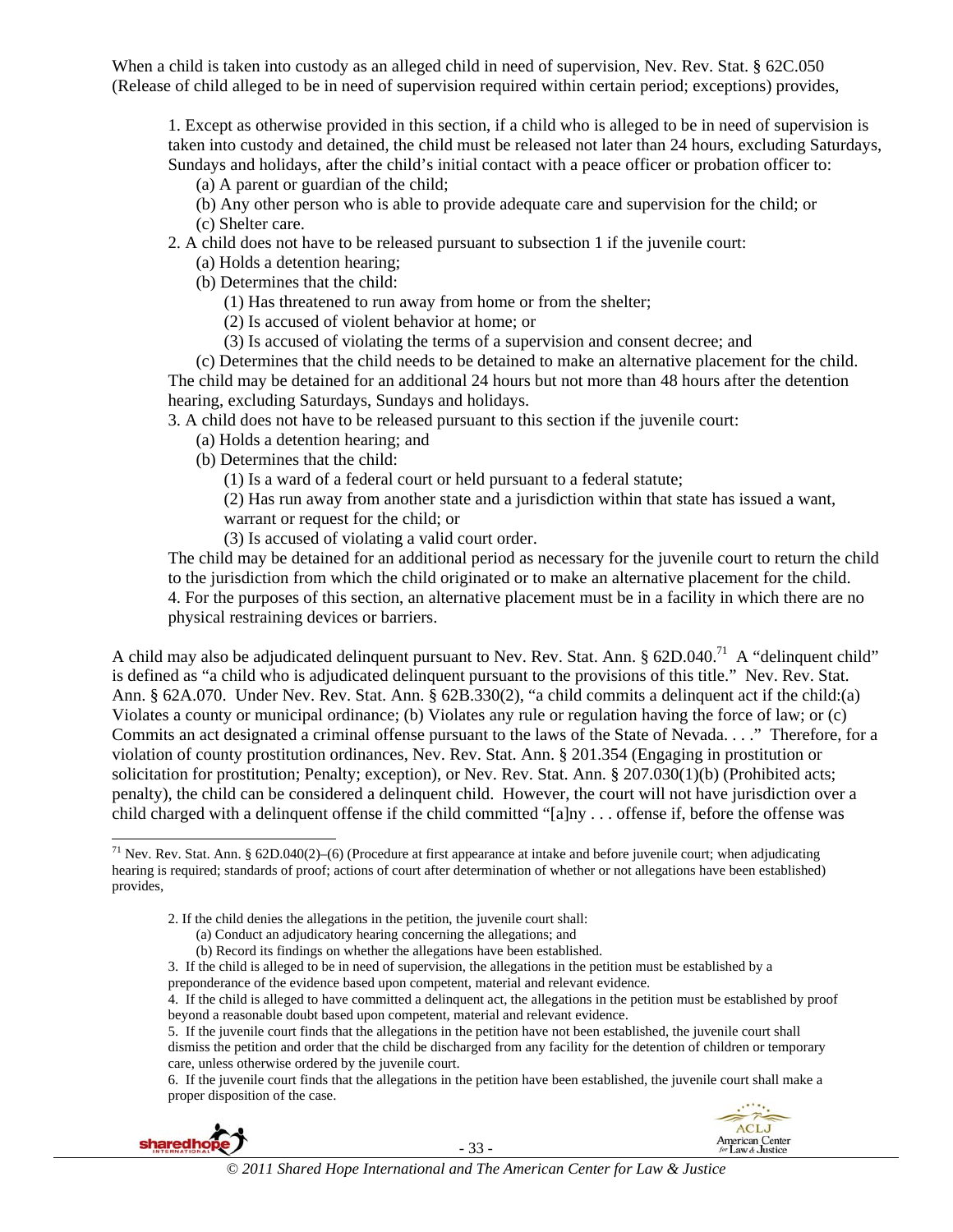committed, the person previously had been convicted of a criminal offense." Nev. Rev. Stat. Ann. § 62B.330(3)(f). This means that, if a child is convicted of one criminal offense in Nevada, the child will be tried as an adult if charged with any other criminal offense Nev. Rev. Stat. Ann. § 62B.370(2)(a).

Once a child is adjudicated pursuant to Nev. Rev. Stat. Ann. § 62D.040 to be a child in need of supervision, Nev. Rev. Stat. Ann. § 62E.420 (Placement in certain facilities prohibited) prohibits the juvenile court from placing a child in need of supervision in "a state facility for the detention of children or any other facility that provides correctional care." But, the juvenile court has several options for placement of a child through disposition. Pursuant to Nev. Rev. Stat. Ann. § 62E.110(1) (Placement of child in home; commitment of child to institution or facility),

1. Except as otherwise provided in this chapter, the juvenile court may:

(a) Place a child in the custody of a suitable person for supervision in the child's own home or in another home; or

(b) Commit the child to the custody of a public or private institution or agency authorized to care for children.

In addition to commitment inside or outside the home, alternative placement may be available for juveniles adjudicated delinquent or in need of supervision for the first time. Pursuant to Nev. Rev. Stat. Ann. § 62E.210(1) (When juvenile court may order completion of certain alternative programs; payment of cost of participation in such programs),

1. If a child has not previously been adjudicated delinquent or in need of supervision and the unlawful act committed by the delinquent child did not involve the use or threatened use of force or violence against a victim, the juvenile court may order a child to complete any or all of the following programs:

(a) A program of cognitive training and human development established pursuant to NRS 62E.220.

(b) A program for the arts as described in NRS 62E.240.

(c) A program of sports or physical fitness as described in NRS 62E.240.

A delinquent child under 12 may not be committed in "a state facility for the detention of children." Nev. Rev. Stat. Ann. § 62E.510(1). In contrast, for a child 12 or older, "the juvenile court shall not commit the child to a private institution." Nev. Rev. Stat. Ann.  $§62E.510(2).^{72}$ 

Alternatively, in certain circumstances, a delinquent child may be routed into Child and Family Services for placement. Pursuant to Nev. Rev. Stat. Ann. § 62E.520(1) (Commitment of child to Division of Child and Family Services: Conditions and limitations; notice; investigation and recommendation for placement of child),

1. The juvenile court may commit a delinquent child to the custody of the Division of Child and Family Services for suitable placement if:

(a) The child is at least 8 years of age but less than 12 years of age, and the juvenile court finds that the child is in need of placement in a correctional or institutional facility; or (b) The child is at least 12 years of age but less than 18 years of age, and the juvenile court finds that the child:

(1) Is in need of placement in a correctional or institutional facility; and

(2) Is in need of residential psychiatric services or other residential services for the mental health of the child.

 $\overline{a}$ <sup>72</sup> Here and elsewhere in this report that Nev. Rev. Stat. Ann. § 62E.510 is quoted or cited, the language has been updated to reflect the changes made by Senate Bill 476 in the 76th Regular Session. 2011 Nev. Stat. 401 (effective July 1, 2011).



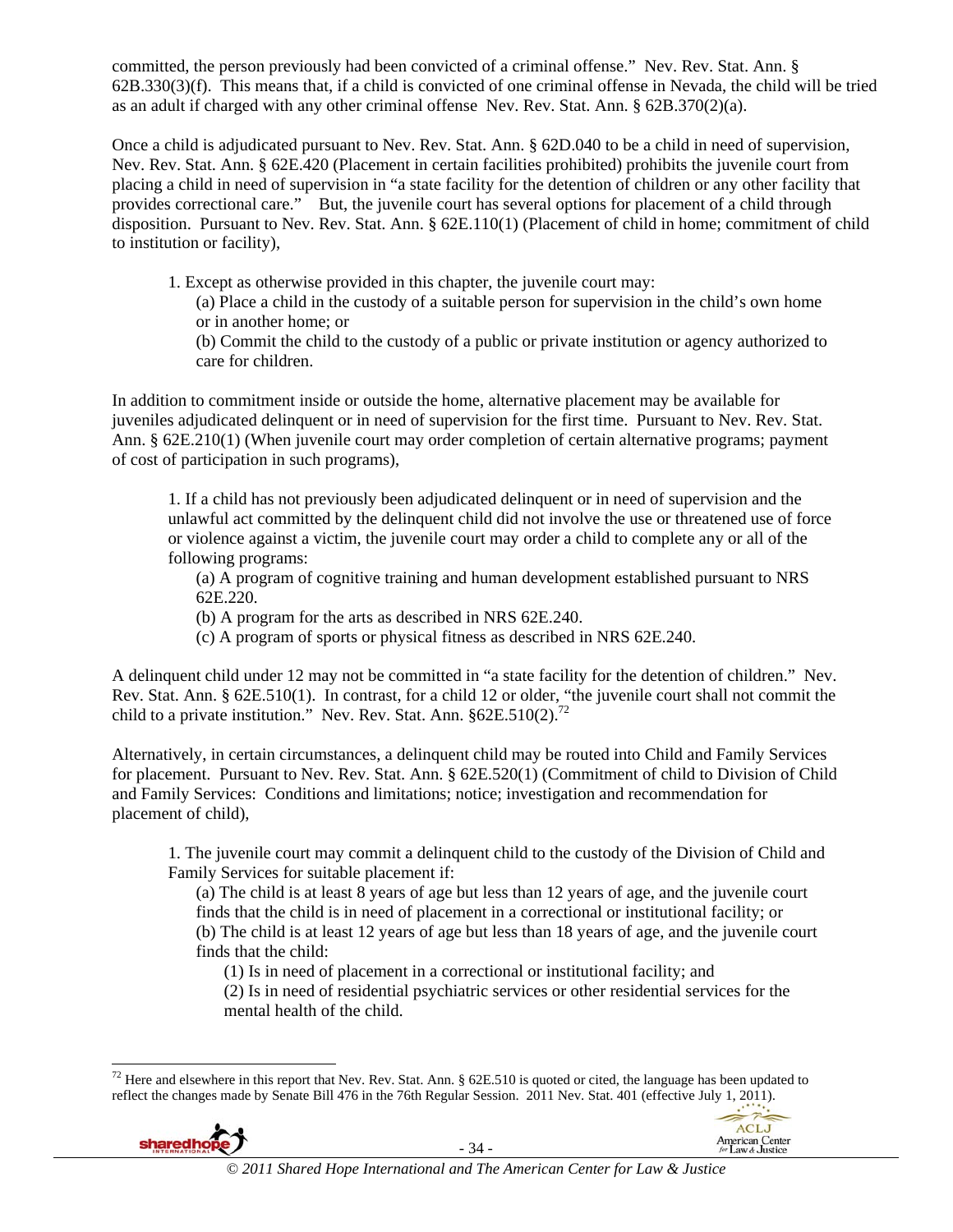- 5.4.1 Recommendation: Establish a mandatory response law that directs any minor involved in prostitution or who is a victim of trafficking for sexual servitude away from the criminal justice system and into a protective system.
- *5.5 Commercial sexual exploitation or sex trafficking is identified as a type of abuse and neglect within child protection statutes.*

Pursuant to Nev. Rev. Stat. Ann. § 432B.020(1)(b) ("Abuse or neglect of a child" defined), "abuse or neglect of a child" includes "sexual abuse or sexual exploitation . . . of a child caused or allowed by a person responsible for the welfare of the child under circumstances which indicate that the child's health or welfare is harmed or threatened with harm." Nev. Rev. Stat. Ann. § 432B.110 ("Sexual exploitation" defined) states,

"Sexual exploitation" includes forcing, allowing<sup>73</sup> or encouraging a child:

- 1. To solicit for or engage in prostitution;
- 2. To view a pornographic film or literature; and
- 3. To engage in:
	- a. Filming, photographing or recording on videotape; or
	- b. Posing, modeling, depiction or a live performance before an audience,

which involves the exhibition of a child's genitals or any sexual conduct with a child, as defined in NRS 200.700 [Definitions]

Nev. Rev. Stat. Ann. § 432B.100 ("Sexual abuse" defined) states,

"Sexual abuse" includes acts upon a child constituting:

- 1. Incest under NRS 201.180;
- 2. Lewdness with a child under NRS 201.230;
- 3. Sado-masochistic abuse under NRS 201.262;
- 4. Sexual assault under NRS 200.366;
- 5. Statutory sexual seduction under NRS 200.368;
- 6. Open or gross lewdness under NRS 201.210; and

7. Mutilation of the genitalia of a female child, aiding, abetting, encouraging or participating in the mutilation of the genitalia of a female child, or removal of a female child from this State for the purpose of mutilating the genitalia of the child under NRS 200.5083.

As a result of the inclusion of "sexual exploitation" and "sexual abuse" within the definition of "abuse or neglect of a child," domestic minor sex trafficking victims can be considered abused or neglected.

*5.6 The definition of "caregiver" (or similar term) in the child welfare statutes is broad enough to include a trafficker who has custody or control of a child in order to bring a trafficked child into the protection of child protective services.* 

Nev. Rev. Stat. Ann. § 432B.130 (Persons responsible for child's welfare) states,

A person is responsible for a child's welfare under the provisions of this chapter if the person is the child's parent, guardian, a stepparent with whom the child lives, an adult person continually or regularly found in the same household as the child, or a person directly responsible or serving as a volunteer for or employed in a public or private home, institution or facility where the child actually resides or is receiving child care outside of the home for a portion of the day.

 $\overline{a}$  $73$  "'Allow' means to do nothing to prevent or stop the abuse or neglect of a child in circumstances where the person knows or has reason to know that a child is abused or neglected." Nev. Rev. Stat. Ann. § 432B.020(3).



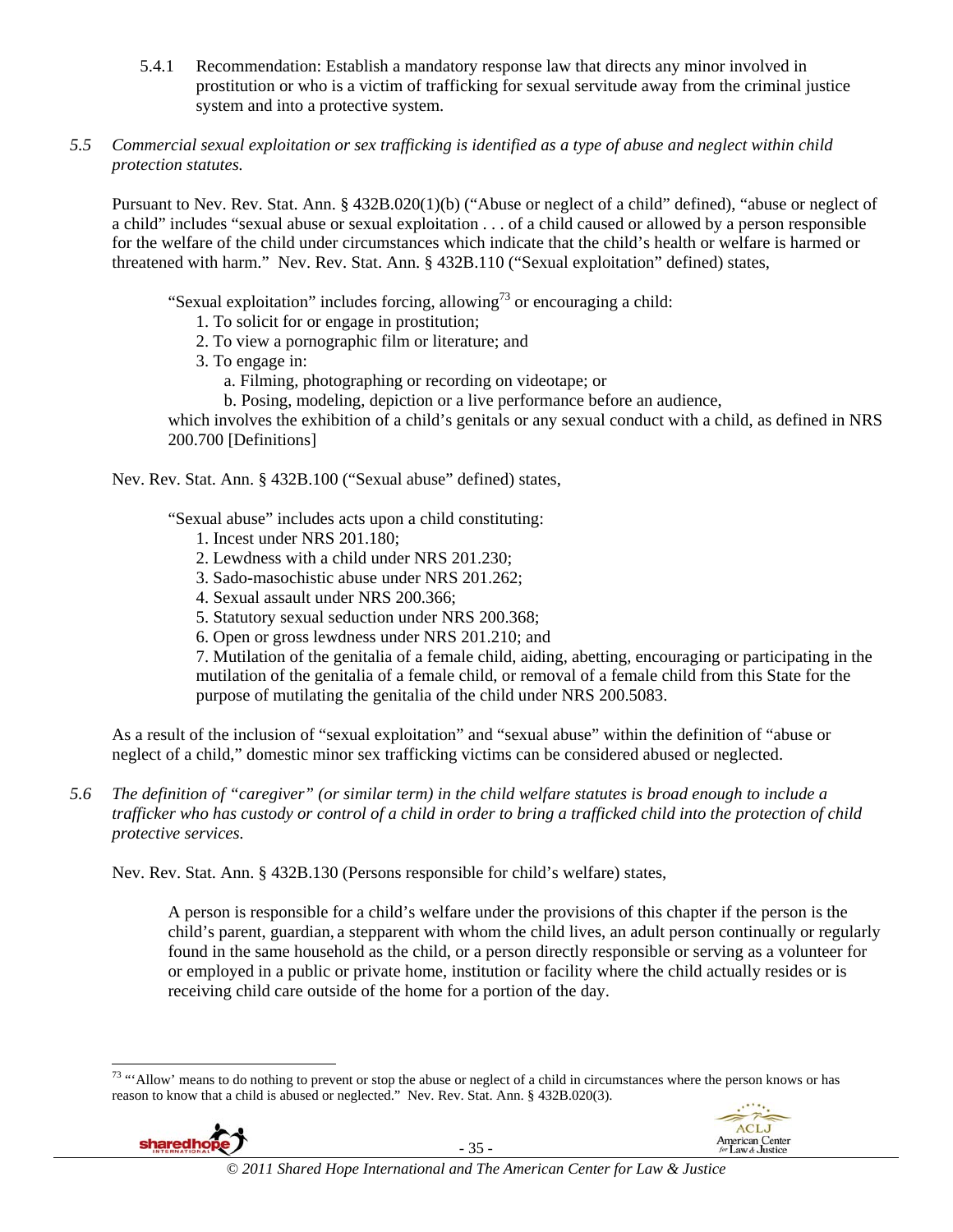- 5.6.1 Recommendation: Clarify the reach of the child protection laws by amending the definition of "persons responsible for child's welfare" to include a person who has control of a child to reach traffickers.
- *5.7 Crime victims' compensation is specifically available to a child victim of sex trafficking or CSEC without regard to ineligibility factors.*

For "compensation for certain victims of criminal acts," pursuant to Nev. Rev. Stat. Ann. § 217.070 ("Victim" defined) a "victim" is defined as

1. A person who is physically injured or killed as the direct result of a criminal act; 2. A minor who was involved in the production of pornography in violation of NRS 200.710 [Unlawful to use minor in producing pornography or as subject of sexual portrayal in performance], 200.720 [Promotion of sexual performance of minor unlawful], 200.725 [Preparing, advertising or distributing materials depicting pornography involving minor unlawful; penalty] or 200.730 [Possession of visual presentation depicting sexual conduct of person under 16 years of age unlawful; penalties]; 3. A minor who was sexually abused, as "sexual abuse" is defined in NRS 432B.100 ["Sexual abuse" defined]; $^{74}$ 

. . . .

Therefore, those domestic minor sex trafficking victims "physically injured" from any CSEC crime, and those involved in the production of pornography are entitled to compensation.

Pursuant to Nev. Rev. Stat. Ann. § 217.210(1) (Limitations on time for making order for payment of compensation; exception),

Except as otherwise provided in subsection 2, an order for the payment of compensation must not be made unless the application is made within 1 year after the date of the personal injury or death on which the claim is based, unless waived by the board of examiners or a person designated by the Board for good cause shown and the personal injury or death was the result of an incident or offense that was reported to the police within 5 days of its occurrence or, if the incident or offense could not reasonably have been reported within that period, within 5 days of the time when a report could reasonably have been made.

However, these time limits "do not apply to a minor who is sexually abused or who is involved in the production of pornography," and "[s]uch a minor must apply for compensation before reaching 21 years of age." Nev. Rev. Stat. Ann. § 217.210(2).

Additional ineligibility factors could preclude a domestic minor sex trafficking victim from receiving compensation. If the compensation board considers the domestic minor sex trafficking victim's act of prostitution an act that makes the victim "a coconspirator, codefendant, accomplice . . . of the offender whose crime caused the victim's injuries," the victim will not receive compensation. Nev. Rev. Stat. Ann. § 217.220(1)(c). Additionally, the victim will not receive compensation if the victim "[f]ails to cooperate with law enforcement agencies." Nev. Rev. Stat. Ann. § 217.220(1)(f).

Nevada also has specialized aid to victims of sexual assault,<sup>75</sup> victims of domestic violence,<sup>76</sup> and victims of sexual abuse.77 Domestic minor sex trafficking victims will likely not be considered victims of sexual assault

<sup>&</sup>lt;sup>75</sup> Pursuant to Nev. Rev. Stat. Ann. § 217.280 ("Victim of sexual assault" defined), "'victim of sexual assault' means a person who has been sexually assaulted as defined by NRS 200.366 or a person upon whom a sexual assault has been attempted." Under Nev. Rev. Stat. Ann. § 200.366(1) (Sexual assault: Definitions; penalties), "A person who subjects another person to sexual penetration, or who forces another person to make a sexual penetration on himself or herself or another, or on a beast, against the





<sup>&</sup>lt;sup>74</sup> See supra note 59.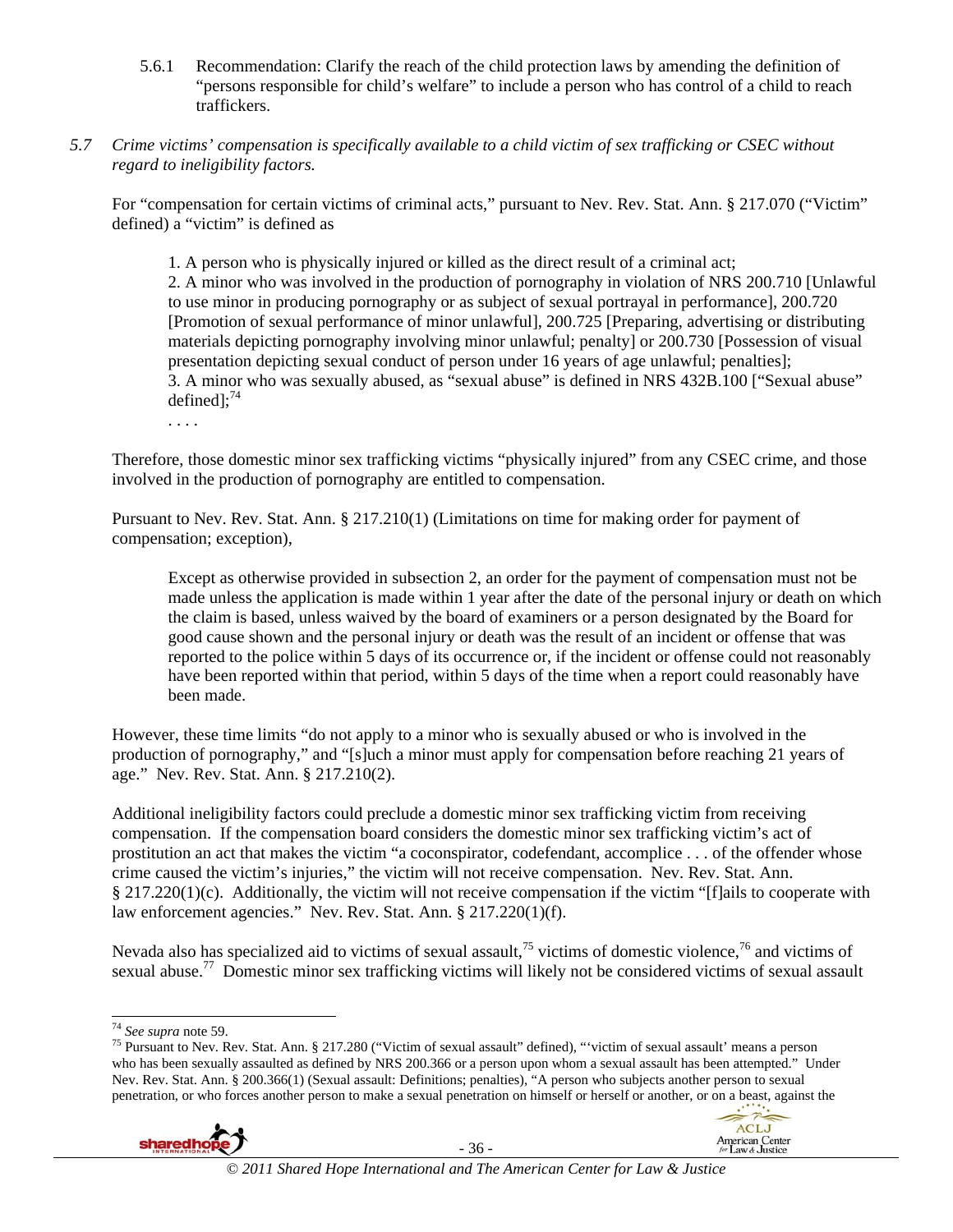due to the requirement of the action occurring "against the will of the victim" or victims of domestic violence. However, some of these victims may be considered victims of sexual abuse. Nev. Rev. Stat. Ann. §§ 217.280, 200.366(1). Those domestic minor sex trafficking victims who are also considered "victims of sexual abuse" may receive counseling upon request. Nev. Rev. Stat. Ann. § 217.480(1).

5.7.1 Recommendation: Amend Nev. Rev. Stat. Ann. § 217.210 (Limitations on time for making order for payment of compensation; exceptions) and Nev. Rev. Stat. Ann. § 217.220 (Award of compensation prohibited under certain circumstances; exceptions) to stipulate an exception to ineligibility criteria for domestic minor sex trafficking victims of Nev. Rev. Stat. Ann. § 200.463 (Involuntary servitude; penalties), Nev. Rev. Stat. Ann. § 200.464 (Recruiting, enticing, harboring, transporting, providing or obtaining another person to be held in involuntary servitude; benefiting from another person being held in involuntary servitude; penalty), Nev. Rev. Stat. Ann. § 201.354 (Engaging in prostitution or solicitation for prostitution; Penalty; exception), Nev. Rev. Stat. Ann. § 201.300 (Pandering: Definitions; penalties; exception), Nev. Rev. Stat. Ann. § 201.330 (Pandering: Detaining person in brothel because of debt; penalties), and Nev. Rev. Stat. Ann. § 201.340(1) (Pandering; furnishing transportation; penalties) in recognition of the challenges these victims face through trauma-bonding, denial, and delayed disclosure.

#### *5.8 Victim-friendly procedures and protections are provided in the trial process for minors under 18.*

There are situations when a domestic minor sex trafficking victim will not be afforded the protections of Nevada's rape shield laws. Pursuant to Nev. Rev. Stat. Ann. § 50.090 (Evidence of previous sexual conduct of victim of sexual assault or statutory sexual seduction inadmissible to challenge victim's credibility; exceptions), the protections only apply to "any prosecution for sexual assault or statutory sexual seduction or for attempt to commit or conspiracy to commit either crime . . . ." Similarly, the protections in Nev. Rev. Stat. Ann. § 48.069 (Previous sexual conduct of victim of sexual assault: Procedure for admission of evidence to prove victim's consent) only apply to a "prosecution for sexual assault or for attempt to commit or conspiracy to commit a sexual assault."

Child witnesses, defined as "a child under the age of 14 years who has been or will be called to testify in a proceeding," may testify via an "alternative method." Nev. Rev. Stat. Ann. §§ 50.530, 50.560, 50.520. Pursuant to Nev. Rev. Stat. Ann. § 50.520 ("Alternative method" defined),

"Alternative method" means a method by which a child witness testifies which does not include all of the following:

- 1. Having the child testify in person in an open forum;
- 2. Having the child testify in the presence and full view of the finder of fact and presiding

(a) The attempt to cause or the causing of bodily injury to a family or household member or the placing of the member in fear of imminent physical harm by threat of force.

(b) Any of the following acts committed by a person against a family or household member, a person with whom he or she had or is having a dating relationship or with whom he or she has a child in common, or upon his or her minor child or a minor child of that person:

. . . . (3) Compelling the other by force or threat of force to perform an act from which he or she has the right to refrain or to refrain from an act which he or she has the right to perform.

(4) A sexual assault.

. . . . (6) False imprisonment.

(7) Unlawful entry of the other's residence, or forcible entry against the other's will if there is a reasonably

foreseeable risk of harm to the other from the entry. 77 Nev. Rev. Stat. Ann. § 217.480 defines "sexual abuse" by referencing the definition of "sexual abuse" in Nev. Rev. Stat. Ann. § 432B.100. *See supra* note 59 for the definition of "sexual abuse."



 $\overline{a}$ 

- 37 -



will of the victim or under conditions in which the perpetrator knows or should know that the victim is mentally or physically incapable of resisting or understanding the nature of his or her conduct, is guilty of sexual assault." <sup>76</sup> Nev. Rev. Stat. Ann. § 217.400(3) defines "domestic violence" as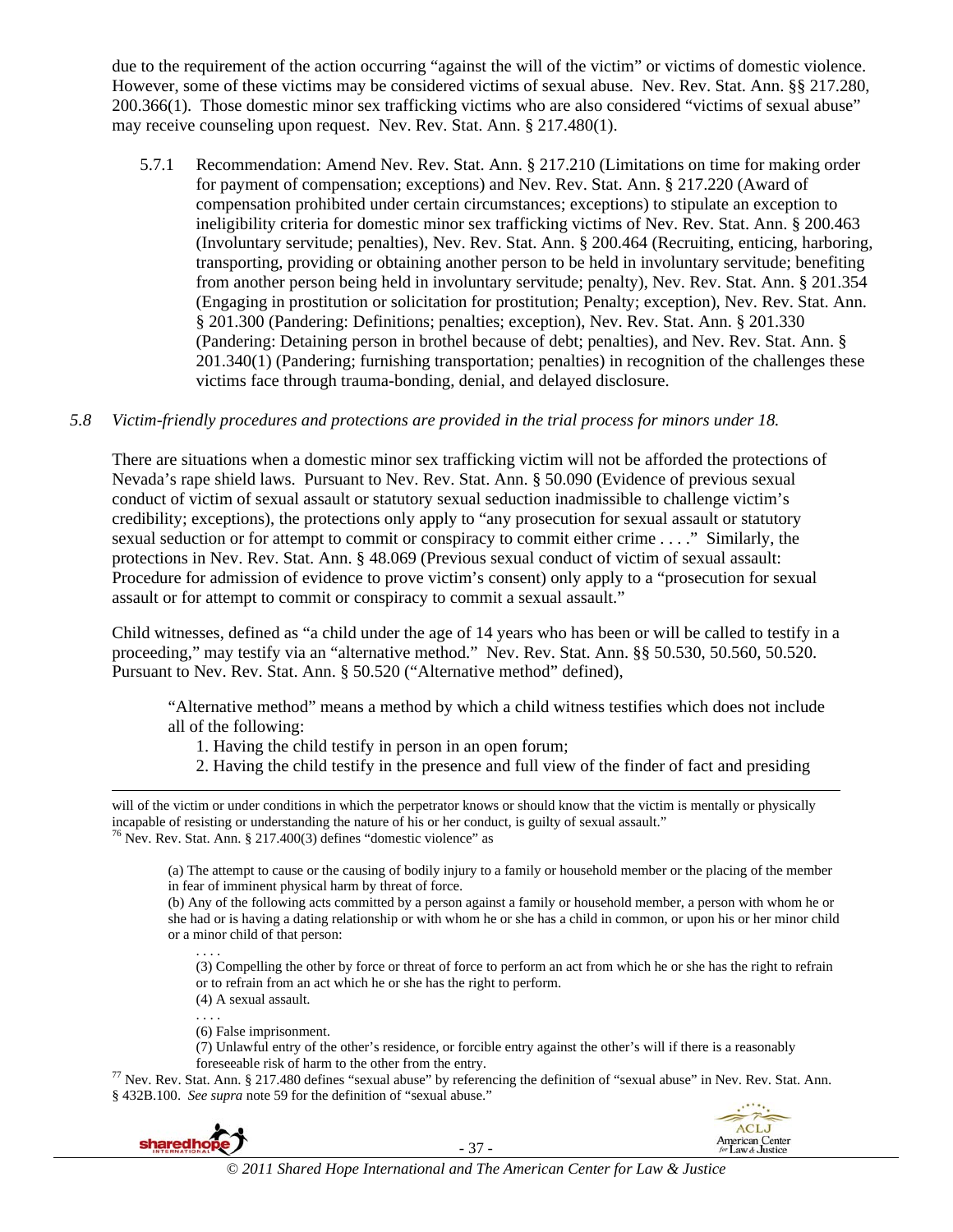officer; and 3. Allowing all of the parties to be present, to participate and to view and be viewed by the child.

A child witness is allowed to testify via an alternative method in a criminal proceeding only if the court "finds by clear and convincing evidence that the child would suffer serious emotional trauma that would substantially impair the child's ability to communicate with the finder of fact" either due to "testify[ing] in the open forum" of the court or "be[ing] confronted face-to-face by the defendant." Nev. Rev. Stat. Ann. § 50.580(1)(a), (b). Pursuant to Nev. Rev. Stat. Ann. § 50.590 (Factors for determining whether to permit alternative method), the court will consider the following factors when determining whether to allow a child to testify by an alternative method:

1. [Whether] [a]lternative methods [are] reasonably available;

2. [Whether there are] [a]vailable means for protecting the interests of or reducing emotional trauma to the child without resorting to an alternative method;

3. The nature of the case;

4. The relative rights of the parties;

5. The importance of the proposed testimony of the child;

6. The nature and degree of emotional trauma that the child may suffer if an alternative method is not used; and

7. Any other relevant factor.

Pursuant to Nev. Rev. Stat. Ann. § 51.385(1), (2) (Admissibility; notice of unavailability or inability of child to testify),

1. In addition to any other provision for admissibility made by statute or rule of court, a statement made by a child under the age of 10 years describing any act of sexual conduct performed with or on the child or any act of physical abuse of the child is admissible in a criminal proceeding regarding that act of sexual conduct or physical abuse if:

(a) The court finds, in a hearing out of the presence of the jury, that the time, content and circumstances of the statement provide sufficient circumstantial guarantees of trustworthiness; and

(b) The child testifies at the proceeding or is unavailable or unable to testify.

2. In determining the trustworthiness of a statement, the court shall consider, without limitation, whether:

(a) The statement was spontaneous;

- (b) The child was subjected to repetitive questioning;
- (c) The child had a motive to fabricate;
- (d) The child used terminology unexpected of a child of similar age; and
- (e) The child was in a stable mental state.

Within the chapter on Sexual Assault and Seduction, victims of Nev. Rev. Stat. Ann. § 200.366 (Sexual assault: Definitions; penalties), Nev. Rev. Stat. Ann. § 200.368 (Statutory sexual seduction: Penalties), and Nev. Rev. Stat. Ann. § 200.373 (Sexual assault of spouse by spouse) receive additional protections that are not extended to domestic minor sex trafficking victims. For instance, the identities of sexual assault and sexual seduction victims are kept confidential, including through the use of pseudonyms on their files. Nev. Rev. Stat. Ann. §§ 200.3771, 200.3772, 200.3773.

5.8.1 Recommendation: Enact a separate "rape shield" law, similar to Nev. Rev. Stat. Ann. § 48.069 (Previous sexual conduct of victim of sexual assault: Procedure for admission of evidence to prove victim's consent) and Nev. Rev. Stat. Ann. § 50.090 (Evidence of previous sexual conduct of victim of sexual assault or statutory sexual seduction inadmissible to challenge victim's credibility; exceptions) for DMST and CSEC victims applicable to Nev. Rev. Stat. Ann. § 200.463 (Involuntary servitude; penalties), Nev. Rev. Stat. Ann. § 200.464 (Recruiting, enticing, harboring,



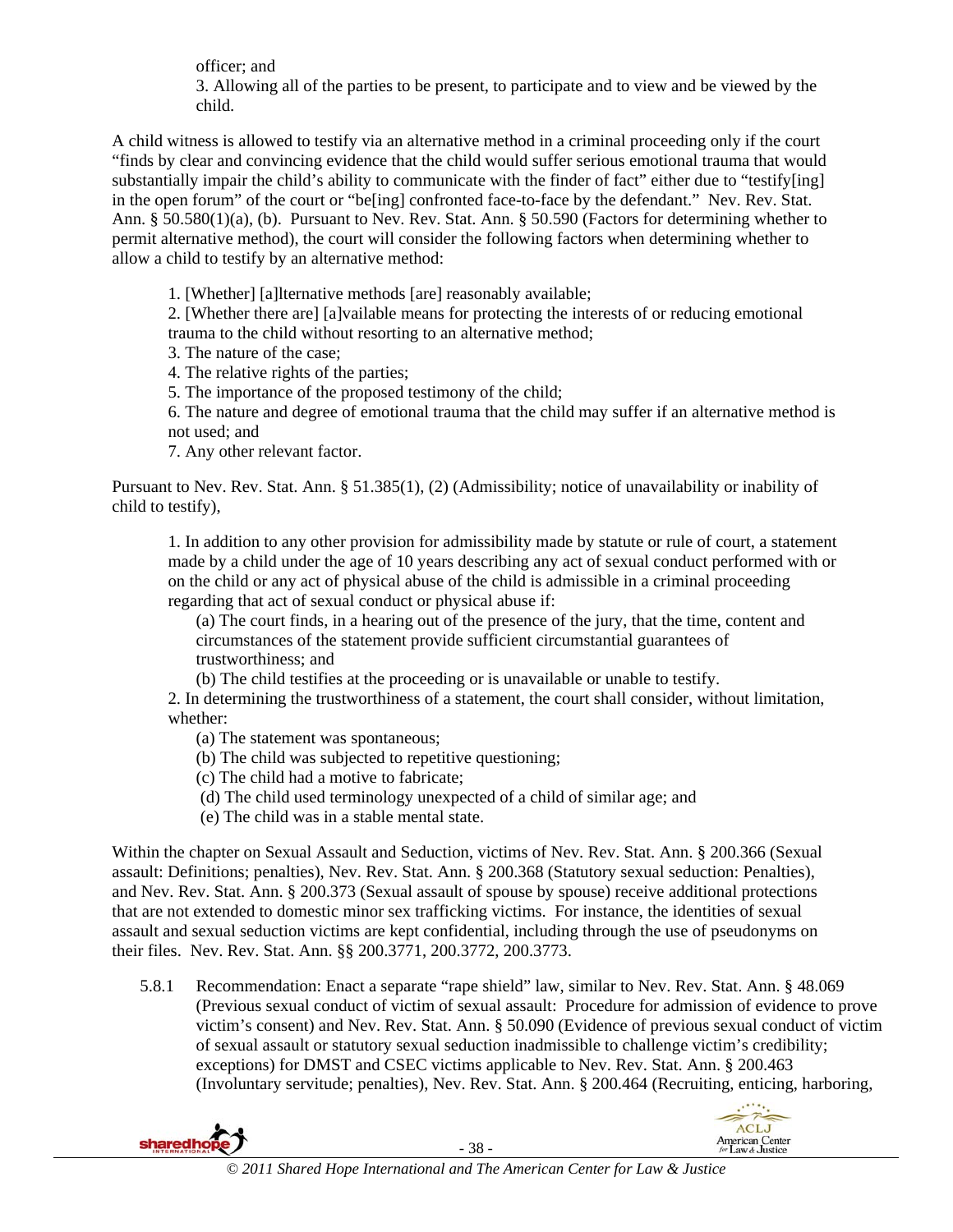transporting, providing or obtaining another person to be held in involuntary servitude; benefiting from another person being held in involuntary servitude; penalty), Nev. Rev. Stat. Ann. § 201.354 (Engaging in prostitution or solicitation for prostitution; Penalty; exception), Nev. Rev. Stat. Ann. § 201.300 (Pandering: Definitions; penalties; exception), Nev. Rev. Stat. Ann. § 201.330 (Pandering: Detaining person in brothel because of debt; penalties), and Nev. Rev. Stat. Ann. § 201.340(1) (Pandering; furnishing transportation; penalties).

- 5.8.2 Recommendation: Enact similar protections found in the Sexual Assault and Seduction chapter for DMST and CSEC victims, including the protections in Nev. Rev. Stat. Ann. § 200.3771 (Victims of certain sexual offenses: Confidentiality of records and reports that reveal identity; when disclosure permitted; penalty), Nev. Rev. Stat. Ann. § 200.3772 (Victims of certain sexual offenses: Procedure for substituting pseudonym for name on files, records and reports; actual identity confidential; when disclosure required; immunity for unintentional disclosure) and Nev. Rev. Stat. Ann.§ 200.3773 (Victims of certain sexual offenses: Public officer or employee prohibited from disclosing identity; exceptions; penalty).
- *5.9 Expungement or sealing of juvenile arrest or criminal records resulting from arrests or adjudications for prostitution-related offenses committed as a result of, or in the course of, the commercial sexual exploitation of a minor is available within a reasonable time after turning 18.*

Unless the child falls under the exception in Nev. Rev. Stat. Ann. § 62H.150,<sup>78</sup> once a child reaches 21 years old, "all records relating to the child must be sealed automatically." Nev. Rev. Stat. Ann. § 62H.140. If the child is less than 21, a child or a "child's probation officer on behalf of the child" may petition to seal records "not earlier than 3 years after the child: (a) Was last adjudicated in need of supervision or adjudicated delinquent; or (b) Was last referred to the juvenile court, whichever is later." Nev. Rev. Stat. Ann. § 62H.130(1). After a hearing on the petition, "the juvenile court shall enter an order sealing all records relating to the child if the juvenile court finds that: (a) During the applicable 3 year period, the child has not been convicted of a felony or of any misdemeanor involving moral turpitude; and (b) The child has been rehabilitated to the satisfaction of the juvenile court." Nev. Rev. Stat. Ann. § 62H.130(4).

*5.10 Victim restitution and civil remedies are authorized by law for minor victims of sex trafficking or CSEC.* 

A court may decide to award restitution in any case. Nev. Rev. Stat. Ann. § 176.033(1)(c). Specifically, "If a sentence of imprisonment is required or permitted by statute, the court shall: . . . . [i]f restitution is appropriate, set an amount for each victim of the offense . . . ." Nev. Rev. Stat. Ann. § 176.033(1)(c). Additionally, a court may order restitution "as a condition of probation or suspension of sentence." Nev. Rev. Stat. Ann. § 176A.430(1). Specifically, "The court shall order as a condition of probation or suspension of sentence, in appropriate circumstances, that the defendant makes full or partial restitution to the person or persons named in the order, at the times and in the amounts specified in the order unless the court finds that restitution is impracticable." Nev. Rev. Stat. Ann. § 176A.430(1).

Minor victims, under the age of 16, who "appeared in any film, photograph or other visual presentation engaging in sexual conduct and who suffered personal or psychological injury as a result," also have a civil cause of action. Nev. Rev. Stat. Ann. § 41.1396(1). Pursuant to Nev. Rev. Stat. Ann. § 41.1396(1) (Action for damages for injury suffered by victim of pornography involving minors; presumed statutory damages; attorney's fees and costs; protection of victim's identity; limitation on defenses),

1. Any person who, while under the age of 16 years, appeared in any film, photograph or other visual presentation engaging in sexual conduct and who suffered personal or psychological injury as a result may bring an action against any person who, while over the age of 18 years, knowingly and willfully:

 $\overline{a}$  $^{78}$  A child's records may not be sealed until the child is 30 years old if the child committed a sexual assault, battery with intent to commit sexual assault, or lewdness with a child. Nev. Rev. Stat. 62H.150.



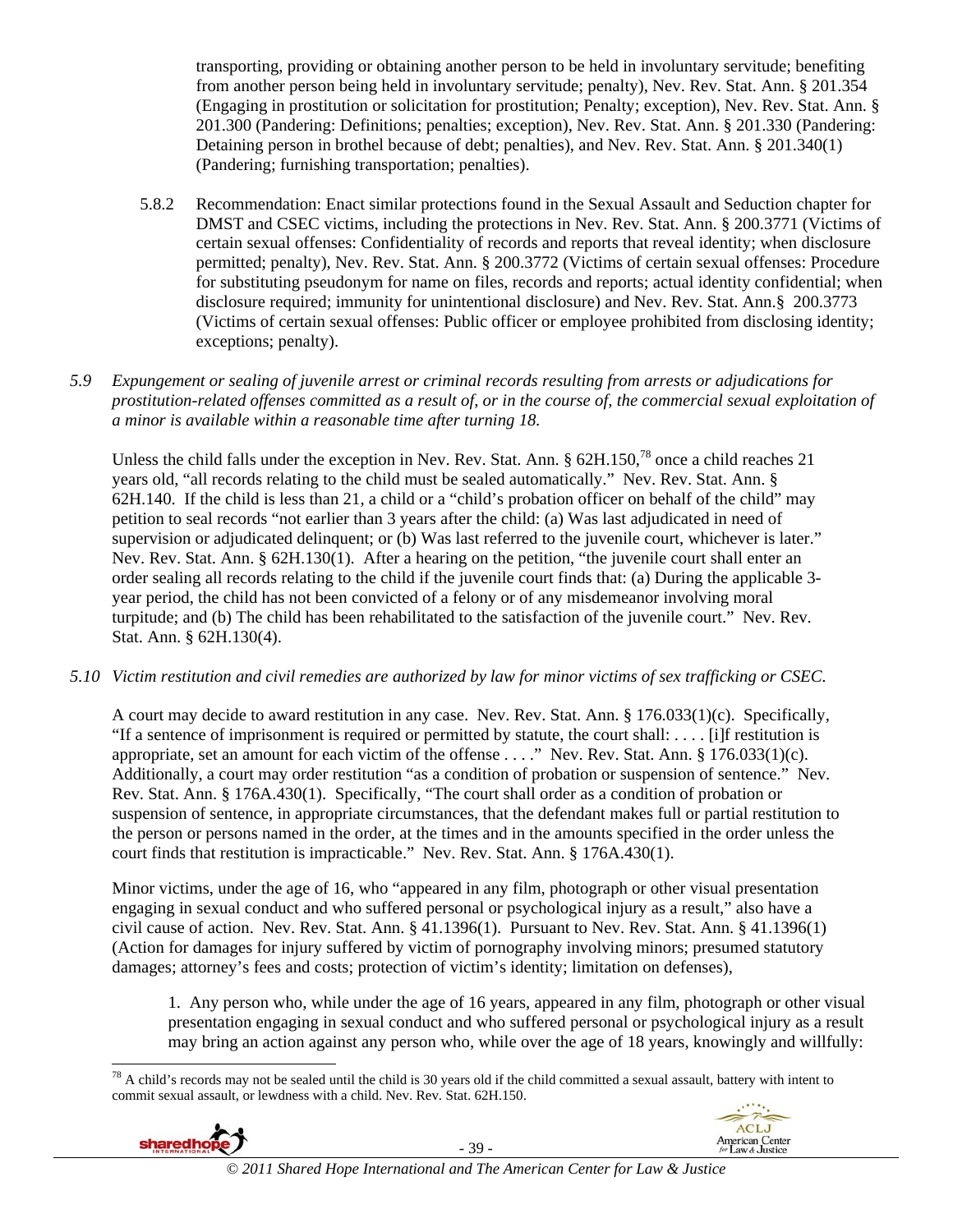(a) Promoted the film, photograph or other visual presentation;

(b) Possessed the film, photograph or other visual presentation; or

(c) Used the Internet to control the film, photograph or other visual presentation, with the specific intent to view the film, photograph or other visual presentation.

In this civil action, a successful plaintiff is entitled to "recover the plaintiff's actual damages, which shall be deemed to be at least \$150,000, plus attorney's fees and costs." Nev. Rev. Stat. Ann. § 41.1396(2).

### *5.11 Statutes of limitations for civil and criminal actions for child sex trafficking or CSEC offenses are eliminated or lengthened sufficiently to allow prosecutors and victims a realistic opportunity to pursue criminal action and legal remedies.*

In Nevada, most felonies have a 3-year statute of limitations.<sup>79</sup> Nev. Rev. Stat. Ann. § 171.085(2). Gross misdemeanors generally have a 2-year statute of limitations, and misdemeanors have a 1-year statute of limitations. Nev. Rev. Stat. Ann. § 171.090. If a sexual assault victim files a written report with a law enforcement officer during the statute of limitation period, $80$  then the statute of limitations is eliminated for that case, and an offender may be charged at any time. Nev. Rev. Stat. Ann. § 171.083(1). Similarly, if a kidnapping victim files a written report with a law enforcement officer, the statute of limitations is extended for 5 years. Nev. Rev. Stat. Ann. § 171.084(1). The statute of limitations is also extended if the crime is "committed in a secret manner." Nev. Rev. Stat. Ann. § 171.095(1). Pursuant to Nev. Rev. Stat. Ann. § 171.095(1)(b) (Limitations for offenses committed in secret manner and offenses constituting sexual abuse of child):

(b) An indictment must be found, or an information or complaint filed, for any offense constituting sexual abuse of a child, as defined in NRS  $432B.100$ ,  $81$  before the victim of the sexual abuse is: (1) Twenty-one years old if the victim discovers or reasonably should have discovered that he or she was a victim of the sexual abuse by the date on which the victim reaches that age; or (2) Twenty-eight years old if the victim does not discover and reasonably should not have discovered that he or she was a victim of the sexual abuse by the date on which the victim reaches 21 years of age.

For civil actions, a plaintiff must generally bring within 3 years "[a]n action upon a liability created by statute, other than a penalty or forfeiture." Nev. Rev. Stat. Ann. § 11.190(3)(a). Actions for injuries to a person must generally be brought within 2 years, except as provided in Nev. Rev. Stat. Ann. § 11.215. Nev. Rev. Stat. Ann. § 11.190(4)(e). The statute of limitations will not begin running until the plaintiff reaches the age of 18. Nev. Rev. Stat. Ann. § 11.250(1). Pursuant to Nev. Rev. Stat. Ann. § 11.215 (Actions for damages for injury arising from sexual abuse of minor; exception for actions involving injury arising from appearances of minor in pornography), an action for injuries arising from the sexual abuse of a person under 18 "must be commenced within 10 years after the plaintiff: (a) Reaches 18 years of age; or (b) Discovers or reasonably should have discovered that his or her injury was caused by sexual abuse, whichever occurs later." Nev. Rev. Stat. Ann. § 11.215(1). A claim under Nev. Rev. Stat. Ann. § 41.1396 (Action for damages for injury suffered by victim of pornography involving minors; presumed statutory damages; attorney's fees and costs; protection of victim's identity; limitation on defenses)<sup>82</sup> must be brought "within 3 years after the occurrence of the following, whichever is later: (a) The court enters a verdict in a related criminal case; or (b) The victim reaches the age of 18 years." Nev. Rev. Stat. Ann. § 11.215(2).

<sup>&</sup>lt;sup>79</sup> Only acts of murder and terrorism automatically eliminate the statute of limitations. Nev. Rev. Stat. Ann. § 171.080.<br><sup>80</sup> Pursuant to Nev. Rev. Stat. Ann. § 171.085(1), the statute of limitations for sexual assault online database. The correct language for Nev. Rev. Stat. Ann. § 11.215 can be found on the Nevada legislature's website. NEVADA LEGISLATURE, HTTP://WWW.LEG.STATE.NV.US/NRS/NRS-011.HTML#NRS011SEC215 (last visited November 21, 2011).





 $\overline{\phantom{a}}$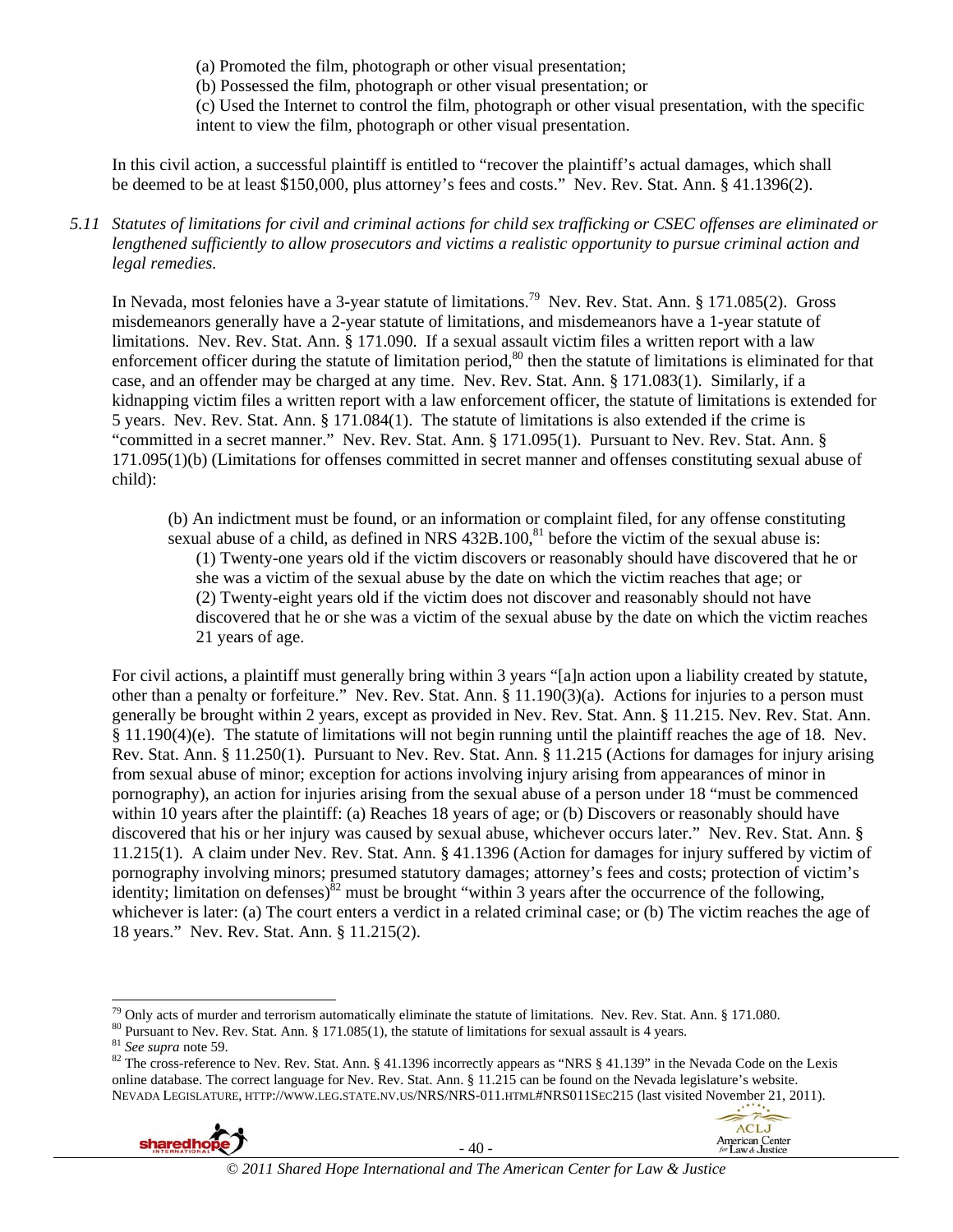### **Framework Issue 6: Criminal justice tools for investigation and prosecutions**

#### *Legal Components:*

- *6.1 Training on human trafficking and domestic minor sex trafficking for law enforcement is statutorily mandated.*
- *6.2 Single party consent to audiotaping is permitted in law enforcement investigations.*
- *6.3 Domestic minor sex trafficking investigations may use wiretapping to investigate the crime.*
- *6.4 Using a law enforcement decoy posing as a minor to investigate buying or selling of commercial sex acts is not a defense to soliciting, purchasing, or selling sex with a minor.*
- *6.5 Using the Internet to investigate buyers and traffickers is a permissible investigative technique.*
- *6.6 Law enforcement and child welfare agencies are mandated to promptly report missing and recovered children. \_\_\_\_\_\_\_\_\_\_\_\_\_\_\_\_\_\_\_\_\_\_\_\_\_\_\_\_\_\_\_\_\_\_\_\_\_\_\_\_\_\_\_\_\_\_\_\_\_\_\_\_\_\_\_\_\_\_\_\_\_\_\_\_\_\_\_\_\_\_\_\_\_\_\_\_\_\_\_\_\_\_\_\_\_\_\_\_\_\_\_\_\_\_*

## *Legal Analysis:*

*6.1 Training on human trafficking and domestic minor sex trafficking for law enforcement is statutorily mandated.*

Nevada requires that all Category I peace officers<sup>83</sup> complete a program designed to train them in detecting, investigating, and responding to the sexual abuse or sexual exploitation of minors. Nev. Rev. Stat. Ann. § 432B.610(1)(a). Additionally, an officer who is regularly assigned to investigate "cases of sexual abuse or sexual exploitation of children under the age of 18 years must be certified to carry out those duties by the Peace Officers' Standards and Training Commission." Nev. Rev. Stat. Ann. § 432B.620(1). This training must be completed annually and covers "a program of training for the detection and investigation of and response to cases of sexual abuse or sexual exploitation of children under the age of 18 years." Nev. Rev. Stat. § 432B.620(2). Additionally, pursuant to Nev. Rev. Stat. Ann. § 432B.620 (Certification of peace officers who regularly investigate cases of sexual abuse or sexual exploitation of children; regulations), "[i]f a law enforcement agency does not have a peace officer who is certified to investigate cases of sexual abuse or sexual exploitation of children under the age of 18 years pursuant to Nev. Rev. Stat. § 432B.610 [Training of certain peace officers for detection and investigation of and response to cases of sexual abuse or sexual exploitation of children; regulations], it may consult with a peace officer of another law enforcement agency who is so certified." Nev. Rev. Stat. § 432B.620(3).

*6.2 Single party consent to audiotaping is permitted in law enforcement investigations.* 

Nevada case law requires both parties to consent to audio-taping over the telephone, but allows single-party consent to in-person conversations.<sup>84</sup> Pursuant to Nev. Rev. Stat. Ann. § 200.620 (Interception and attempted interception of wire communication prohibited; exceptions), applicable to audio-recording in general, "it is unlawful for any person to intercept or attempt to intercept any wire communication unless: (a) The interception or attempted interception is made with the prior consent of one of the parties to the communication; and (b) An emergency situation exists and it is impractical to obtain a court order . . . .<sup>85</sup> Nev. Rev. Stat. Ann. §

(a) An emergency situation existed and it was impractical to obtain a court order before the interception; and



<sup>83</sup> For a complete list of Category I peace officers see Nev. Rev. Stat. Ann. § 432B.610(2).

<sup>&</sup>lt;sup>84</sup> In Lane v. Allstate Ins. Co., 969 P.2d 938, 940 (Nev. 1998), the Supreme Court of Nevada held that, although the "plain language" of Nev. Rev. Stat. Ann. § 200.620 seemed to allow for single party consent, the stronger language of "'unless authorized to do so by one of the persons engaging in the conversation'" showed the legislature's intent "that intrusion upon Nevadans' privacy by nonconsensual recording of telephone conversations was a grater intrusion than the recording of conversations in person." Additionally, in Summer v. State, 718 P.2d 676, 680 (Nev. 1986), the Supreme Court of Nevada held that the "body bugging" of a police informant was permissible under Nev. Rev. Stat. Ann. § 600.650. <sup>85</sup> Nev. Rev. Stat. Ann. § 200.620(3) further states,

Any person who has made an interception in an emergency situation as provided in paragraph (b) of subsection 1 shall, within 72 hours of the interception, make a written application to a justice of the Supreme Court or district judge for ratification of the interception. The interception must not be ratified unless the applicant shows that: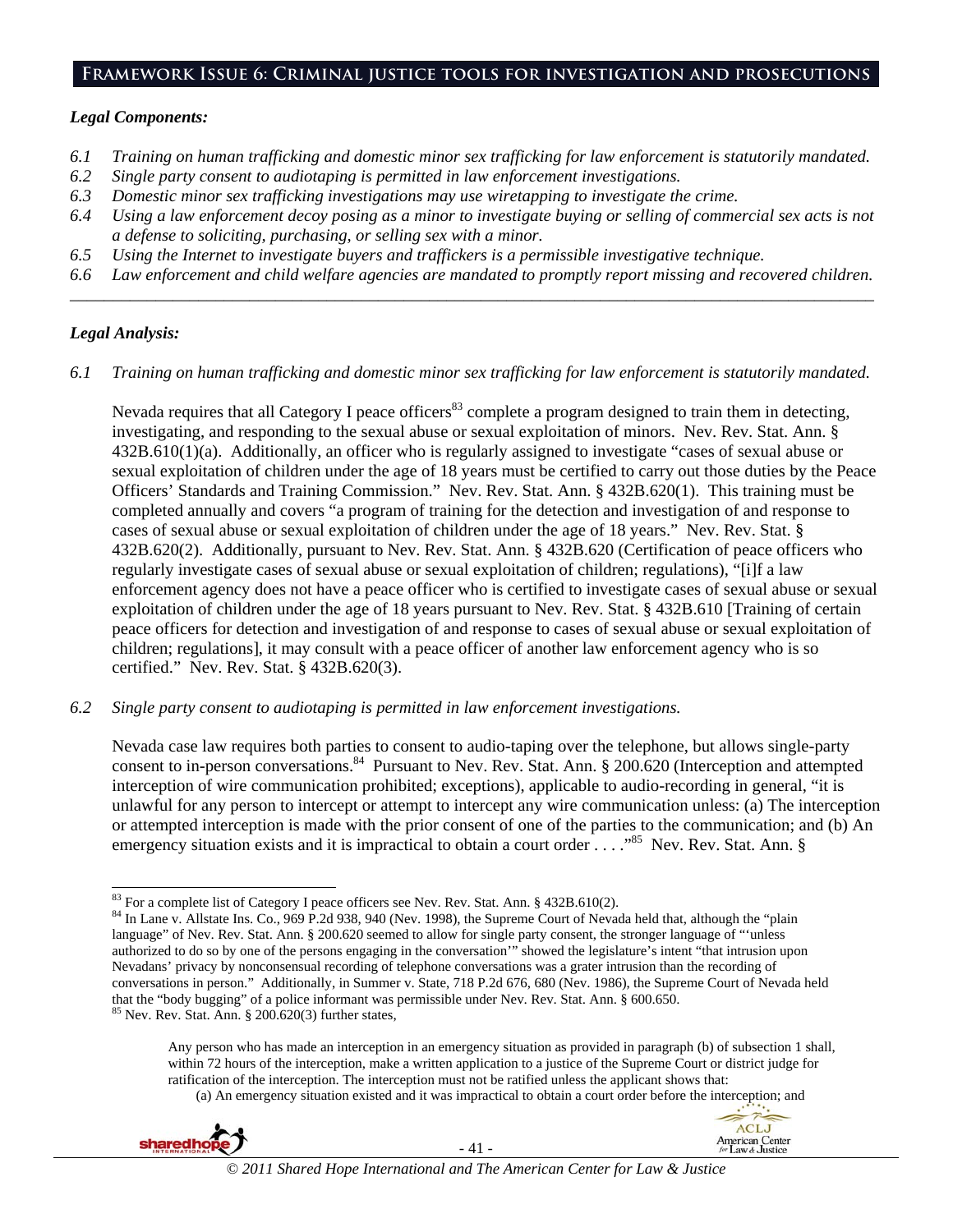200.620(1). In contrast, under Nev. Rev. Stat. Ann. § 200.650 (Unauthorized, surreptitious intrusion of privacy by listening device prohibited), "a person shall not intrude upon the privacy of other persons by surreptitiously listening to, monitoring or recording . . . any private conversation engaged in by the other persons, or disclose the existence, content, substance, purport, effect or meaning of any conversation so listened to, monitored or recorded, unless authorized to do so by one of the persons engaging in the conversation."

6.2.1 Recommendation: Enact a stand-alone law allowing communications related to sex trafficking investigations to be recorded in certain circumstances without a prior court order.

# *6.3 Domestic minor sex trafficking investigations may use wiretapping to investigate the crime.*

Domestic minor sex trafficking investigations are not explicitly authorized to allow wiretapping. Pursuant to Nev. Rev. Stat. Ann. § 179.460(1) (Cases in which interception of wire or oral communications may be authorized)<sup>86</sup> an application to authorize "the interception of wire or oral communications" can be made "for the investigation of the offense as to which the application is made, when the interception may provide evidence of the commission of murder, kidnapping, robbery, extortion, bribery, escape of an offender in the custody of the Department of Corrections, destruction of public property by explosives, a sexual offense against a child or the commission of any offense which is made a felony by the provisions of chapter 453 [Controlled Substances] or 454 [Poisons; Dangerous Drugs and Hypodermics] of NRS." Pursuant to Nev. Rev. Stat. Ann. § 179.460(3),

As used in this section, "sexual offense against a child" includes any act upon a child constituting:

- (a) Incest pursuant to NRS 201.180;
- (b) Lewdness with a child pursuant to NRS 201.230;
- (c) Sado-masochistic abuse pursuant to NRS 201.262;
- (d) Sexual assault pursuant to NRS 200.366;
- (e) Statutory sexual seduction pursuant to NRS 200.368;
- (f) Open or gross lewdness pursuant to NRS 201.210; or
- (g) Luring a child or a person with mental illness pursuant to NRS 201.560, if punished as a felony.

An emergency exception is allowed to audio recording when one party consents and "[a]n emergency situation exists and it is impractical to obtain a court order as required by NRS 179.410 to 179.515 [Interception of Wire or Oral Communication]." Nev. Rev. Stat. Ann. § 200.620(1)(b). After making the emergency interception, within 72 hours, the supreme court or district judge must ratify the interception, and the applicant for ratification must show that: "(a) An emergency situation existed and it was impractical to obtain a court order before the interception; and (b) Except for the absence of a court order, the interception met the requirements of NRS 179.410 to 179.515, inclusive." Nev. Rev. Stat. Ann. § 200.620(3). As a result, the emergency recording may only be made for cases authorized in non-emergency situations, and thus do not include domestic minor sex trafficking cases.

6.3.1 Recommendation: Amend Nev. Rev. Stat. Ann. §179.460(3) (Cases in which interception of wire or oral communications may be authorized) to expand the definition of "sexual offense against a child" to include the following offenses when the victim is a minor: Nev. Rev. Stat. Ann. § 200.463 (Involuntary servitude; penalties), Nev. Rev. Stat. Ann. § 200.464 (Recruiting, enticing, harboring, transporting, providing or obtaining another person to be held in involuntary servitude; benefiting from another person being held in involuntary servitude; penalty), Nev. Rev. Stat. Ann. § 201.354 (Engaging in prostitution or solicitation for prostitution; Penalty; exception), Nev. Rev. Stat. Ann. § 201.300 (Pandering: Definitions; penalties; exception), Nev. Rev. Stat. Ann. § 201.330 (Pandering:

reflect the changes made by the passage of Assembly Bill 11 in the 76th Regular Session. 2011 Nev. Stat. 13 (effective July 1, 2011).



 $\overline{a}$ 



<sup>(</sup>b) Except for the absence of a court order, the interception met the requirements of NRS 179.410 to 179.515, inclusive.<br><sup>86</sup> Here and elsewhere in this report that Nev. Rev. Stat. Ann. § 179.460 is quoted or cited, the language has been updated to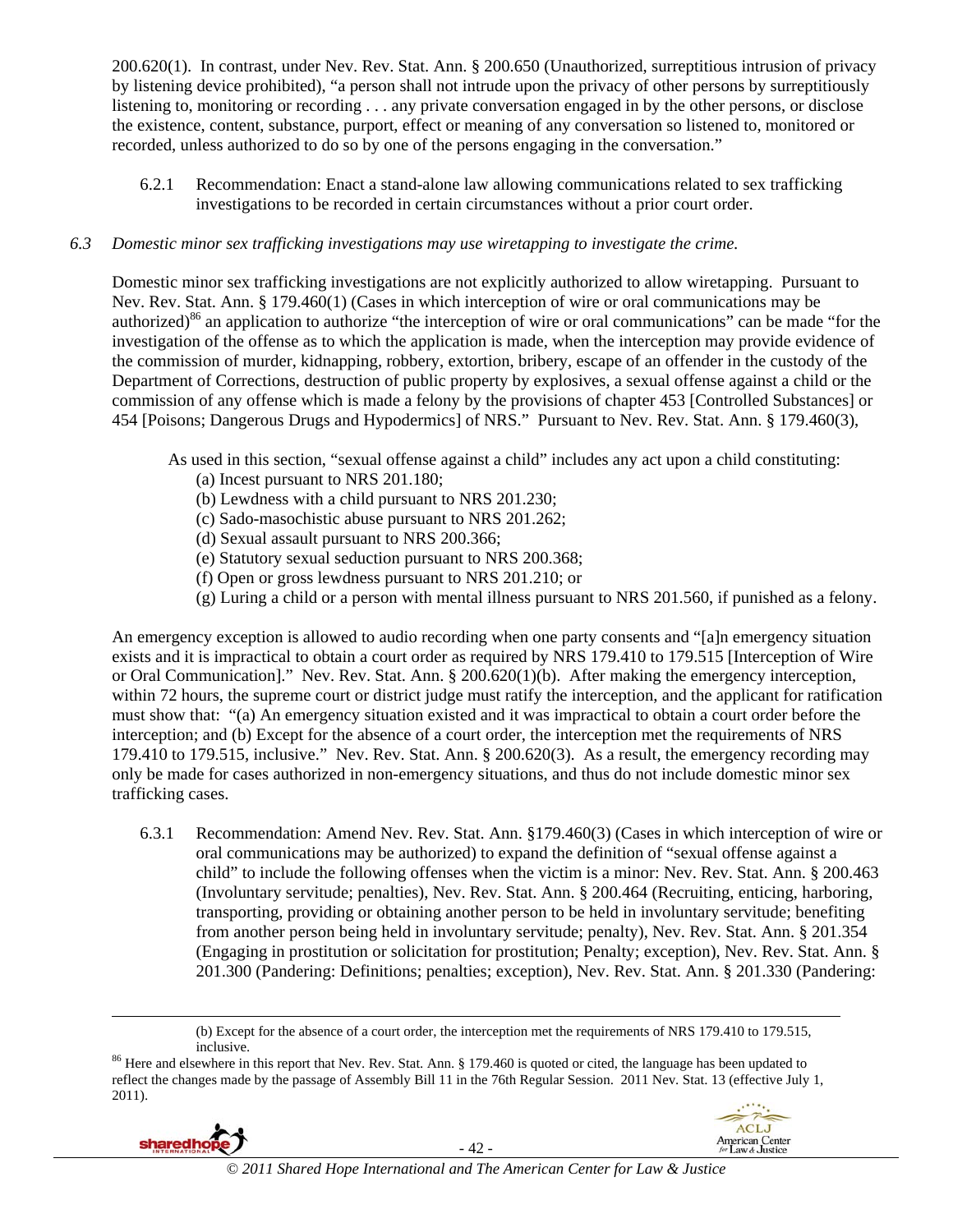Detaining person in brothel because of debt; penalties), and Nev. Rev. Stat. Ann. § 201.340(1) (Pandering; furnishing transportation; penalties).

*6.4 Using a law enforcement decoy posing as a minor to investigate buying or selling of commercial sex acts is not a defense to soliciting, purchasing, or selling sex with a minor.* 

There is no law in place that explicitly permits the use of a decoy by law enforcement for the purpose of investigating prostitution or sex trafficking unless it involves pornography. Under Nev. Rev. Stat. Ann. § 200.735 (Exemption for purposes of law enforcement), "The provisions of NRS 200.710 to 200.730 [Definitions; Unlawful to use minor in producing pornography or as subject of sexual portrayal in performance; Promotion of sexual performance of minor unlawful; Preparing, advertising or distributing materials depicting pornography involving minor unlawful; Use of Internet to control visual presentation depicting sexual conduct of person under 16 years of age; Possession of visual presentation depicting sexual conduct of person under 16 years of age unlawful], inclusive, do not apply to law enforcement personnel during the investigation or prosecution of a violation of the provisions of NRS 200.710 to 200.730, inclusive."

Additionally, pursuant to Nev. Stat. Ann. § 201.560(1) (Definitions; exceptions; penalties), "a person commits the crime of luring a child if the person knowingly contacts or communicates with or attempts to contact or communicate with: . . . (b) Another person whom he or she believes to be a child less than 16 years of age and at least 5 years younger than he or she is, regardless of the actual age of that other person, with the intent to persuade or lure the person to engage in sexual conduct."87

Under the chapter entitled "Motor Vehicle Drivers' Licenses (Uniform Act)", and pursuant to Nev. Rev. Stat. Ann. § 483.340(3), "The Department may issue a driver's license for purposes of identification only for use by officers of local police and sheriffs' departments, agents of the Investigation Division of the Department of Public Safety while engaged in special undercover investigations relating to narcotics or prostitution . . . ." It is unclear whether this statute can allow the officer to pose as a minor, but it is clear an officer is allowed to conduct undercover investigations related to prostitution, which could involve domestic minor sex trafficking victims.

- 6.4.1 Recommendation: Amend Nev. Rev. Stat. Ann. § 200.463 (Involuntary servitude; penalties), Nev. Rev. Stat. Ann. § 200.464 (Recruiting, enticing, harboring, transporting, providing or obtaining another person to be held in involuntary servitude; benefiting from another person being held in involuntary servitude; penalty), Nev. Rev. Stat. Ann. § 201.354 (Engaging in prostitution or solicitation for prostitution; Penalty; exception), Nev. Rev. Stat. Ann. § 201.300(Pandering: Definitions; penalties; exception), Nev. Rev. Stat. Ann. § 201.330 (Pandering: Detaining person in brothel because of debt; penalties), and Nev. Rev. Stat. Ann. § 201.340(1) (Pandering; furnishing transportation; penalties), to prohibit a defendant from asserting a defense that the subject of the offense was a law enforcement officer.
- *6.5 Using the Internet to investigate buyers and traffickers is a permissible investigative technique.*

Nev. Rev. Stat. Ann. § 201.560 (Definitions; exception; penalties) allows law enforcement to utilize the internet to investigate domestic minor sex trafficking. Nev. Rev. Stat. Ann. § 201.560(4) makes it a crime for a person "through the use of a computer, system or network: (a) with the intent to engage in sexual conduct with the child, [or] person believed to be a child  $\dots$  to engage in sexual conduct."<sup>88</sup> Through the inclusion of the term "believed to be a child," the statute appears to permit law enforcement to pose as minors and investigate cases of domestic minor sex trafficking online.

<sup>87</sup> *See supra* note 25. 88 *See supra* note 25.



- 43 -



<sup>&</sup>lt;sup>87</sup> See supra note 25.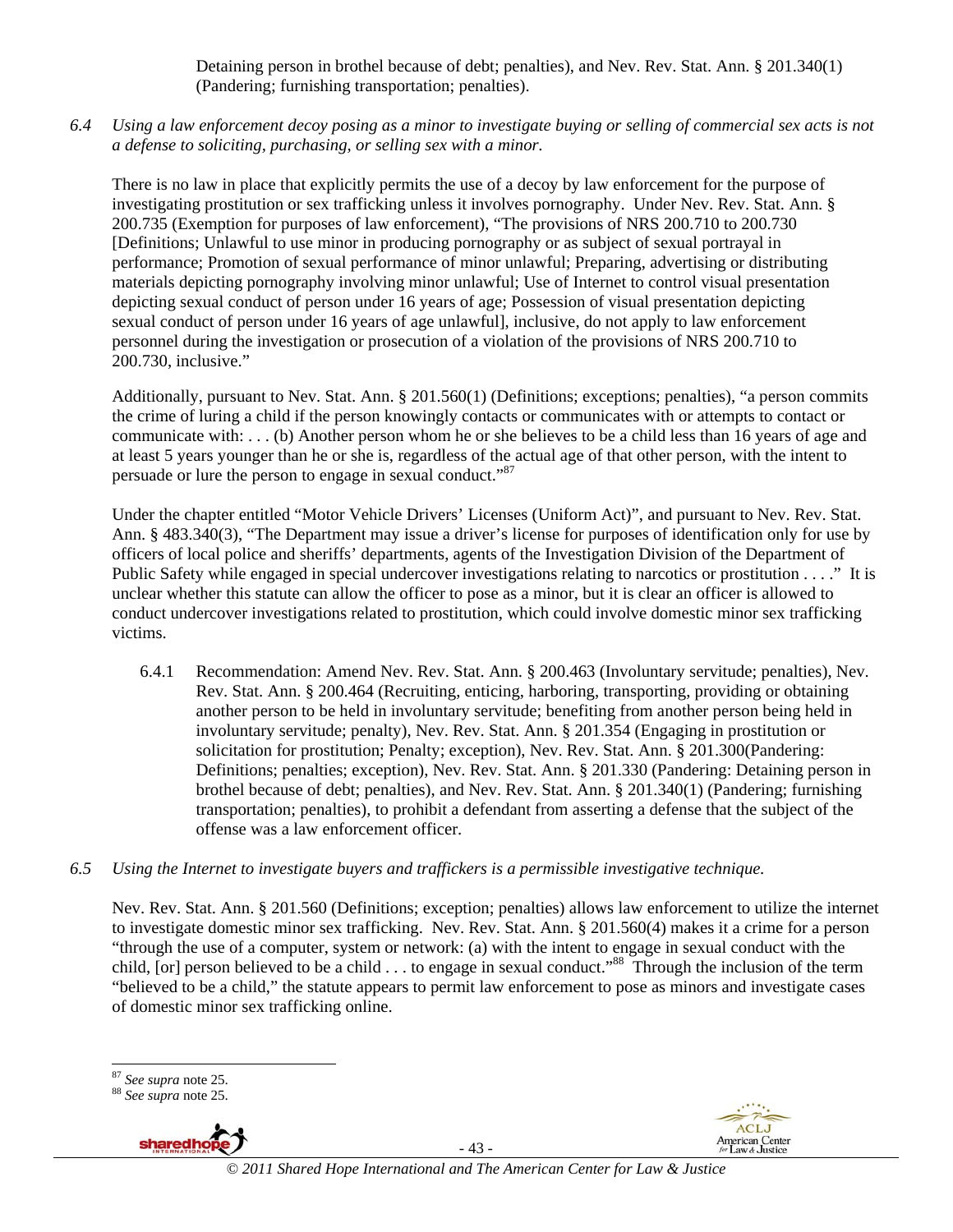# *6.6 Law enforcement and child welfare agencies are mandated to promptly report missing and recovered children.*

Nevada imposes certain reporting requirements concerning missing and exploited children. An "exploited child" is defined as "a person under the age of 18 years who has been: (a) Used in the production of pornography in violation of the provisions of NRS 200.710; (b) Subjected to sexual exploitation as defined in NRS 432B.110 ["Sexual exploitation" defined];<sup>89</sup> or (c) Employed or exhibited in any injurious, immoral or dangerous business or occupation in violation of the provisions of NRS 609.210." Nev. Rev. Stat. Ann. 432.150(3).

Pursuant to Nev. Rev. Stat. Ann. § 432.200(1) (Duties of law enforcement agency receiving report of missing child; request for and use of identifying information; notification that child is found or returned),

1. A law enforcement agency shall accept every report of a missing child which is submitted to the agency, including, but not limited to, a report made by telephone. Upon receipt of such a report, the agency shall immediately conduct a preliminary investigation and classify the cause of the disappearance of the child as "runaway," "abducted by the parent of the child," "abducted by a stranger" or "cause of disappearance unknown," and shall:

(a) Transmit all available information about the child to the Clearinghouse within 36 hours after the report is received;

(b) Immediately notify such persons and make such inquiries concerning the missing child as the agency deems necessary;

. . .

(d) Enter into the National Crime Information Center's Missing Person File, as miscellaneous information, any person reasonably believed to have unlawfully abducted or detained the missing child, or aided or abetted the unlawful abduction or detention.

If the child is recovered, the law enforcement agency must transmit this information to the national Crime Information Center and Clearinghouse. Nev. Rev. Stat. Ann. § 432.200(4).

Each year, the Attorney General must "prepare and submit a report to the Governor and the Director of the Legislative Counsel Bureau concerning programs of information about missing or exploited children in this state and the identification and investigation of cases involving missing or exploited children." Nev. Rev. Stat. Ann. § 432.180.

*NOTE: ENACTED LEGISLATION AS OF 8/1/11*

 $\overline{a}$ <sup>89</sup> Pursuant to Nev. Rev. Stat. Ann. § 432B.110 ("Sexual exploitation" defined), "sexual exploitation" is defined as "forcing, allowing or encouraging a child: 1. To solicit for or engage in prostitution; 2. To view a pornographic film or literature; and 3. To engage in: (a) Filming, photographing or recording on videotape; or (b) Posing, modeling, depiction or a life performance before an audience, which involves the exhibition of a child's genitals or any sexual conduct with a child as defined in NRS 200.700."



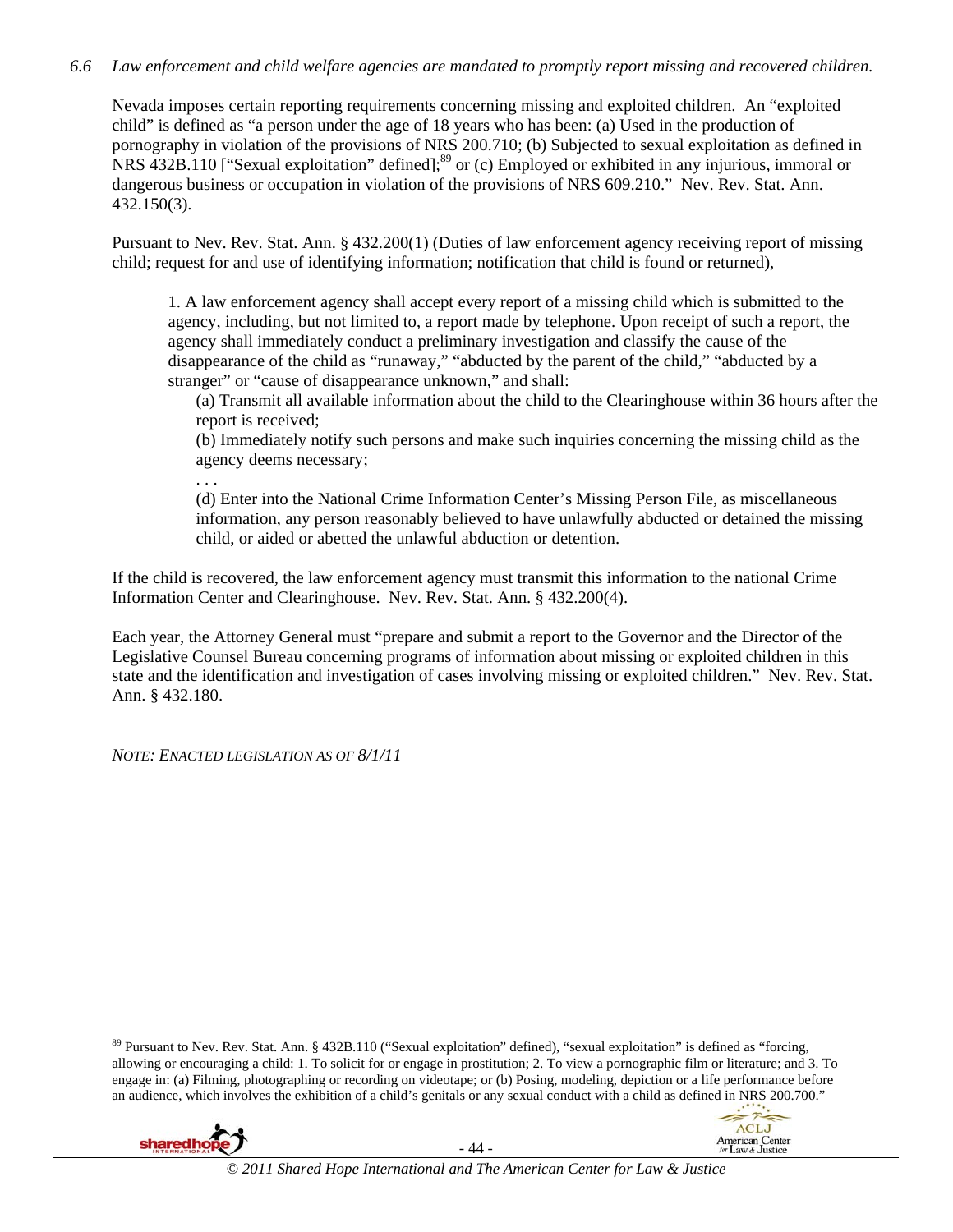**Carson City:** Pursuant to Carson City, Nev., Mun. Code § 8.04.110<sup>90</sup> (Prostitution and related offenses),

It is unlawful, anywhere in Carson City, for any person:

1. To commit prostitution, or to offer to secure another for the purpose of prostitution, or for other lewd or indecent act or to induce, entice or procure a person who is in any thoroughfare or public or private place, to commit any such acts, or who, in any way, aids or abets or participates in the doing of any of the acts enumerated in this section;

2. To keep, set up, maintain, or operate, lease or rent, any place, structure, building or conveyance for the purpose of prostitution;

3. To occupy any place, structure, building or conveyance for the purpose of prostitution, or for any person to permit any place, structure, building or conveyance owned by him or under his control to be used for the purpose of prostitution, with the knowledge or reasonable cause to know that the same is, or is to be used for such purpose; or for any person to lease or rent to another person any place, structure, building or room for the purpose of prostitution;

4. To receive or to offer or agree to receive any person into any place, structure, building or conveyance for the purpose of prostitution; or to permit any person to remain there for such purpose;

 5.To transport or direct any other person to any place within Carson City, when the announced purpose of such person is to be transported or directed to any such place for the purpose of prostitution, or to offer or agree so to transport or direct any such other person;

 6. To advertise or publicly solicit in Carson City the availability of transportation from Carson City to some other place for the express or obvious purpose of prostitution even if such activities are not prohibited in such other place.

A violation of this ordinance is punishable by imprisonment in the city jail for up to 6 months, a fine not to exceed \$1,000, or both. Carson City, Nev., Mun. Code § 8.04.130 (Penalties).

**Churchill County:** Pursuant to Churchill Cnty., Nev., Code § 5.20.040<sup>91</sup> (Prostitution unlawful) unless licensed),

 A. It is unlawful for any person to keep, own or operate any house of prostitution within the county, except as provided in this chapter.

B. It is unlawful to practice prostitution,  $92$  to allow acts of prostitution or sex for hire services, to solicit business for a prostitute or to procure any person for the purpose of prostitution

http://library.municode.com/index.aspx?clientID=16249&stateID=28&statename=Nevada.

<sup>&</sup>lt;sup>91</sup> All Churchill County, Nevada, Code provisions, unless otherwise noted, are taken from Churchill Cnty., Nev., Code (Current through bill 2011-B passed April 20, 2011), *available at* http://www.sterlingcodifiers.com/codebook/index.php?book\_id=351.<br><sup>92</sup> Churchill Cnty., Nev., Code § 5.20.010(B) (Applicability; definitions) defines "prostitution following acts for hire by a prostitute with a patron, for a fee: engaging in sexual intercourse; oral-genital contact; or any touching of the sexual organs or any intimate part of the body of another person for the purpose of arousing or gratifying the sexual desire of either person. The term prostitution does not comprehend any sexually related act or activity defined as a crime pursuant to the Nevada Revised Statutes."





 $\overline{a}$ <sup>90</sup> All Carson City, Nevada, Municipal Code provisions, unless otherwise noted, are taken from Carson City, Nev., Mun. Code (Codified through Ord. No. 2010-15, passed December 16, 2010 (Supp. No. 41, 3-11)), *available at*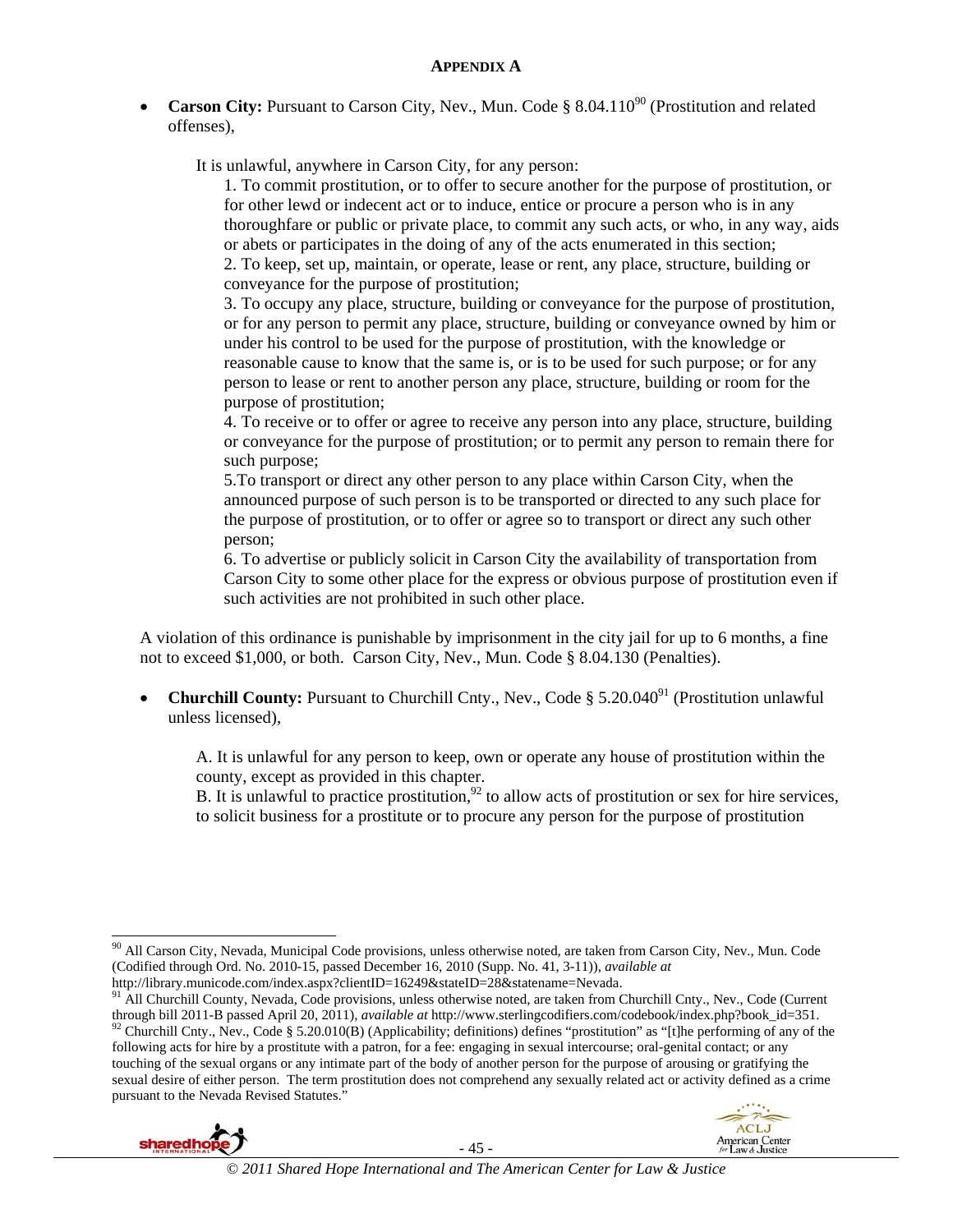within the county, except on a premises licensed under this chapter. "Out dates"<sup>93</sup> or "outcalls"94 are prohibited. This chapter does not authorize operation of an escort service. . . . .

Pursuant to Churchill Cnty., Nev., Code § 5.20.200(D)(6) (Work permit registration required), brothels may not employ persons under 21 years of age.

A violation of Churchill Cnty., Nev., Code § 5.20.040 or Churchill Cnty., Nev., Code § 5.20.200is a misdemeanor, punishable by imprisonment in the county jail for up to 6 months ,a fine not to exceed \$1,000, or both. Churchill Cnty., Nev., Code § 5.20.060 (Violation; criminal penalty)

• **Clark County:** Under Clark Cnty., Nev., Code § 12.08.015<sup>95</sup> (Prostitution unlawful), "It is unlawful for any person to commit an act of prostitution."<sup>96</sup> Pursuant to Clark Cnty., Nev., Code § 12.08.020 (Accosting and soliciting unlawful), "It is unlawful for any person to accost, solicit or invite another in any public place<sup>97</sup> or in or from any building or vehicle by word, gesture, publication or any other means to commit, offer, agree to afford an opportunity to commit an act of prostitution." Clark Cnty., Nev., Code § 12.08.060 (Resorting unlawful) makes it illegal for a person to "resort to any public place for the purpose of inducing, enticing, soliciting for or procuring another to commit an act of prostitution."

It is also unlawful under Clark Cnty., Nev., Code § 12.08.025 (Maintaining a place of prostitution unlawful) "for any person to own, lease, operate, maintain, reside in, visit or entice or attempt to entice another to reside in or visit any building or place with knowledge that acts of prostitution occurs [sic] therein." Clark Cnty., Nev., Code § 12.08.050 (Allowing premises to be used for prostitution unlawful) makes it illegal for any person or business enterprise to knowingly lease or rent a building or portion of a building for use in an act of prostitution.

Under Clark Cnty., Nev., Code § 12.08.030 (Loitering for the purpose of soliciting unlawful),

It is unlawful for any person to remain or wander about in a public place and repeatedly beckon to, or repeatedly stop, or repeatedly attempt to stop, or repeatedly attempt to engage passers-by in conversation, or repeatedly stop or attempt to stop motor vehicles, or repeatedly interfere with the free passage of other persons, for the purpose of prostitution, or of patronizing a prostitute.

Clark Cnty., Nev., Code § 12.08.040 (Aiding and abetting unlawful) states,

It is unlawful for any person to knowingly aid or abet any act of prostitution or to: (a) Secure or offer to secure another for the purpose of committing an act of prostitution; or

http://library.municode.com/index.aspx?clientID=16214&stateID=28&statename=Nevada.

 $^{97}$  Clark Cnty., Nev., Code § 12.08.010(e) defines public place as, "any place of business, public building, or other building open to the general public, street, sidewalk, bridge, alley or alleyway, plaza, park, driveway, parking lot or transportation facility or the doorways and entrance ways to any building which fronts on any of the aforesaid places, or a motor vehicle in or on any such place."





 $\overline{a}$ <sup>93</sup> Churchill Cnty., Code § 5.20.010(B) defines "out date" as "[a]ny arrangement or arrangements whereby a prostitute and a patron meet at a location other than the licensed premises for the purpose of engaging in an act of prostitution."<br><sup>94</sup> Churchill Cnty., Nev., Code § 5.20.010 (B) defines "outcall" as "[a]ny arrangement or arrangements whe

parton agree to meet at a location other than the licensed premises for the purpose of engaging in an act of prostitution."<br><sup>95</sup> All Clark County, Nevada, Code provisions, unless otherwise noted, are taken from Clark Cnty,

Ordinance No. 3959, passed June 7, 2011 (Supplement No. 90, 6-11)), *available at* 

<sup>&</sup>lt;sup>96</sup> Clark Cnty., Nev., Code § 12.08.010(a) (Definitions) defines prostitution as "engaging in sexual intercourse, oral-genital contact, anal-genital contact, oral-anal contact, or sado-masochistic abuse as defined in NRS 201.262, or any touching of the sexual organs or female breast of a person for monetary consideration, whether by credit, cash or check except between persons who are legally married to each other."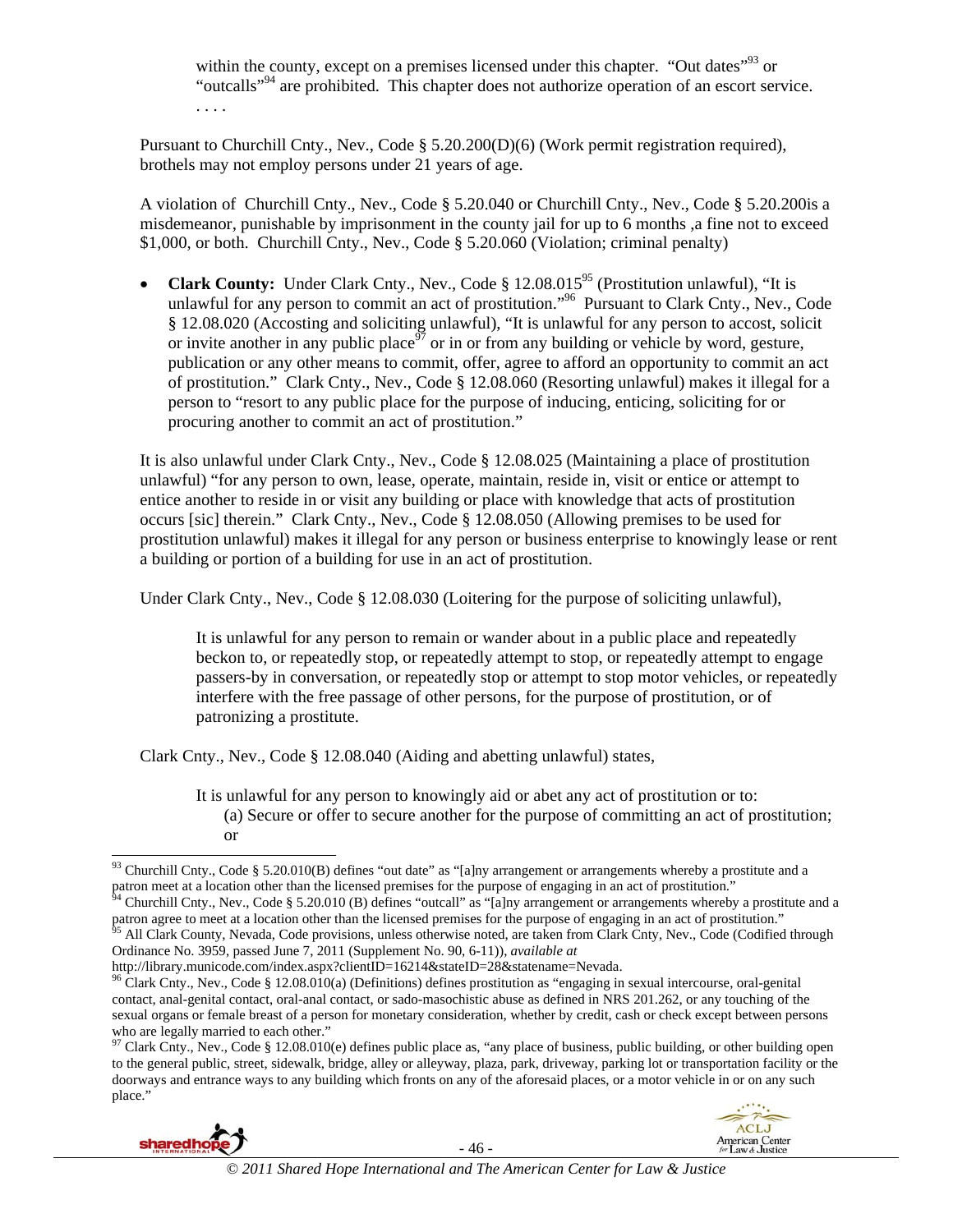(b) Knowingly transport a person into or within the county with the purpose to promote that person's engaging in prostitution, or procuring or paying for transportation with that purpose; or

(c) Knowingly receive, offer or agree to receive another into any place or building for the purpose of performing an act of prostitution, or knowingly permit another to remain there for any such purpose; or

(d) Direct another to any place for the purpose of committing an act of prostitution.

A violation of any of these ordinances is a misdemeanor, punishable by imprisonment in the county jail for up to 6 months, a fine not to exceed \$1,000, or both. Clark Cnty., Nev., Code § 12.08.090(a) (Penalties).

 **Las Vegas:** Las Vegas, Nevada is a city incorporated in Clark County, Nevada. Pursuant to Las Vegas, Nev., Mun. Code § 10.36.020<sup>98</sup> (Acts of prostitution or pandering),

> (A) It is unlawful for anyone, other than a Peace Officer acting within the scope of his or her employment, to:

(1) Commit, engage in, institute, solicit, offer or agree to commit an act of prostitution; $99$ 

(2) Attempt to commit, engage in, or institute an act of prostitution; or

(3) Intentionally facilitate, allow, permit, encourage, procure, negotiate or provide a fee $100$  for an act of prostitution.

(B) It is unlawful for anyone, other than a Peace Officer acting within the scope of his or her employment, to:

(1) Secure or offer to secure another person for the purpose of committing a violation of Subsection (A) of this Section;

(2) Knowingly transport, offer to transport, or seek transport for a person into or within the City for the purpose of committing a violation of Subsection (A) of this Section, or to procure or pay for transportation for that purpose;

(3) Knowingly receive, offer or agree to receive another into any motor vehicle, place or building for the purpose of committing a violation of Subsection (A) of this Section;

(4) Direct another to any motor vehicle or place for the purpose of committing a violation of Subsection (A) of this Section;

(5) Attempt to detect the presence or identity of a Police Officer, Peace Officer, or other law enforcement officer for the purpose of attempting to avoid or escape criminal liability for violating, or attempting to violate this Chapter, by:

(a) Exposing or touching or seeking to expose or touch an intimate body part of another or one's self, or asking, soliciting, encouraging or attempting to procure another to do the same; or

(b) Inquiring, in any manner, as to whether another person is a Peace Officer, Police Officer, or other law enforcement officer;

http://library.municode.com/index.aspx?clientID=14787&stateID=28&statename=Nevada.

<sup>&</sup>lt;sup>99</sup> Las Vegas, Nev., Mun. Code § 10.36.010 (Definitions) defines prostitution as, "an act, by any person, for a fee, of engaging in an act of lewdness, sexual intercourse, oral-genital contact or any touching of the sexual organs or other intimate parts of another person, clothed or unclothed, for the purpose of arousing or gratifying the sexual desire of either person or a third person."<br><sup>100</sup> Las Vegas, Nev., Mun. Code § 10.36.010 defines fee, regardless of whether it is "quantifi service, consideration, trade, barter, exchange, accommodation, or other compensation, whether agreed to, received, offered, solicited, promised, suggested, or expected by any party to a transaction."





 $\overline{a}$ 

<sup>98</sup> All Las Vegas, Nevada, Municipal Code provisions, unless otherwise noted, are taken from Las Vegas, Nev., Mun. Code (Codified through Ordinance No. 6149, passed May 4, 2011 (Supp. No. 7)), *available at*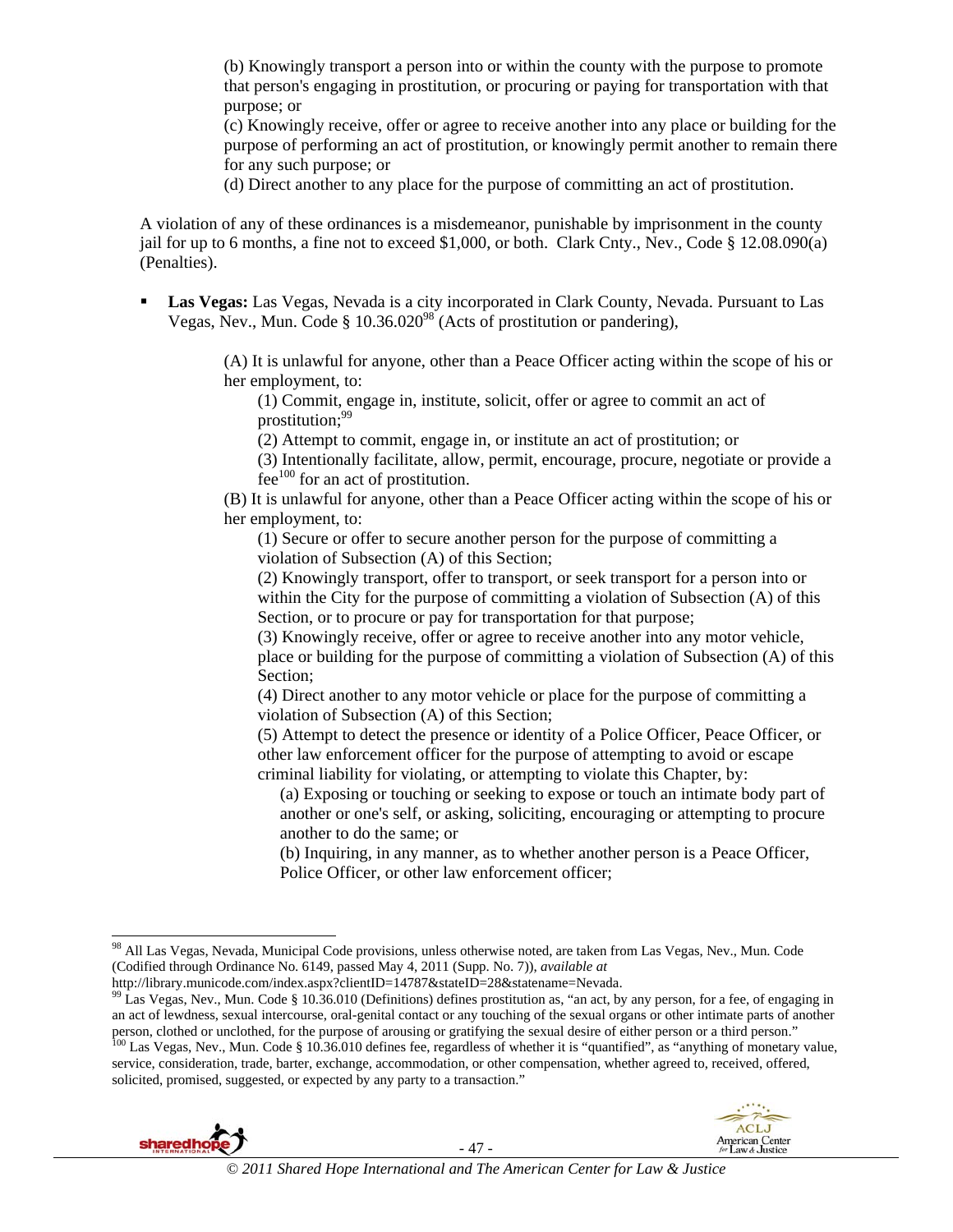(6) Possess or acquire a prescription or non-prescription controlled substance for the purposes of facilitating a violation of this Chapter or a benefit therefrom, including acquiring or possessing such substance to:

(a) Complete a barter, trade or exchange;

(b) Enhance sexual performance or sexual gratification; or

(c) Incapacitate another so as to steal a thing of value from such other person; or

(7) Knowingly, in any other way, aid, abet or participate in an act of prostitution or pandering.

(C) It is not a defense to a charge of offering or agreeing to an act of prostitution that there was an absence of an intent to institute, commit, engage in, procure, facilitate or carry through with an act of prostitution.

Under Las Vegas, Nev., Mun. Code § 10.36.030 (Loitering for prostitution), It is unlawful for anyone, other than a Peace Officer acting within the scope of his or her employment, to:

(A) Remain or wander about in a public place and repeatedly beckon to, or repeatedly stop, or repeatedly attempt to stop, or repeatedly attempt to engage passers-by in conversation, or repeatedly stop or attempt to stop motor vehicles, or repeatedly interfere with the free passage of other persons, for the purpose of committing a violation of Section  $10.36.020^{101}$ ; or

(B) Remain or wander about in or upon private property after having been warned against trespassing on such property and repeatedly beckon to, or repeatedly stop, or repeatedly attempt to stop, or repeatedly attempt to engage passers-by in conversation, or repeatedly stop or attempt to stop motor vehicles, or repeatedly interfere with the free passage of other persons, for the purpose of committing a violation of Section  $10.36.020$ .<sup>102</sup>

A first violation of Las Vegas, Nev., Mun. Code § 10.36.020 or Las Vegas, Nev., Mun. Code § 10.36.030 is a misdemeanor, punishable by up to six months imprisonment, a \$1000 fine, or both. Las Vegas, Nev., Mun. Code §§ 10.36.050(A) (Violation—penalty), 1.24.010 (Designated). A second offense of either ordinance committed within 3 years of the first offense of either ordinance is punishable by at least 30 days in jail and a fine not less than \$250. Las Vegas, Nev., Mun. Code § 10.36.050(A)(1). Any subsequent offense of either ordinance committed within 3years of a second offense of either ordinance is punishable by imprisonment of at least 6months and a fine not less than \$250. Las Vegas, Nev., Mun. Code § 10.36.050(A)(2).

**Douglas County:** Pursuant to Douglas Cnty., Nev., Code, § 9.20.020<sup>103</sup> (Solicitation of prostitution— Unlawful),

A. It is unlawful in Douglas County for any person to accost, solicit<sup>104</sup> or invite another in any public place, or in or from any building or vehicle by word, gesture or any other means to commit, offer, agree, or afford an opportunity to commit an act of prostitution.<sup>105</sup> B. It is unlawful for any person to resort to an [sic] public place for the purpose of inducing, enticing, procuring or soliciting another to commit an act of prostitution.

Under Douglas Cnty., Nev., Code, § 9.20.030 (Loitering for the purposes of prostitution—unlawful),

entreating, inviting, imploring, luring, pleading, tempting, or otherwise importuning another to commit an act of prostitution."<br><sup>105</sup> Douglas Cnty., Nev., Code § 9.20.10(A) defines prostitution as, "engaging in any sexual sexual intercourse, masturbation, fellatio, cunnilingus, sodomy, or other infamous crime against nature, or other sexual activity or conduct of a deviate nature, for compensation of any kind."





<sup>&</sup>lt;sup>101</sup> Las Vegas, Nev., Mun. Code § 10.36.020 (Acts of prostitution or pandering).

<sup>&</sup>lt;sup>102</sup> Las Vegas, Nev., Mun. Code § 10.36.020 (Acts of Prostitution or Pandering).<br><sup>103</sup> All Douglas County, Nevada, Code provisions, unless otherwise indicated, are taken from Douglas Cnty., Nev., Code, *available at* http

 $^{104}$  Douglas Cnty., Nev., Code § 9.20.10(B) (Definitions) defines solicitation of an act of prostitution as, "asking, appealing,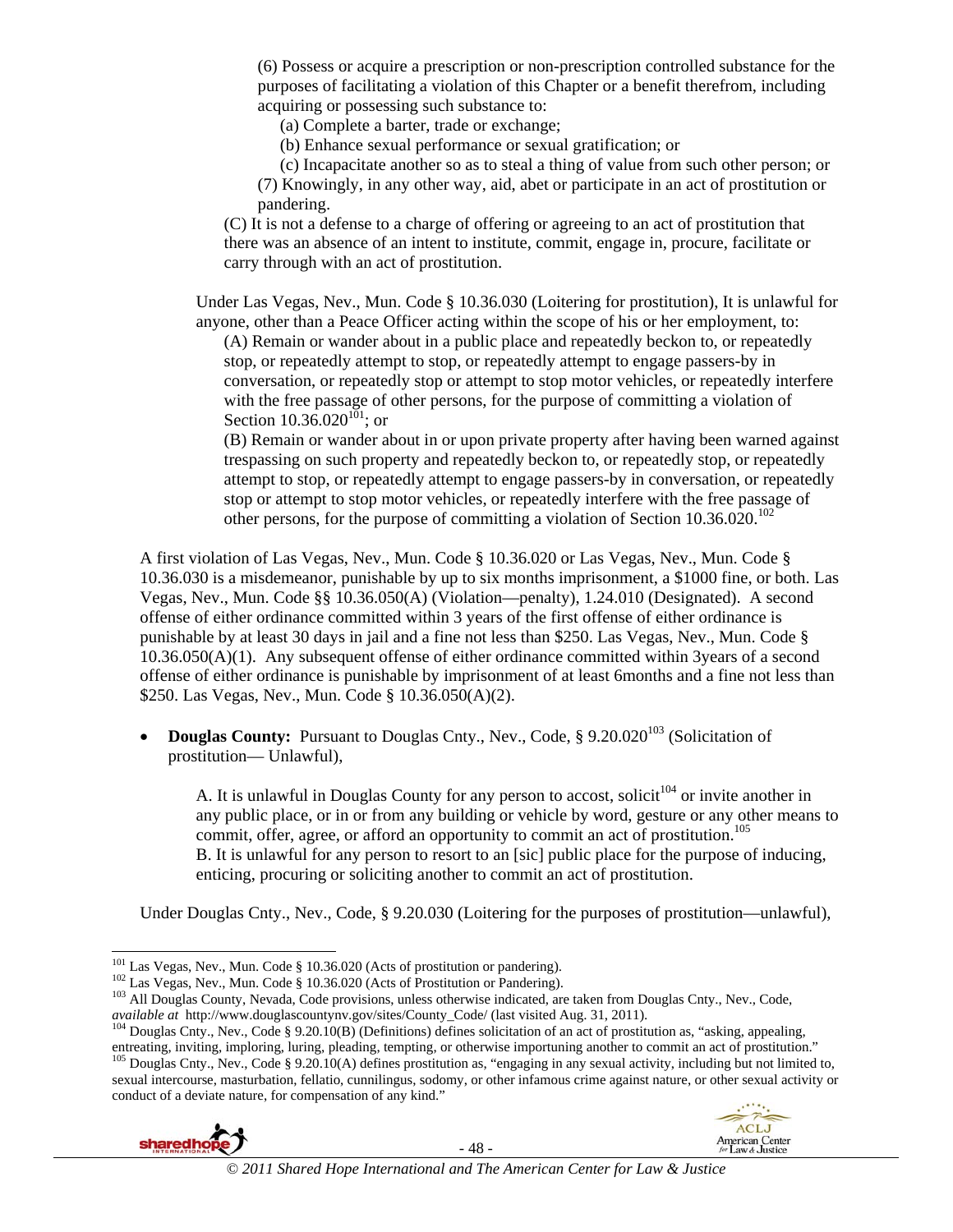A. It is unlawful for any person to loiter in or near any public place, quasi-public place or thoroughfare in a manner and under circumstances manifesting the purpose of inducing, enticing or soliciting another to commit an act of prostitution.

B. Among the circumstances which may be considered in determining whether the purpose is manifested is that the person repeatedly beckons to, stops, attempts to stop or repeatedly engages persons passing in conversation, or repeatedly stops or attempts to stop motor vehicle operators by hailing, waving of arms or any other bodily gesture, or any combination of this chapter.

C. No arrest shall be made for violation of this subsection unless the arresting party first affords the person an opportunity to explain his or her conduct. No one shall be convicted of violating this subsection if it appears at trial that the explanation given was true and disclosed a lawful purpose.

Pursuant to Douglas Cnty., Nev., Code § 9.20.040 (Abetting prostitution—unlawful),

A. It is unlawful for any person to knowingly in any manner aid or abet any act of prostitution, which includes, but is not limited to:

1. Securing or offering to secure another for the purpose of committing an act of prostitution; or

2. Knowingly transport a person into or within the county with the purpose to promote that person's engaging in prostitution, or procuring or paying for transportation with that purpose; or

3. Knowingly receive, offer or agree to receive another into any place or building for the purpose of performing an act of prostitution, or to knowingly permit another to remain there for any such purpose; or

4. Direct another to any place in the county for the purpose of committing an act of prostitution.

B. It is unlawful for any person, partnership, firm, association or corporation to knowingly lease or rent any hotel, motel, building, house, apartment, office, room, premises or portion thereof to any person, partnership, firm, association or corporation to be used as, or for the purpose of using the premises for a place of prostitution or to knowingly suffer or permit the same to be used for prostitution.

A violation of any of these ordinances is a misdemeanor, punishable by imprisonment in the county jail for up to 6 months, a fine not to exceed \$1,000, or both. Douglas Cnty., Nev., Code §§ 9.20.050 (Penalties), 1.08.010(A) (Designated).

- **Elko County:** Pursuant to Elko Cnty., Nev., Code  $\S$  7-1-6(A)<sup>106</sup> (Prostitution), prostitution isunlawful in unincorporated areas of the county. The "unincorporated area" of the county does not include, "those areas of Elko County that are incorporated pursuant to the laws of the state: the cities of Elko, Carlin and Wells." Elko Cnty., Nev., Code § 7-1-6(F). A violation of this ordinance is a misdemeanor, punishable by imprisonment in the county jail for up to 6 months, a fine not exceeding \$500.00, or both. Elko Cnty., Nev., Code § 7-1-6(B).
- **Carlin, Elko County:** Carlin is a city incorporated in Elko County, Nevada. Pursuant to Carlin, Nev., City Code §  $5-9-4^{107}$  (Prostitution; unlawful under certain conditions),

<sup>&</sup>lt;sup>106</sup> Unless otherwise stated, all Elko County, Nevada, Code provisions are taken from Elko Cnty., Nev., Code (codified through Ord. No. 06-2010, passed August 5, 2010), *available at* http://www.sterlingcodifiers.com/codebook/index.php?book\_id=569.<br><sup>107</sup> Unless otherwise stated, all Carlin, Nevada Code provisions are taken from Carlin., Nev., City No. 234, passed December 8, 2010), *available at* http://www.sterlingcodifiers.com/codebook/index.php?book\_id=677.



 $\overline{a}$ 

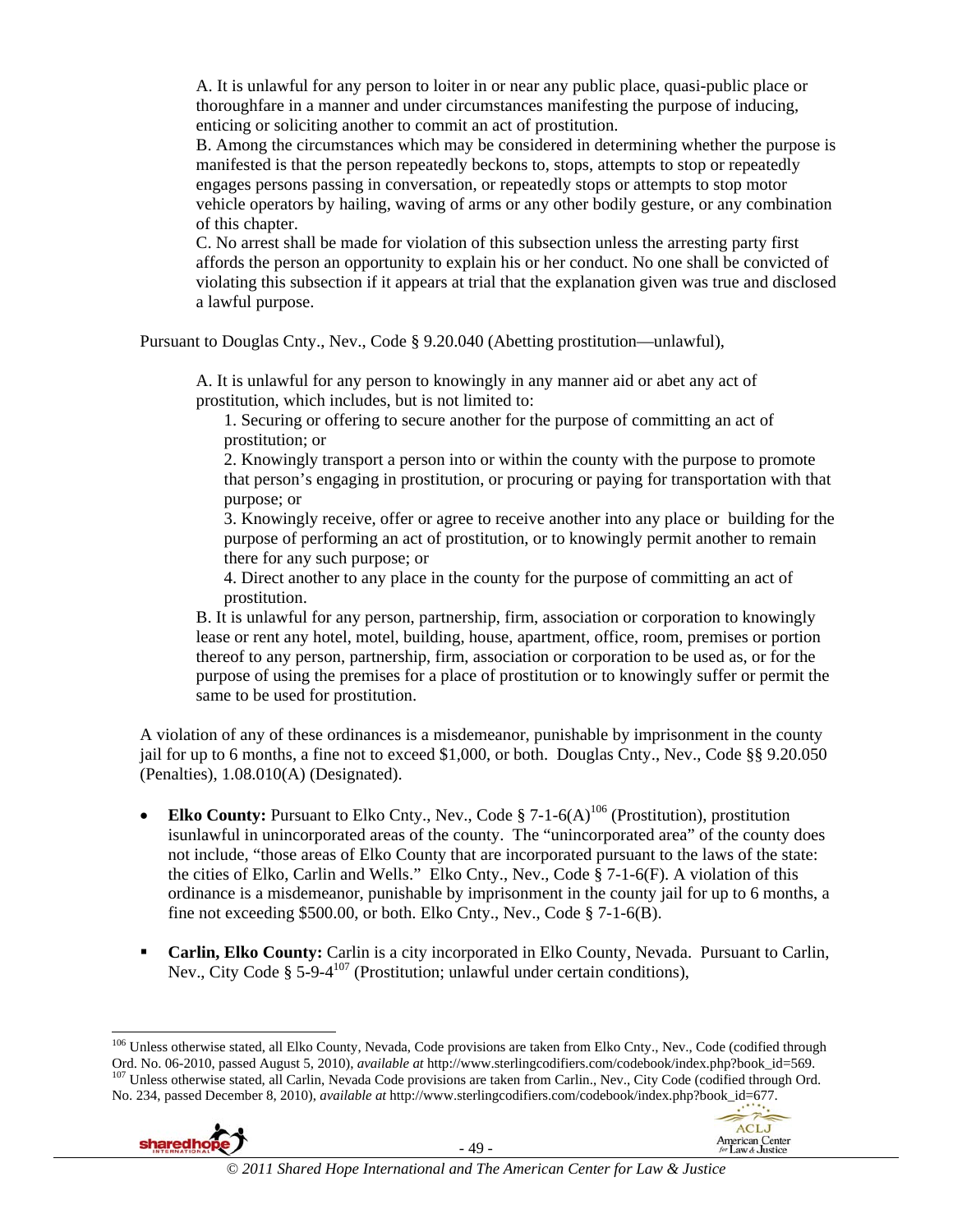(A) It is unlawful for any person, firm or corporation to keep or operate any house of prostitution, house of ill fame or bawdyhouse of any description within the city, except as herein provided in [Carlin, Nev., Mun. Code, Title 5, Chapter 9, Carlin Brothel Code]. (B) It is unlawful for any person to practice prostitution, to solicit business for a prostitute or to procure any person for the purpose of prostitution within the city, except as herein provided in [Carlin, Nev., Mun. Code, Title 5, Chapter 9, Carlin Brothel Code].

No prostitute below the age of 21 can be given a work card. Carlin, Nev., City Code § 5-9- 14(C)(8) (Prostitute Registration and work card).

A violation of Carlin, Nev., City Code § 5-9-4 or Carlin, Nev., City Code § 5-9-14is a misdemeanor, punishable by imprisonment in the city or county jail for up to 6 months, a fine not exceeding \$1,000, or both. Carlin, Nev., City Code § 1-4-1 (General Penalty).

 **Elko, Elko County:** Elko is a city incorporated in Elko County, Nevada. Pursuant to Elko, Nev., City Code  $\S$  4-9-3<sup>108</sup> (Unlawful under certain conditions),

> A. It is unlawful for any person, firm or corporation to keep, own or operate any house of prostitution<sup>109</sup>, house of ill fame or bawdy house of any description within the city, except as herein provided in [Elko, Nev., Mun. Code, Title 4, Chapter 9, Prostitution]. B. It is unlawful for any owner or bartender/manager of a licensed brothel<sup>110</sup> to allow any person to practice prostitution or to solicit business for a prostitute or to procure any person for the purpose of prostitution within the city, except within the premises of a licensed brothel and within the boundaries of the restricted commercial district as set forth in the city zoning code. There will be no "out dates." That is, prostitutes shall not be hired from a brothel for the purpose of prostitution to accompany a customer outside the brothel from which the prostitute is employed. All soliciting of prostitution and acts of prostitution must take place inside the premises of a licensed brothel. C. In the trial of any case arising under the provisions of subsection A or B of this section, evidence of general reputation shall be competent evidence as to the question of the ill fame of any house of prostitution and to the question of the ill fame of any person alleged to be practicing prostitution.

Pursuant to Elko, Nev., City Code § 4-9-13(D)(7) (Work permit registration requirements), no prostitute can be younger than 21 years of age.

A violation of Elko, Nev., City Code § 4-9-3 or Elko, Nev., City Code § 4-9-13is a misdemeanor, punishable by imprisonment for up to 6 months, a fine not exceeding \$1,000, or both. Elko, Nev., City Code § 4-9-20 (Criminal penalty).

 **West Wendover, Elko County:** West Wendover is a city incorporated in Elko County, Nevada. Pursuant to West Wendover, Nev., City Code § 4-2-7<sup>111</sup> (Prostitution),

<sup>&</sup>lt;sup>111</sup> Unless otherwise stated, all West Wendover, Nevada Code provisions are taken from West Wendover, Nev., City Code (codified through Ord. No. 2011-05, passed July 5, 2011), *available at*  http://www.sterlingcodifiers.com/codebook/index.php?book\_id=393.





 $\overline{a}$ <sup>108</sup> Unless otherwise stated, all Elko, Nevada Code provisions are taken from Elko, Nev., City Code (codified through Ord. No. 735, passed May 10, 2011), *available at* 

http://www.sterlingcodifiers.com/codebook/index.php?book\_id=316http://www.sterlingcodifiers.com/codebook/index.php?book  $_id = 569$ .

 $109$  Elko, Nev., City Code § 4-9-4 (Definitions) defines a house of prostitution as, "any building in which sexual acts are provided or performed for a fee."

 $110$  Elko, Nev., City Code § 4-9-4 defines a brothel as, "a duly licensed house of prostitution operated in accordance with the provisions of [Elko, Nev., Mun. Code Title 4 Ch. 9 Prostitution]."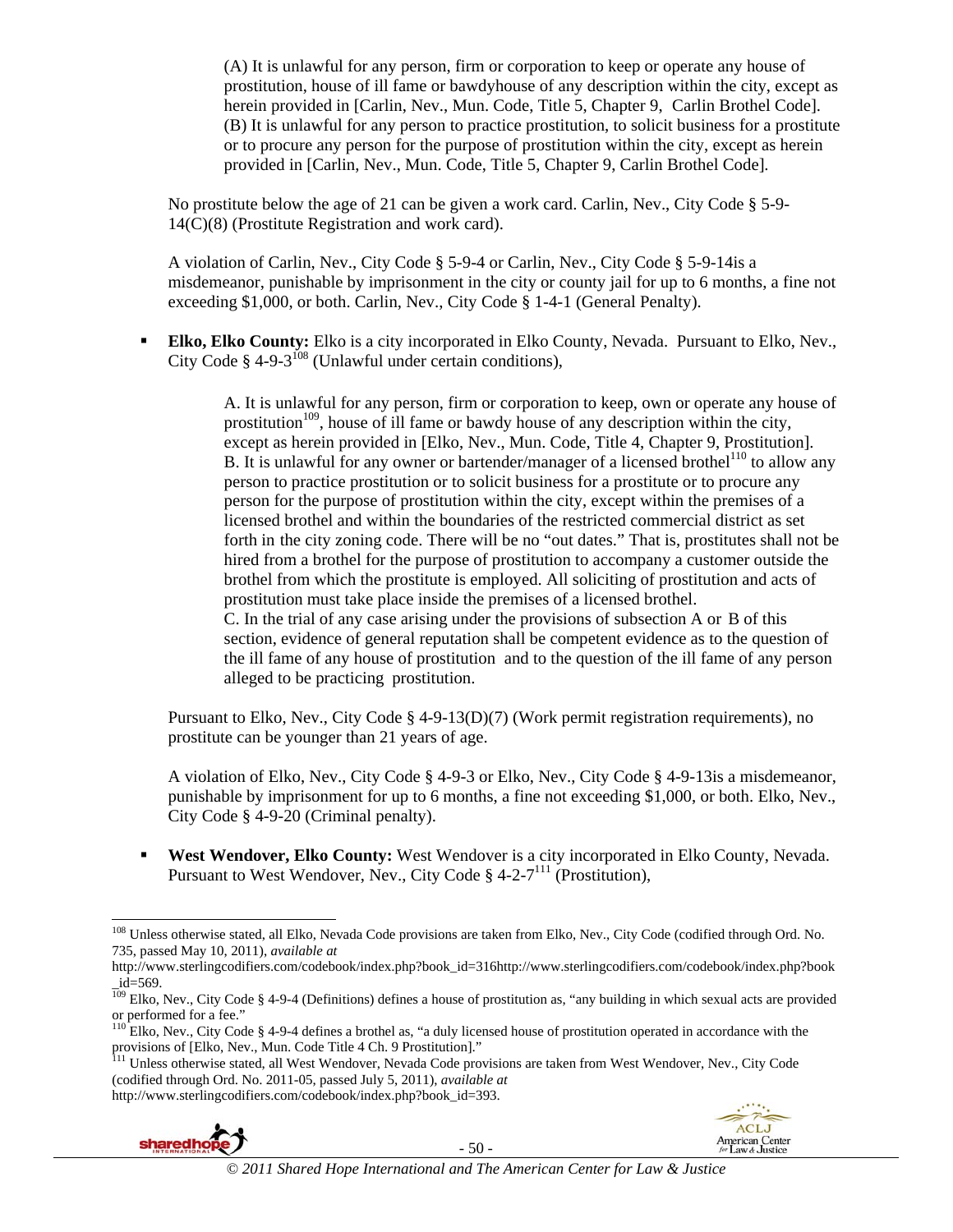B. Prostitution<sup>112</sup> Prohibited: It shall be unlawful for any person to engage in prostitution or solicitation within the city.

 C. House Of Ill Fame Prohibited: It shall be unlawful for any person to establish, maintain or operate a house of ill fame or repute or any other business employing any male or female for the purpose of prostitution within the city.

. . . .

Violation of this ordinance is a misdemeanor, punishable by imprisonment in the city or county jail for up to 6 months, a fine not exceeding \$1,000, or both. West Wendover, Nev., City Code §§ 4-2-7(D), 1-4-1(A) (General Penalty).

- **Humboldt County:**
- **Winnemucca, Humboldt County:** Winnemucca is a city incorporated in Humboldt County, Nevada. Pursuant to Winnemucca, Nev., Mun. Code  $\S 9.12.030^{113}$  (Prostitution and pandering – exceptions),

 A. Except as provided in subsection C of this section, it is unlawful for any person:

> 1. To aid, offer or agree to commit any lewd or indecent act or any act of prostitution;

> 2. To offer to secure or secure another for the purpose of committing any act of prostitution, fornication, assignation or any other lewd or indecent act with any other person

 3. To be in or near any thoroughfare or public place for the purpose of inducing, enticing or procuring another to commit an act of lewdness, fornication or unlawful sexual intercourse;

 4. Knowingly to receive, offer or agree to receive any person into any place or building for the purpose of assignation or of performing any act of lewdness or fornication or knowingly to permit any person to remain there for any such purposes;

 5. In any way to aid, abet or participate in the doing og any of these acts prohibited by this subsection.

 . . . C. Notwithstanding the provisions of subsections A and B of this section, prostitution may be engaged in within any structure or building which is situate in Block 40 or Block 41 of the Riverside Addition to the city, provided that such premises has been issued a valid city brothel business license and each employee or independent contractor therein holds a valid city brothel work and valid health card, if applicable.

A violation of this ordinance is a misdemeanor punishable by imprisonment for up to 6 months, a fine not to exceed \$1,000, or both. Winnemucca, Nev., Mun. Code §§ 9.12.050 (Prostitution and Pandering—exceptions), 1.16.020 (Punishment for misdemeanors).

• **Lincoln County:** Pursuant to Lincoln Cnty., Nev., Code § 7-2-1<sup>114</sup> (Prostitution prohibited),

http://library.municode.com/index.aspx?clientID=16703&stateID=28&statename=Nevada.



 $\overline{\phantom{a}}$ 



<sup>&</sup>lt;sup>112</sup> West Wendover, Nev., City Code § 4-2-7(A) defines prostitution as "[t]he act or practice of offering the body for sexual relations for hire, by males or females."

<sup>&</sup>lt;sup>113</sup> All Winnemucca, Nevada, Code provisions, unless otherwise noted, are taken from Winnemucca, Nev., Mun. Code (Codified through Ordinance 767, enacted October 6, 2009 (Supplement No. 6), *available at*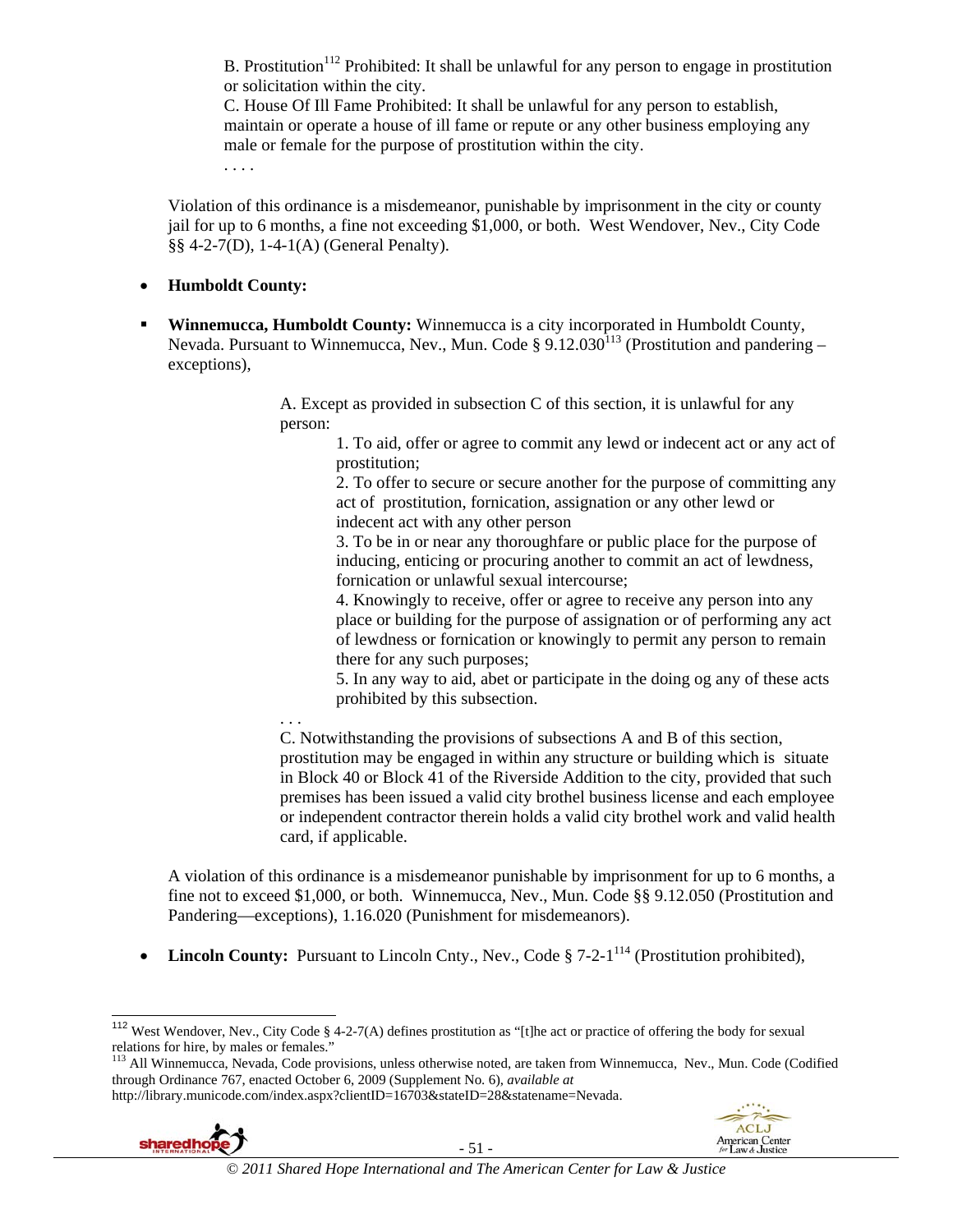It shall be unlawful, as an act of prostitution, for any person within the county to engage in sexual intercourse for any money or thing of value with a person to whom he or she is not married, or to solicit a person to whom he or she is not married to have sexual intercourse for any money or thing of value with the person so soliciting.

Under Lincoln Cnty., Nev., Code, § 7-2-2 (Sexual intercourse for hire and lewd acts),

It shall be unlawful for any person to:

 A. Receive money or other thing of value in exchange for another person committing a lewd act or an act of sexual intercourse.

 B. Pay or offer or agree to pay another person to commit a lewd act or an act of sexual intercourse.

C. Commit or offer or agree to commit any lewd act.

 D. Secure or offer another person for the purpose of committing a lewd act or an act of sexual intercourse for hire.

 E. Induce, entice or procure, or attempt to induce, entice or procure another person, in or near any place frequented by the public or any public place, to commit a lewd act or an act of sexual intercourse for hire.

 F. Knowingly transport any person to any place for the purpose of committing a lewd act or any act of sexual intercourse for hire.

 G. Knowingly transport any person to any place for the purpose of offering or agreeing to pay another person to commit a lewd act or an act of sexual intercourse. H. Knowingly receive, or offer or agree to receive, any person into any place or building for the purpose of performing a lewd act, or an act of sexual intercourse for hire, or to knowingly permit any person to remain in any place or building for such purpose. I. Aid, abet, allow, permit or participate in the commission of any of the acts prohibited in subsections A through H of this section.

A violation of any of these ordinances is a misdemeanor, punishable by imprisonment in the county jail for up to 6 months, a fine not to exceed \$1,000, or both. Lincoln Cnty., Nev., Code §§ 7-2-5 (Violation a misdemeanor), 1-4-1(B) (General penalty).

Lincoln Cnty., Nev., Code § 7-2-4 (Exception) creates an exception to these ordinances for activities "in a licensed house of prostitution pursuant to Nevada Revised Statutes section 201.354 et seq. (2003 Code). "<sup>115</sup> However, Lincoln County no longer licenses houses of prostitution.<sup>116</sup>

• Lyon County: Pursuant to Lyon Cnty. Nev., Code § 5.03.04<sup>117</sup> (Prostitution permitted; compliance with provisions),

 A. Prostitution Permitted: The operation of a house of prostitution within the County in accordance with the provisions of this Chapter does not constitute a public nuisance or an offense to public decency.

B. Compliance with Provisions:

1. Chapter Provisions:

<sup>116</sup> See Kuban v. McGinsey, 65 P.2d 623, 624 (Nev. 1980).<br><sup>117</sup> All Lyon County, Nevada, Code provisions, unless otherwise noted, are taken from Lyon Cnty., Nev., Code (Codified through Ordinance 551, enacted May 19, 2011), *available at* http://www.sterlingcodifiers.com/codebook/index.php?book\_id=536.





 <sup>114</sup> All Lincoln County, Nevada, Code provisions, unless otherwise noted, are taken from Lincoln Cnty., Nev., Code (Codified through Ordinance 2010-03, enacted August 2, 2010), *available at* 

 $h^{115}$  Nev. Rev. Stat. 201.354 (Engaging in prostitution or solicitation for prostitution: penalty; exception) (2003).

<sup>1.</sup> It is unlawful for any person to engage in prostitution or solicitation therefor, except in a licensed house of prostitution.<br>2. Any person who violates subsection 1 is guilty of a misdemeanor.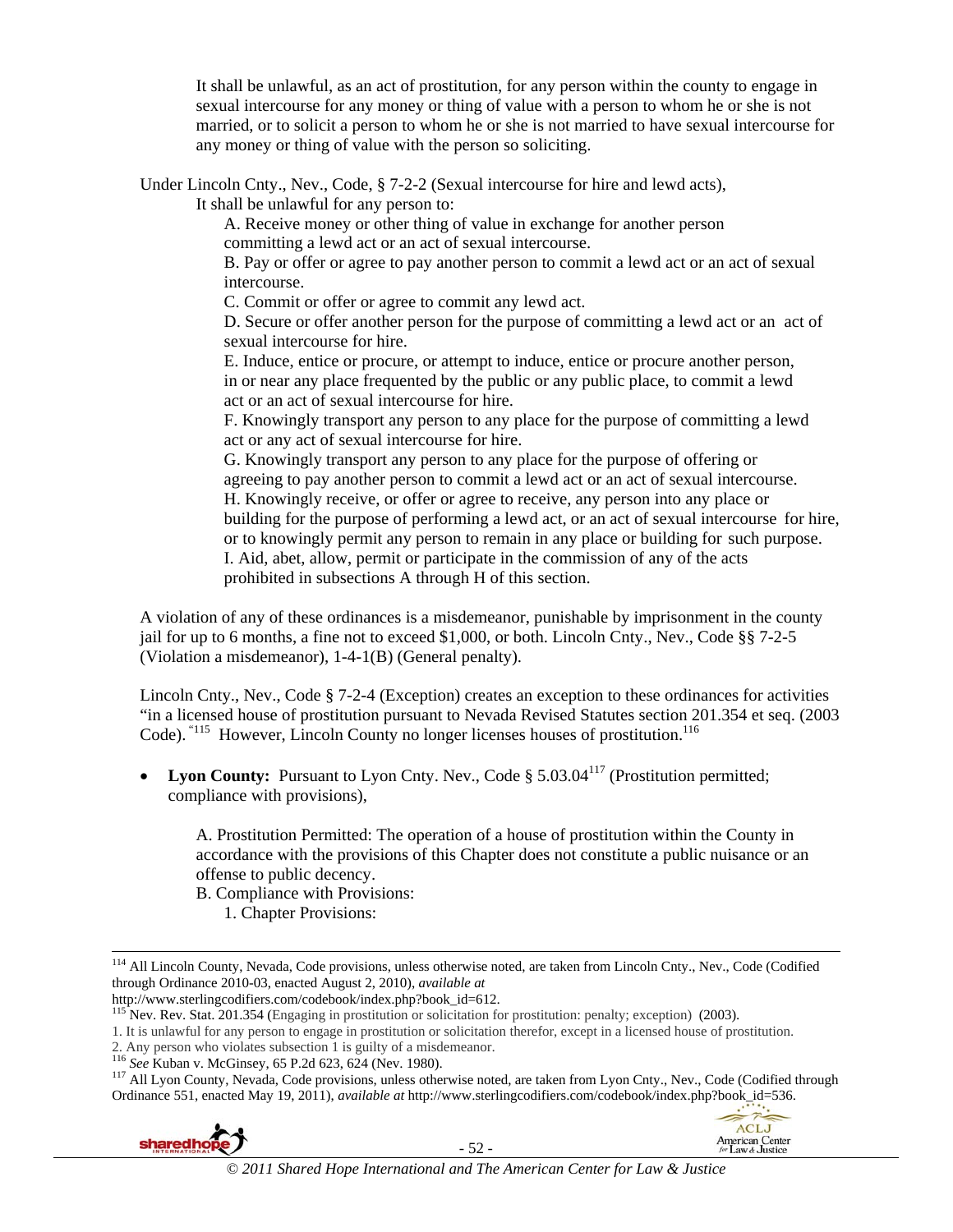a. It is unlawful for any person to keep or operate any house of prostitution, house of ill fame or bawdy house of any description within the County except as provided in this Chapter. b. It is unlawful for any person to practice prostitution, to solicit business for a prostitute or to procure any person for the purpose of prostitution within the County except as provided in this Chapter. 2. Zoning: No licenses shall be issued without the prospective licensee first

obtaining proper zoning for the proposed operation.

Violation of this ordinance is a misdemeanor. Lyon Cnty. Nev., Code § 1.04.01 (General penalty). Pursuant to Lyon Cnty., Nev., Code § 1.04.01 (General Penalty), misdemeanors are "punishable as provided in the [Nevada Revised Statutes] for misdemeanor violations." The Nevada Revised Statutes punish misdemeanors by either imprisonment for not more than 6 months, a fine not exceeding \$1,000, or both or a period of community service. Nev. Rev. Stat. 193.150 (Punishment of misdemeanors).

**Nye County:** Pursuant to Nye Cnty., Nev., Code § 9.20.160<sup>118</sup> (General prohibitions),

It is unlawful:

. . . .

 A. For any person under the age of twenty one (21) years to enter or be a patron of any house of prostitution;

 B. For a licensee of any licensed house of prostitution, or for any employee of such licensee, to compel, entice, encourage, permit or suffer any person under the age of twenty one (21) years to enter or be a patron of any licensed house of prostitution;

 . . . D. For any person to engage in prostitution<sup>119</sup> or solicitation<sup>120</sup> therefor, except in a house of prostitution<sup>121</sup> licensed under this chapter.

A violation of this ordinance is a misdemeanor, punishable by imprisonment for up to 6 months, a fine not to exceed \$1,000, or both. Nye Cnty., Nev., Code §§ 9.20.250 (Violation; penalty), 1.01.180 (General penalty).

• **Pershing County:** Under Pershing Cnty., Nev., Code § 9.08.020<sup>122</sup> (Prostitution), "Any person who engages in or accepts an offer to engage in any act of prostitution shall be guilty of prostitution under this chapter."

http://www.sterlingcodifiers.com/codebook/index.php?book\_id=640.



 $\overline{a}$ 



<sup>&</sup>lt;sup>118</sup> All Nye County, Nevada, Code provisions, unless otherwise noted, are taken from Nye Cnty., Nev., Code (Codified through Ordinance 401, enacted January 3, 2011), *available at* http://www.sterlingcodifiers.com/codebook/index.php?book\_id=648<br><sup>119</sup> Nye Cnty., Nev., Code § 9.20.020 (Definitions) states prostitution occurs when a "male or female engages in sexual intercourse, oral-genital contact or any touching of the sexual organs or other intimate parts of a person for the

purpose of arousing or gratifying the sexual desire of either person." 120 Nye Cnty., Nev., Code § 9.20.020 states that solicitation occurs when a person, "Induces, persuades, encourages, inveigles

or compels a person to engage in 'sexual conduct' as defined in this section" or "Offers to engage in 'sexual conduct' as defined in this section." Nye Cnty., Nev., Code § 9.20.020 defines sexual conduct as "Any of the acts defined in the definition of prostitution in this section." The acts listed in the definition of prostitution are "sexual intercourse, oral-genital contact or any touching of the sexual organs or other intimate parts of a person for the purpose of arousing or gratifying the sexual desire of either person." Nye Cnty., Nev., Code § 9.20.020.

<sup>&</sup>lt;sup>121</sup> Nye Cnty., Nev., Code § 9.20.020 defines a house of prostitution as "Any house, building, trailer (with or without wheels), vehicle, tent or other structure or "premises" as defined in this section wherein or whereon acts of prostitution are committed, or offered to be committed."

<sup>&</sup>lt;sup>122</sup> All Pershing County, Nevada, Code provisions, unless otherwise noted, are taken from Pershing Cnty., Nev., Code (Codified through Ordinance 279 enacted February 3, 2011), *available at*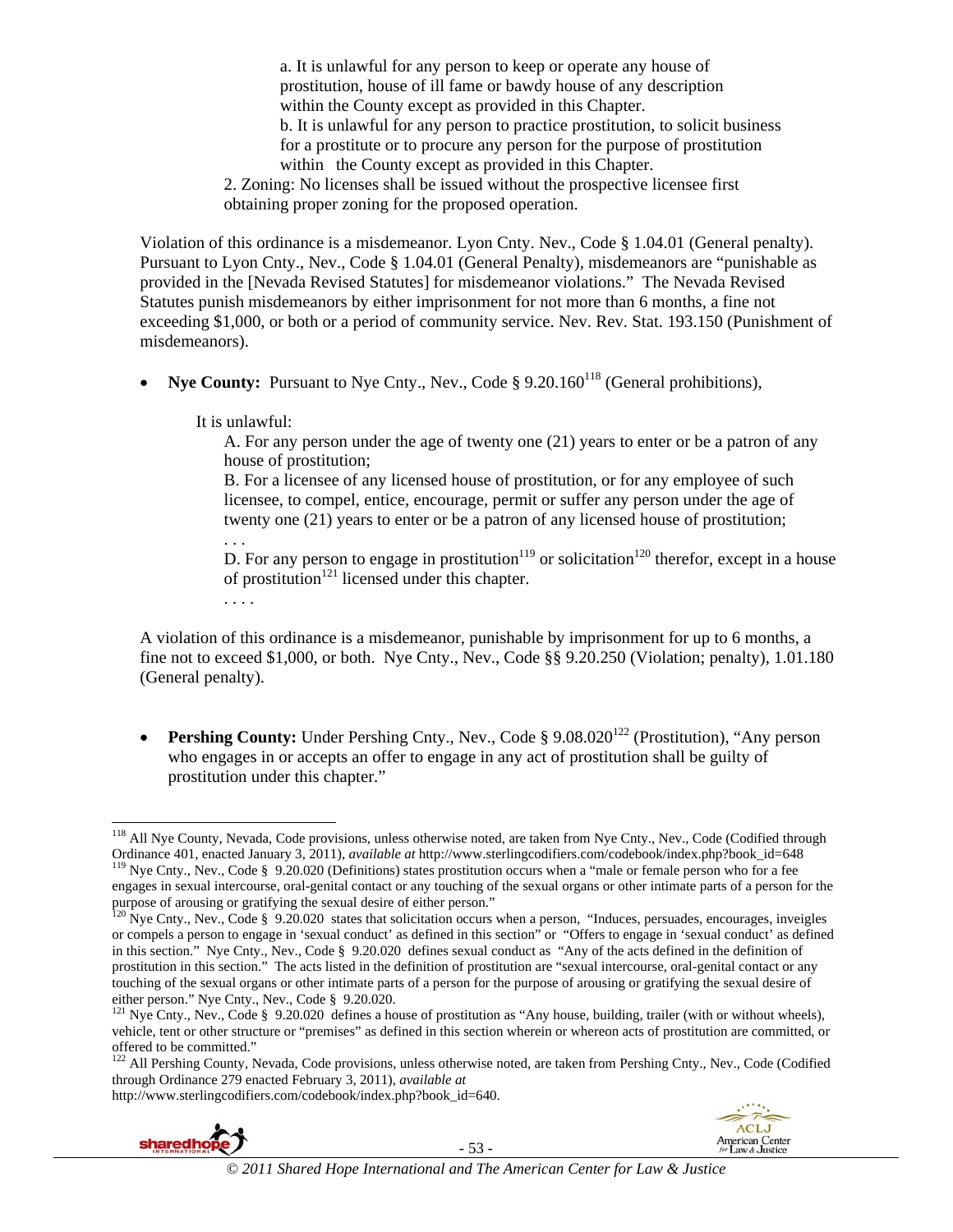Pursuant to Pershing Cnty., Nev., Code 9.08.030 (Solicitation),

A. Any person who solicits, engages in, or accepts an offer to engage in any act of prostitution shall be guilty of solicitation under the provisions of this Chapter.

B. Any person who solicits, engages in, or accepts an offer to engage in any lewd or dissolute conduct shall be guilty of solicitation under the provisions of this Chapter.

C. Any person who directs any person to any place for the purpose of committing any lewd or indecent act, or any act of prostitution or fornication shall be guilty of solicitation under the provisions of this Chapter.

D. Any peace officer while functioning in the scope of his duty shall be exempt from the provisions of this Section.

Pershing Cnty., Nev., Code § 9.08.010 (Pandering), makes it illegal for

A. Any person who shall induce, persuade, encourage, inveigle, entice, force, or cause another person, including a spouse, to become a prostitute or an inmate of a house of prostitution shall be guilty of pandering.

B. Any person who shall knowingly accept, receive, levy or appropriate any money or valuable thing without consideration from the proceeds of any person engaged in prostitution or detain any person for purposes of prostitution because of any debt, shall be guilty of pandering.

C. Any person who shall knowingly transport any other person for the purpose of prostitution shall be guilty of pandering.

D. Any person who is a pimp, panderer, or procurer or who commits any such acts or who lives in a house of prostitution shall be guilty of pandering.

Pursuant to Pershing Cnty., Nev., Code § 9.08.040 (Houses of ill fame),

A. Any person who shall keep or rent any house, trailer, vehicle, boat or other place for the purpose of carrying on prostitution shall be guilty of keeping a house of ill fame under the provisions of this Chapter.

B. In the trial of all cases arising under the provisions of subsection A of this Section, evidence of general reputation shall be deemed competent evidence as to the question of the ill fame of any house alleged to be so kept.

A violation of any of these ordinances is a misdemeanor, punishable by imprisonment in the County jail for up to 6 months, a fine not to exceed \$1,000, or both. Pershing Cnty., Nev., Code, §§ 9.080.050 (Criminal penalties), 1.08.010 (Violations; penalty).

**Washoe County:** Pursuant to Washoe Cnty., Nev., Code, § 50.238<sup>123</sup> (Unlawful acts).

It is unlawful in any unincorporated area of the county for any person to: 1. Commit prostitution, or to offer to secure another for the purpose of prostitution or for any other lewd or indecent act, or to induce, entice or procure a person who is in any thoroughfare or public or private place to commit any such acts, or who in any way aids or abets or participates in the doing of any of the acts enumerated in sections  $50.238$  to  $50.242^{124}$ , inclusive.

2. Keep, set up, maintain or operate, lease or rent any place, structure, building or conveyance for the purpose of prostitution.

violations.



 $\overline{a}$ 



<sup>123</sup> All Washoe County, Nevada, Code provisions, unless otherwise noted, are taken from Washoe Cnty., Nev., Code *available at*  http://cityofsparks.us/municode/index (last visited Aug. 31, 2011).<br><sup>124</sup> Washoe Cnty., Nev., Code § 50.240 (Evidence) and Washoe Cnty., Nev., Code § 50.242 (Penalty) do not contain any criminal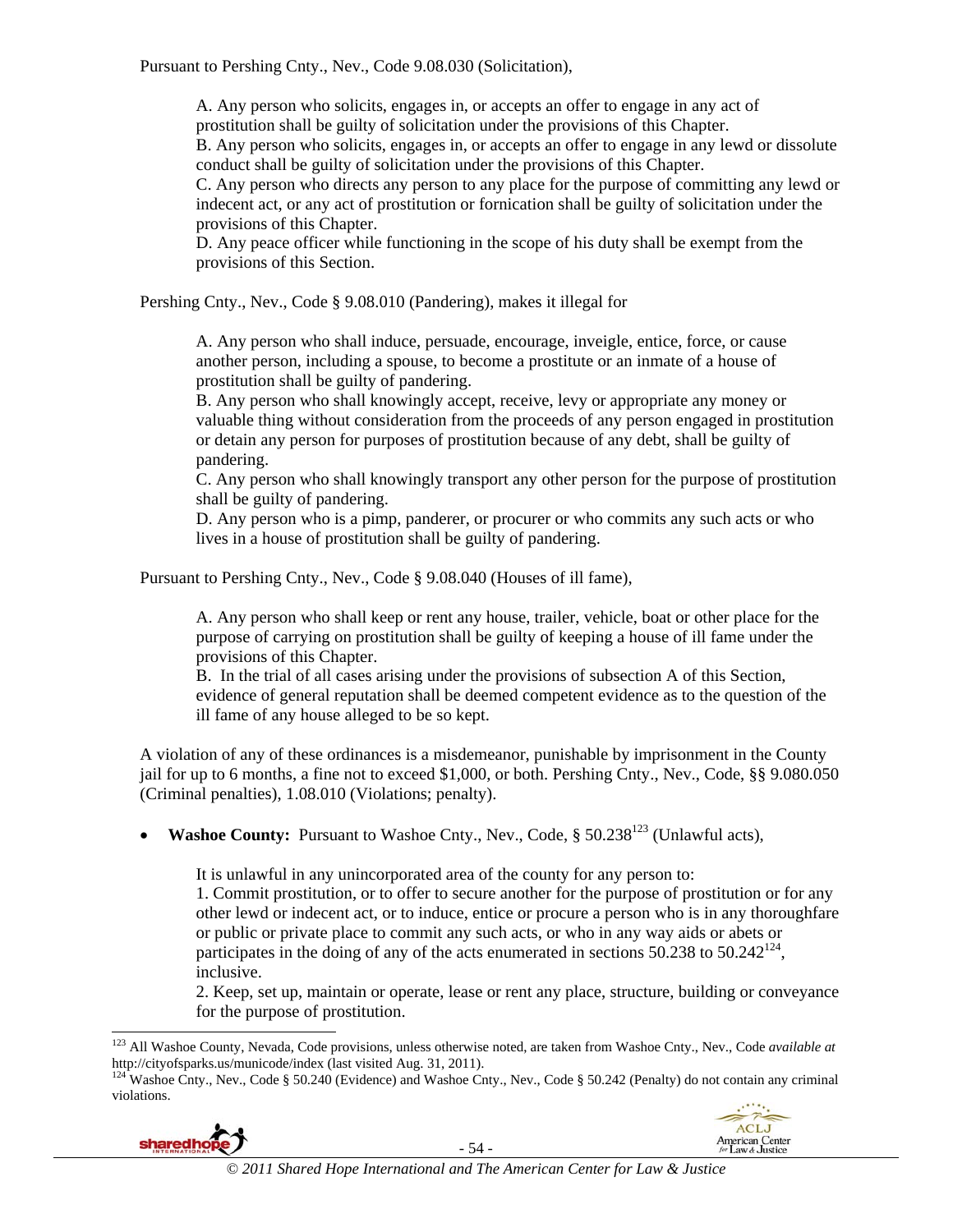3. Occupy any place, structure, building or conveyance for the purpose of prostitution, or for any person to permit any place, structure, building or conveyance owned by him or under his control to be used for the purpose of prostitution, with the knowledge or reasonable cause to know that the same is, or is to be used for, such purpose, or for any person to lease or rent to another person any place, structure, building or room for the purpose of prostitution.

4. Receive or to offer or agree to receive any person into any place, structure, building or conveyance for the purpose of prostitution, or to permit any person to remain there for such purpose.

5. Transport or direct any other person to any place within the county, when the announced purpose of such person is to be transported or directed to any such place for the purpose of prostitution, or to offer or agree so to transport or direct any such other person.

A violation is a misdemeanor punishable by imprisonment in the county jail for up to 6 months, a fine between \$100 and \$1,000, or both. Washoe Cnty., Nev., Code § 50.242 (Penalty).

**Sparks, Washoe County:** Sparks is a city incorporated in Washoe County, Nevada. Pursuant to Sparks, Nev., Mun. Code §  $9.24.030^{125}$  (Prostitution—solicitation),

> A. It is unlawful for any person to loiter in or near any public place or thoroughfare in a manner and under circumstances manifesting the purpose of offering or soliciting to commit an act of prostitution<sup>126</sup>, or offering to procure another to commit an act of prostitution.

B. Among the circumstances which may be considered in determining whether such purpose is manifested are that such person repeatedly beckons to, stops, attempts to stop or engages persons passing by in conversation, repeatedly stops or attempts to stop motor vehicle operators by hailing, waving of arms, or any other bodily gesture.

C. No arrest shall be made for a violation of this section unless the arresting officer first affords such person an opportunity to explain such conduct, and no one shall be convicted of violating this section if it appears at trial that the explanation given was true and disclosed a lawful purpose.

Pursuant to Sparks, Nev., Mun. Code § 9.24.020 (Prostitution), "It is unlawful for any person in the city to commit, offer to commit, or agree to commit an act of prostitution. This section does not apply to the customer of a prostitute."

A violation of this ordinance is a misdemeanor, punishable by up to 6 months imprisonment, a \$1,000 fine, or both. Sparks, Nev., Mun. Code §§ 9.75.010 (Violation—penalty), 1.12.010 (Violation—penalty).

• **White Pine County:** Pursuant to White Pine Cnty., Nev., Code § 10.36.010<sup>127</sup> (Prohibited).

It is unlawful, as an act of prostitution, for any person, within the unincorporated areas of the county of White Pine, state of Nevada, to engage in sexual intercourse, for any money or thing of value, with a person to whom he or she is not married, or to solicit a person, to whom he or she is not married, to have sexual intercourse, for any money or thing of value, with the person so soliciting.

http://www.sterlingcodifiers.com/NV/White%20Pine%20County/index.htm.





 $\overline{a}$ 125 All Sparks, Nevada, Code provisions, unless otherwise noted, are taken from Sparks, Nev., Mun. Code, *available at*  http://cityofsparks.us/municode/index (last visited Sep. 8, 2011).<br><sup>126</sup>Sparks, Nev., Mun. Code § 9.24.010 defines prostitution as, "engaging in sexual intercourse, masturbation, fellatio,

cunnilingus, sodomy, an infamous crime against nature, or other sexual activity for compensation of any kind."<br><sup>127</sup> All White Pine County, Nevada, Code provisions, unless otherwise noted, are taken from White Pine Cnty.,

<sup>(</sup>Codified through Ordinance 437 enacted February 24, 2010), *available at*